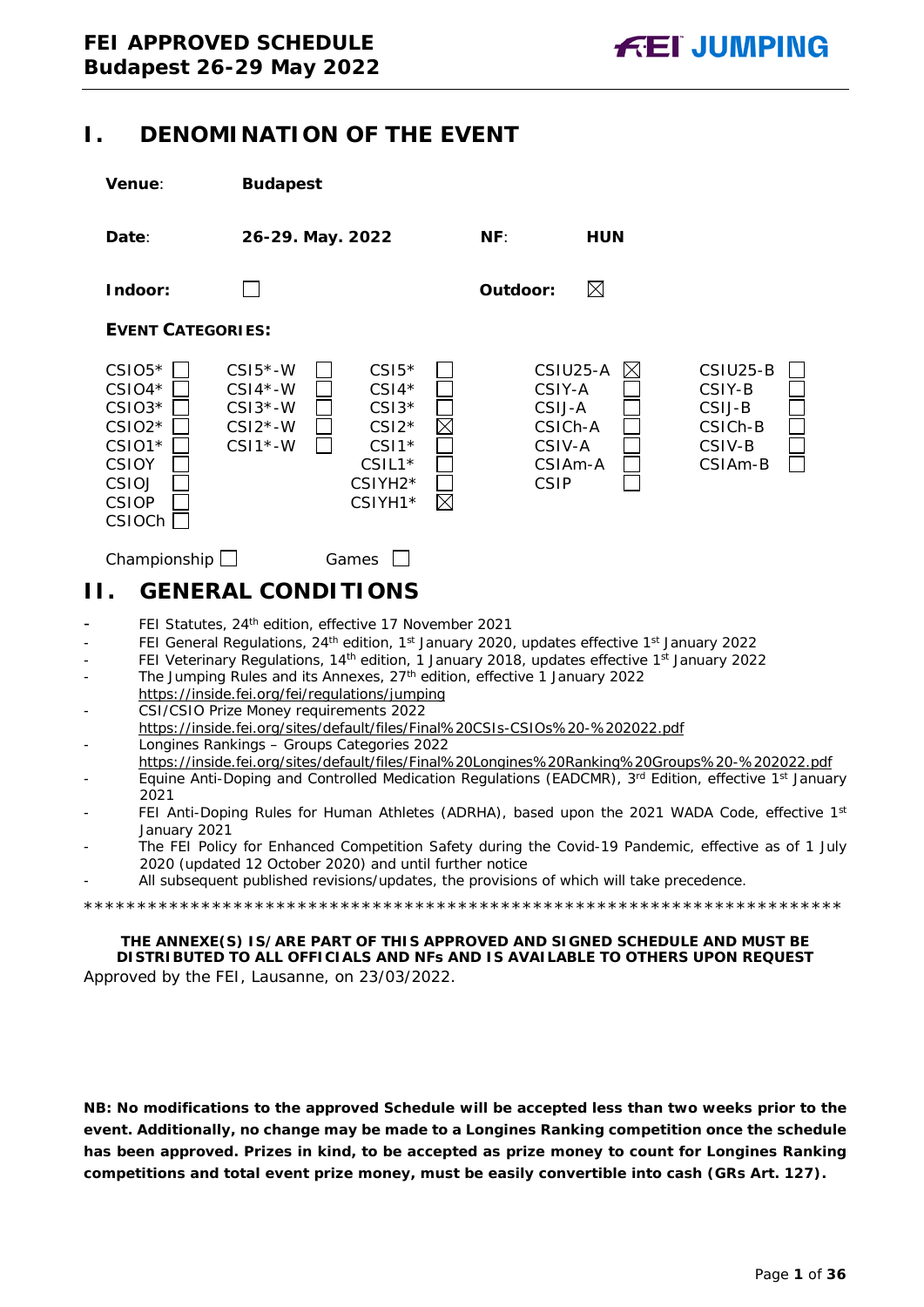# FEI APPROVED SCHEDULE **Budapest 26-29 May 2022**



# **TABLE OF CONTENTS**

| $\mathbf{I}$ . |                                                                                              |  |
|----------------|----------------------------------------------------------------------------------------------|--|
| II.            |                                                                                              |  |
| III.           |                                                                                              |  |
| IV.            |                                                                                              |  |
| 1.             |                                                                                              |  |
| 2.             |                                                                                              |  |
| 3.             |                                                                                              |  |
| 4.             |                                                                                              |  |
| 5.             |                                                                                              |  |
| V.             |                                                                                              |  |
| VI.            |                                                                                              |  |
| 1.             |                                                                                              |  |
| VII.           |                                                                                              |  |
| 1.             |                                                                                              |  |
| 2.             |                                                                                              |  |
| 3.             |                                                                                              |  |
| VIII.          |                                                                                              |  |
| IX.            |                                                                                              |  |
| Х.             |                                                                                              |  |
| 1.             |                                                                                              |  |
| 2.             |                                                                                              |  |
| XI.            |                                                                                              |  |
| 1.             |                                                                                              |  |
| 2.             |                                                                                              |  |
| 3.             |                                                                                              |  |
| 4.             |                                                                                              |  |
| 5.             |                                                                                              |  |
| 6.             |                                                                                              |  |
| 7.             |                                                                                              |  |
| 8.             |                                                                                              |  |
| 9.             |                                                                                              |  |
| 10.<br>11.     |                                                                                              |  |
| 12.            |                                                                                              |  |
| 13.            |                                                                                              |  |
| 14.            |                                                                                              |  |
| 15.            |                                                                                              |  |
| 16.            |                                                                                              |  |
| 17.            |                                                                                              |  |
| XII.           |                                                                                              |  |
| 1.             |                                                                                              |  |
| 2.             |                                                                                              |  |
| 3.             |                                                                                              |  |
| 4.             |                                                                                              |  |
| 5.             |                                                                                              |  |
| 6.<br>7.       |                                                                                              |  |
| 8.             | EQUINE ANTI-DOPING AND CONTROLLED MEDICATION PROGRAMME (EADCMP). FEI VETERINARY REGULATIONS, |  |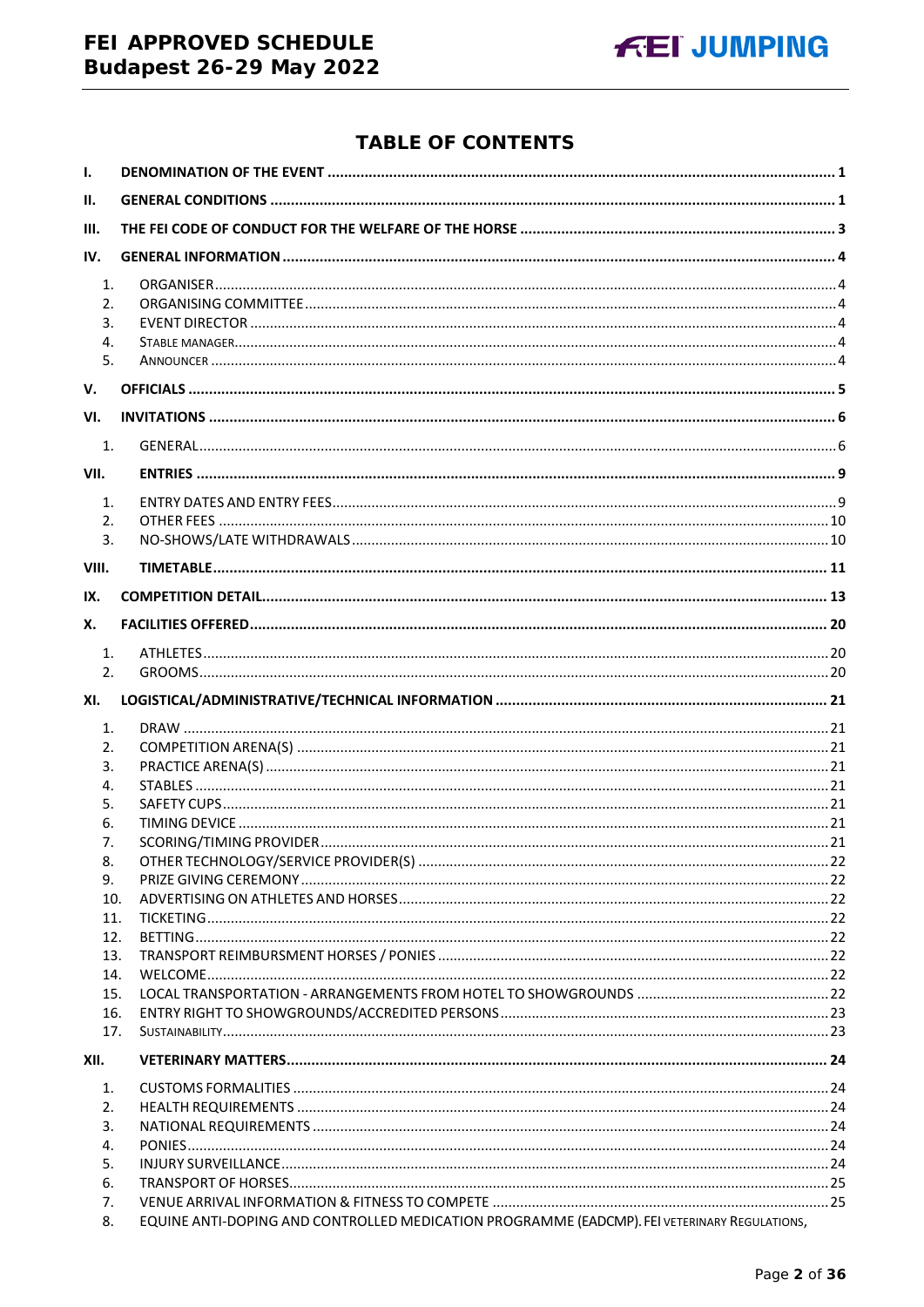| XIII.          |  |
|----------------|--|
| XIV.           |  |
| $\mathbf{1}$ . |  |
| $\mathcal{P}$  |  |
| 3.             |  |
| 4.             |  |
| 5.             |  |
| 6.             |  |
| 7.             |  |
| 8.             |  |
| 9.             |  |
| 10.            |  |
| 11             |  |
| XV.            |  |

# <span id="page-2-0"></span>**III. THE FEI CODE OF CONDUCT FOR THE WELFARE OF THE HORSE**

The Fédération Equestre Internationale (FEI) expects all those involved in international equestrian sport to adhere to the FEI's Code of Conduct and to acknowledge and accept that at all times the welfare of the horse must be paramount and must never be subordinated to competitive or commercial influences.

- 1. At all stages during the preparation and training of competition horses, welfare must take precedence over all other demands. This includes good horse management, training methods, farriery and tack, and transportation.
- 2. Horses and Athletes must be fit, competent and in good health before they are allowed to compete. This encompasses medication use, surgical procedures that threaten welfare or safety, pregnancy in mares and the misuse of aids.
- 3. Events must not prejudice horse welfare. This involves paying careful attention to the competition areas, ground surfaces, weather conditions, stabling, site safety and fitness of the horse for onward travel after the event.
- 4. Every effort must be made to ensure that horses receive proper attention after they have competed and that they are treated humanely when their competition careers are over. This covers proper veterinary care, competition injuries, euthanasia and retirement.
- 5. The FEI urges all involved with the sport to attain the highest levels of education in their areas of expertise.

The Long version of this Code can be obtained from the Fédération Equestre Internationale, HM King Hussein I Building, Chemin de la Joliette 8, 1006 Lausanne, Switzerland. Telephone: +41 21 310 47 47. The Code is available in English. The Code is also available on the FEI's website: [http://inside.fei.org/.](http://inside.fei.org/)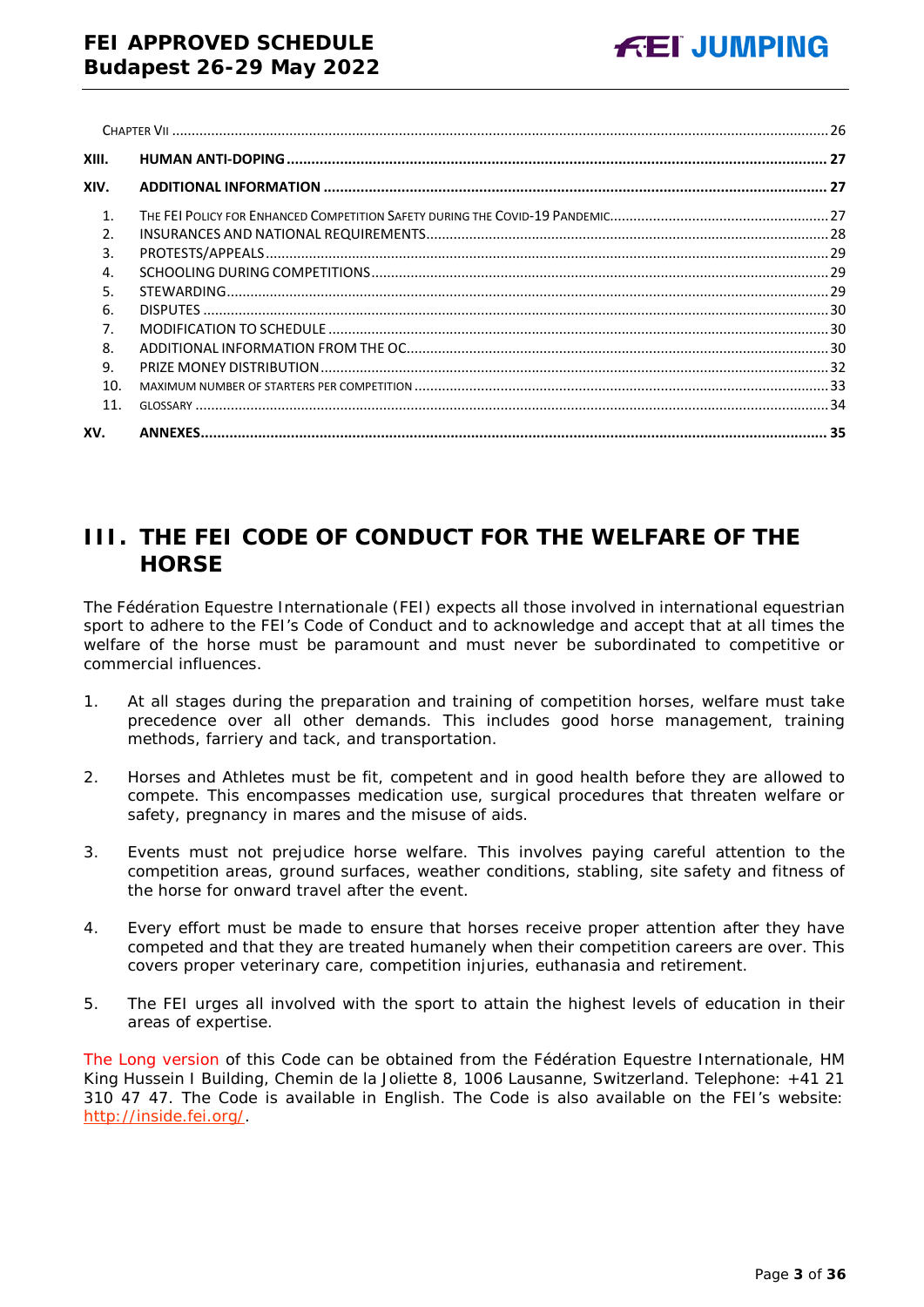# <span id="page-3-0"></span>**IV. GENERAL INFORMATION**

### <span id="page-3-1"></span>**1. ORGANISER**

| N.L.Sportlétesítmény Kft, Tattersall |
|--------------------------------------|
| 1087 Budapest, Kerepesi út 7         |
| +36302212864                         |
| +3614999951                          |
| event@nemzetilovarda.hu              |
| www.nemzetilovarda.hu                |
|                                      |

#### Contact Details Show Ground:

Address: 1087 Budapest, Kerepesi út 7 Telephone: +36 30 4146585 GPS Coordinates: 47.490839 - 19.064023 Accessibility details (directions by road, nearest airport / train station):

#### <span id="page-3-2"></span>**2. ORGANISING COMMITTEE**

| Honorary President:     | Andras Steiner              |
|-------------------------|-----------------------------|
| President of the Event: | Barnabás Hevesy             |
| Show Secretary:         | Edit Daruka                 |
| Press Officer:          | Riderline - Dorottya Magyar |

#### <span id="page-3-3"></span>**3. EVENT DIRECTOR**

| Name:      | Dorottya Strobl         |
|------------|-------------------------|
| Address:   | 1087 Budapest, Kerepesi |
| Telephone: |                         |
| Mobile:    | +36 30 2212864          |
| Fax:       | $+36$ 1 4999951         |
| Fmail:     | event@nemzetilovarda.hu |
|            |                         |

#### <span id="page-3-4"></span>**4. STABLE MANAGER**

| Name:      | Gabor Gasser                |
|------------|-----------------------------|
| Telephone: | $+36304146585$              |
| Email:     | gasser.gabor@nemzetilovarda |

#### <span id="page-3-5"></span>**5. ANNOUNCER**

| Name:  | Mr Peter Szladek        |
|--------|-------------------------|
| Fmail: | event@nemzetilovarda.hu |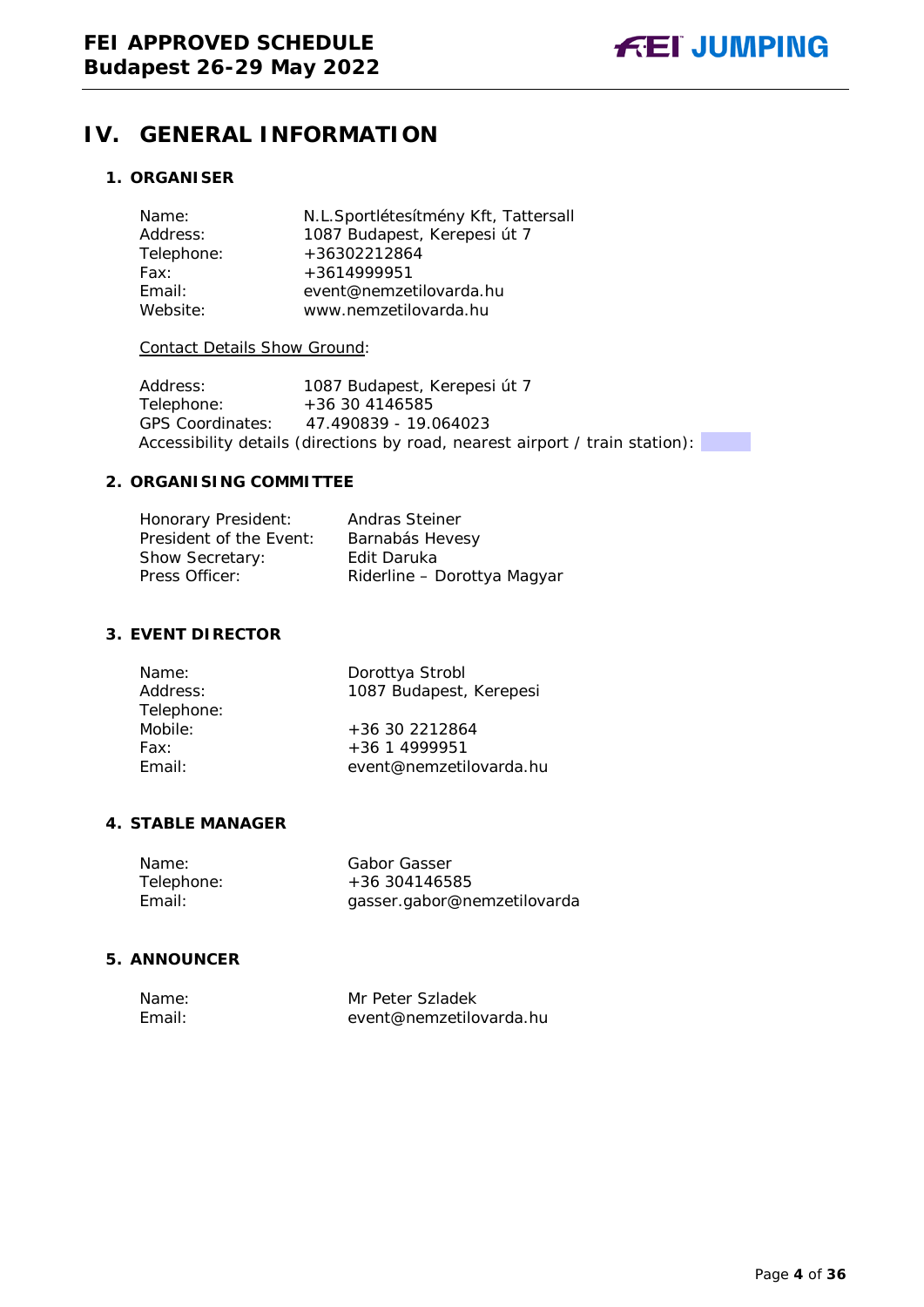# **V. OFFICIALS**

**Compulsory** 

**In case there are several categories and officials are not the same, please complete an additional chart per category.**

\*\* **National Judges may only officiate on the Ground Jury at CSI1\*/CSIYH1\* and CSIY/J/Ch//P/V/Am Cat. B Events that are not combined with higher level events. National Judges may not officiate outside their home country.**

| Ref.            | Panel                             | <b>Function</b>                                               | FEI ID   | <b>Name</b>         | <b>NF</b>  | Level                    | <b>E-mail &amp; Mobile</b>                     |
|-----------------|-----------------------------------|---------------------------------------------------------------|----------|---------------------|------------|--------------------------|------------------------------------------------|
|                 |                                   | Ground Jury President                                         | 10070291 | Ms Melinda Schlezak | <b>HUN</b> | 3                        | schlezak.melinda@gmail.com<br>00-36-20-3316303 |
|                 | <b>Ground Jury</b>                | Ground Jury Member                                            | 10116659 | Ms Dóra Juhász      | <b>HUN</b> | 2                        |                                                |
|                 |                                   | Ground Jury Member                                            | 10141908 | Mr Pál Abay         | <b>HUN</b> |                          |                                                |
|                 |                                   | Ground Jury Member                                            | 10238608 | Mr Péter Szladek    | <b>HUN</b> |                          |                                                |
| 2               | <b>Foreign Judge</b>              | Foreign Judge                                                 | 10053775 | Mr Robert Fekar     | <b>SVK</b> | 3                        |                                                |
| 3               | <b>Foreign Technical Delegate</b> | Foreign Technical Delegate                                    |          |                     |            |                          |                                                |
| 4               | <b>Course Designer</b>            | Course Designer                                               | 10010220 | Mr László Karádi    | <b>HUN</b> | 3                        | karadi.laszlo@gmail.com                        |
|                 |                                   |                                                               |          |                     |            | * katonalindaa@gmail.com |                                                |
| 5               | <b>Chief Steward</b>              | <b>Chief Steward</b>                                          | 10107323 | Ms Katona Linda     | <b>HUN</b> | 3                        | 0036703423115                                  |
| 6               | <b>Foreign Steward</b>            | Foreign Steward                                               |          |                     |            |                          |                                                |
|                 |                                   | <b>Assistant Steward</b>                                      | 10151016 | Mr Ferenc Obermayer | <b>HUN</b> | 2                        |                                                |
| 7               | <b>Assistants Stewards</b>        | <b>Assistant Steward</b>                                      | 10047477 | Ms Klaudia Szalai   | <b>HUN</b> | 2                        |                                                |
|                 |                                   | <b>Assistant Steward</b>                                      | 10156589 | Ms Judit Denes      | <b>HUN</b> | 2                        |                                                |
|                 |                                   | <b>Assistant Steward</b>                                      | 10089558 | Ms Zsófia Pintér    | <b>HUN</b> | $\overline{2}$           |                                                |
| 8               | <b>FEI Veterinary Delegate</b>    | FEI Veterinary Delegate                                       | 10049070 | Dr Miklós Jármy     | HUN        |                          | miklos@jarmy.hu                                |
| 9               | <b>Veterinary Service Manager</b> | Veterinary Service Manager<br>Permitted Treating Veterinarian | 10038892 | Dr Dániel Béni      | HUN        |                          | office@lovasszovetseg.hu<br>+36 30 6279047     |
|                 | / Treating Veterinarian           | Permitted Treating Veterinarian                               | 10178315 | Dr Zsófia Kelemen   | <b>HUN</b> |                          |                                                |
| 10              | <b>Medical Doctor</b>             | <b>Medical Doctor</b>                                         |          | OMSZ                |            |                          | $*+36$ 20 954 74 37                            |
| 11              | Farrier                           | Farrier                                                       |          | Ferenc Botka        |            |                          | +36 20 9649471                                 |
| 12 <sup>2</sup> | <b>NF Delegate</b>                | NF Delegate (if applicable)                                   |          |                     |            |                          |                                                |

<span id="page-4-0"></span>**A minimum of one VD must be appointed for every 400 horses. The FEI Veterinary Department reserves the right to request AVDs.** Please note that the schedule has been approved under the provision that all appointed Officials have successfully passed the on-line FEI Competency Evaluation Test.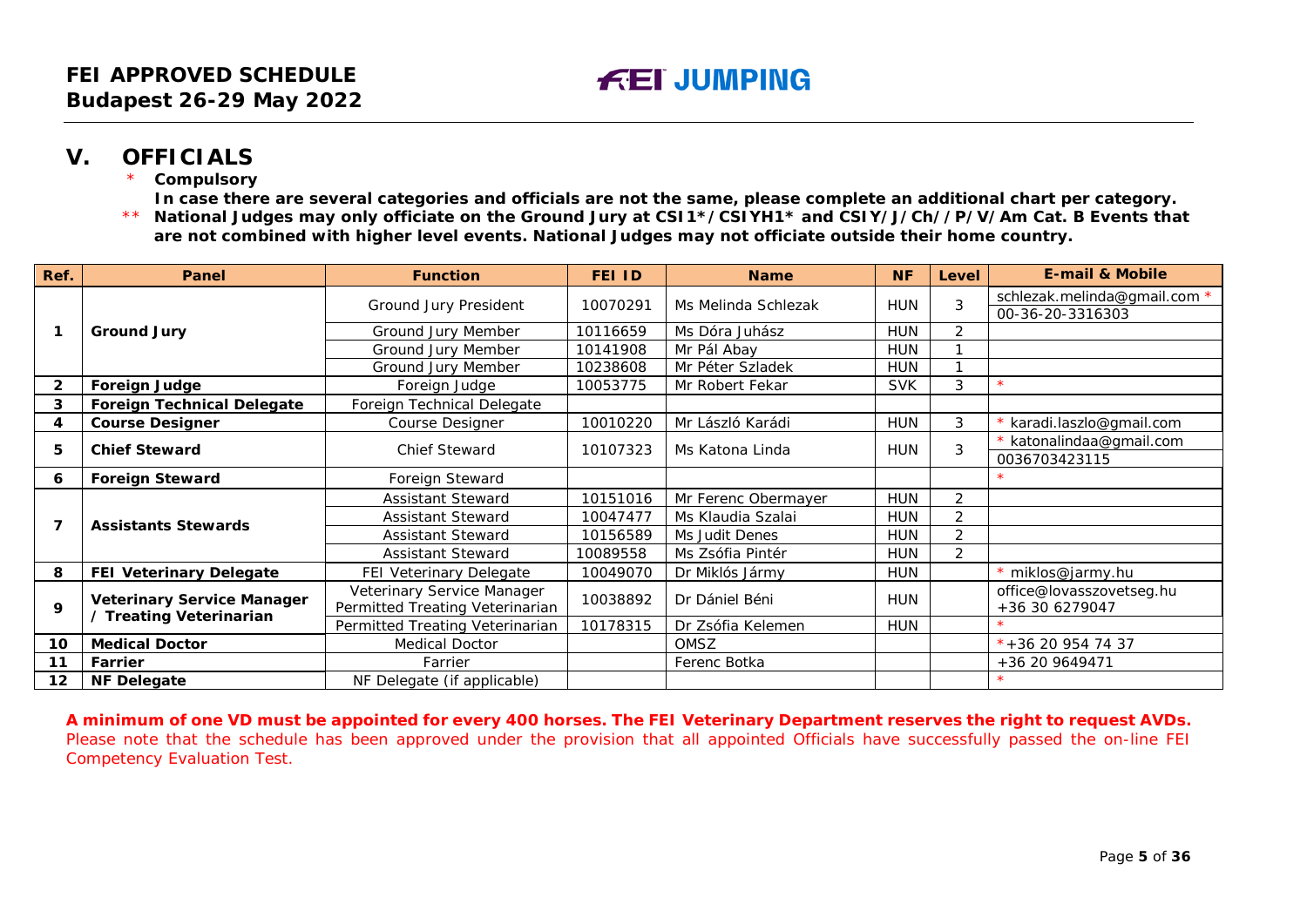# <span id="page-5-0"></span>**VI. INVITATIONS**

#### <span id="page-5-1"></span>**1. GENERAL**

Horses entered in one CSI star level/category may not enter another CSI star level/category at the same Show.

Horses may take part in national Competitions and international Competitions at the same Show only under the following conditions:

- Horses may take part in national Events up to two hours prior to the start of the international Event's Horse Inspection;
- If the national Event includes Competitions after the international Event ends, either on the same day or on the following day(s), horses having taken part in the international Event may take part in national Competitions only, following the conclusion of the international Event.

#### **Invitations**

For all Events at which the CSI Invitation Rules apply, a certain percentage of Athletes must be invited in descending order of the Longines Ranking, a certain percentage of Athletes will be home Athletes selected by the host NF and a certain percentage will be Athletes invited by the Organising Committee (OC); the percentages for each invitation group are established for each star level as follows:

| <b>Event Level</b>                                                                                                           | <b>Athletes</b><br>from the<br>Longines<br>Ranking | <b>Athletes</b><br>selected by<br>the host NF                                                                         | OC.<br><b>Invitations</b> |
|------------------------------------------------------------------------------------------------------------------------------|----------------------------------------------------|-----------------------------------------------------------------------------------------------------------------------|---------------------------|
| $CSI5*$                                                                                                                      | 60%                                                | 20%                                                                                                                   | 20%                       |
| $CSI4*$                                                                                                                      | 50%                                                | 25%                                                                                                                   | 25%                       |
| $CSI3*$                                                                                                                      | 40%                                                | 30%                                                                                                                   | 30%                       |
| $CSI2*$                                                                                                                      | 30%                                                | 30%                                                                                                                   | 40%                       |
| CSI2* Open, option with no Longines Ranking<br>Competitions if the number of invited Athletes is<br>restricted               | $0\%$                                              | 20%                                                                                                                   | 80%                       |
| CSI2 <sup>*</sup> Open, option with no Longines Ranking<br>Competitions if the number of invited Athletes is<br>unrestricted |                                                    | N/A, CSI Invitation Rules do not apply to CSI<br>Events at which the number of Athletes<br>invited is not restricted. |                           |

#### **Longines Rankings**

The Longines Rankings number 253, established three (3) months prior to this Event will be used for the invitation of Athletes. Athletes are invited through the FEI online Invitation System for Jumping in accordance with the CSI Invitation Rules (refer to Jumping Rules, Annex V)

#### **CSI2\*** *star leve***l:**

Maximum number of Athletes to be invited: 170 Maximum number of Horses that may be entered: 510 Maximum number of Horses per Athlete: 3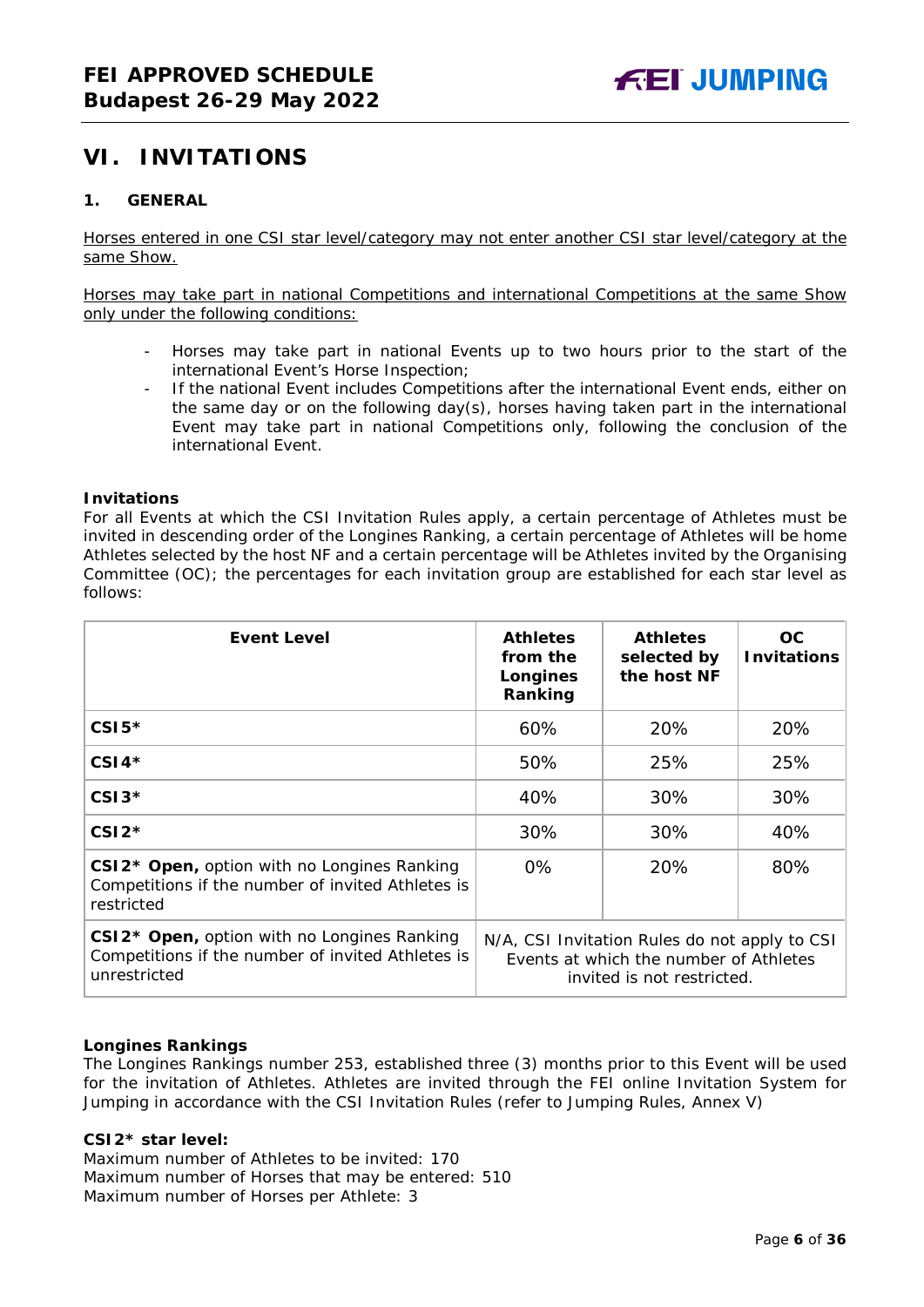

| <b>Maximum number of Athletes</b><br>invited | No. of Athletes<br>from the<br>Longines<br>Ranking | No. of Athletes<br>selected by the<br>host NF | No. of OC<br><b>Invitations</b> |
|----------------------------------------------|----------------------------------------------------|-----------------------------------------------|---------------------------------|
| 170                                          | 51                                                 | 51                                            | 68                              |

(OCs will be permitted to invite a limited number of additional Athletes, if, at the closing of entries, the maximum number of Horses that may be entered has not been reached. For details, please refer to Jumping Rules, Art. 251.9.2.)

#### **FEI Wild Cards:**

CSI5\*: 1 CSI4\*/CSI3\*/CSI2\*: 2

#### **Connected Events:**

| Invitation System Event: CSI2* | Connected Events: CSIYH1* |
|--------------------------------|---------------------------|
|--------------------------------|---------------------------|

#### **Section 1: Compulsory Invitations**

Athletes can choose Events for which they wish to receive an information from the Monday eight weeks prior to the week of the Event until midnight GMT on the 4<sup>th</sup> Sunday prior to the Event.

#### **Section 2: Home Athletes selected by the host NF**

Entries for home Athletes in this section must be made through the FEI Entry System between the Monday eight weeks prior to the week of the Event until midnight GMT on the 3<sup>rd</sup> Wednesday prior to the week of the Event.

#### **Section 3: OC Invitations**

Entries in the OC Invitation Quota can be made in the FEI Entry System from the Monday eight weeks prior to the week of the Event up until the closing date for regular entries (the closing date for regular entries cannot be earlier than the 3rd Thursday prior to the week of the Event, and no later than four days prior to the Event) as indicated in the Schedule.

Events for which the Schedule states that overseas air transportation of Horses will be provided/organised by the OC are, for logistical reasons, authorised to establish the closing date for entries at the earliest on the 5<sup>th</sup> Sunday prior to the event.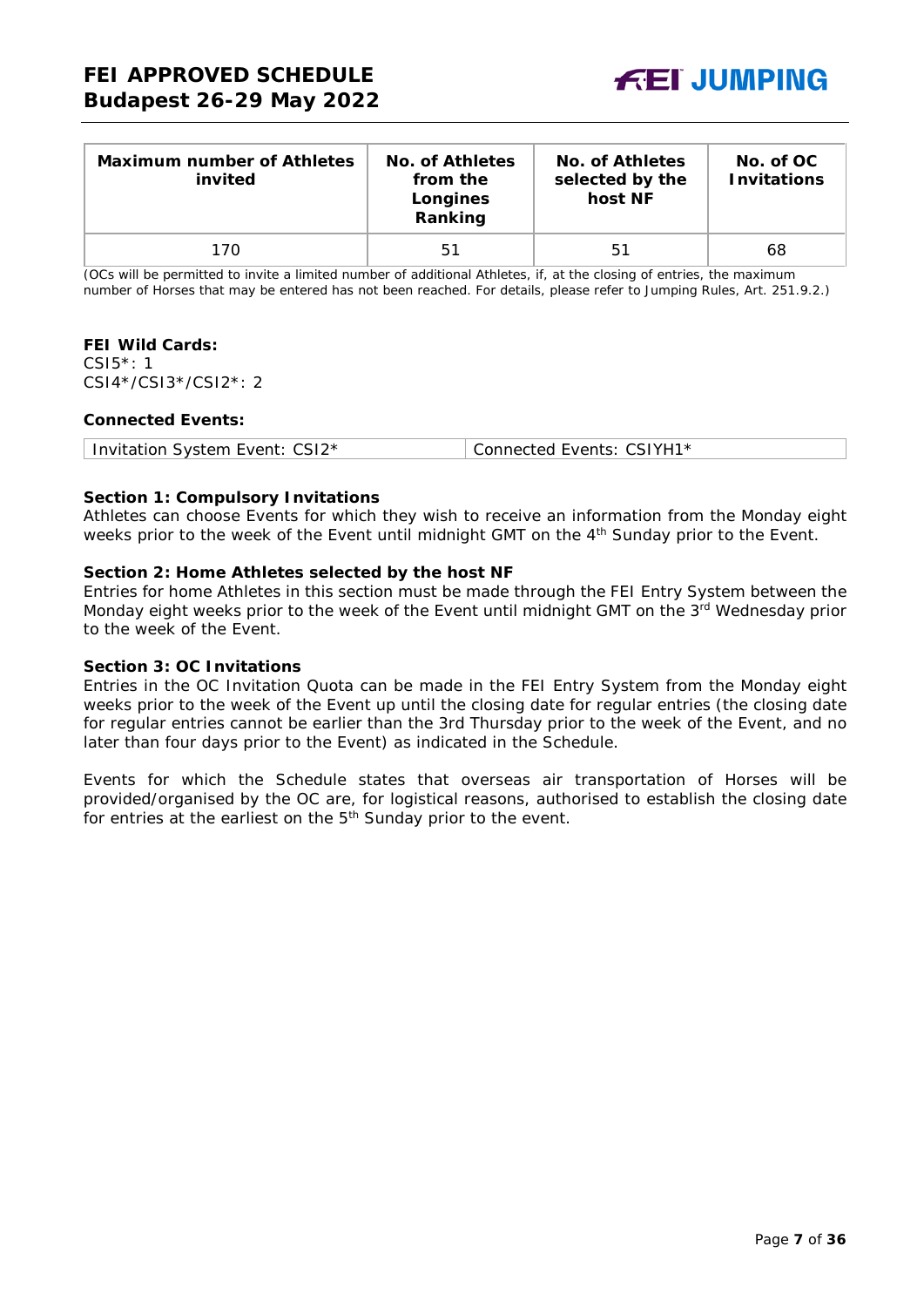#### *For all other Events, please use the template below:*

| CSIYH <sup>*</sup>            |               |
|-------------------------------|---------------|
| NF's invited:                 | All           |
| Total number of athletes:     | 120           |
| Number of horses per athlete: | $\mathcal{P}$ |
|                               |               |
| $CSIU25-A:$                   |               |
| NF's invited:                 | All           |
| Total number of athletes:     | 60            |
| Number of horses per athlete: |               |

Athletes are invited by the Organiser through their National Federation.

One (1) groom per athlete.

Riders in Bronze, Silver, Gold and U-25 Tour are not allowed to switch to VIP Tour! One horse / one competition per day. One horse is allowed to enter three days during the event.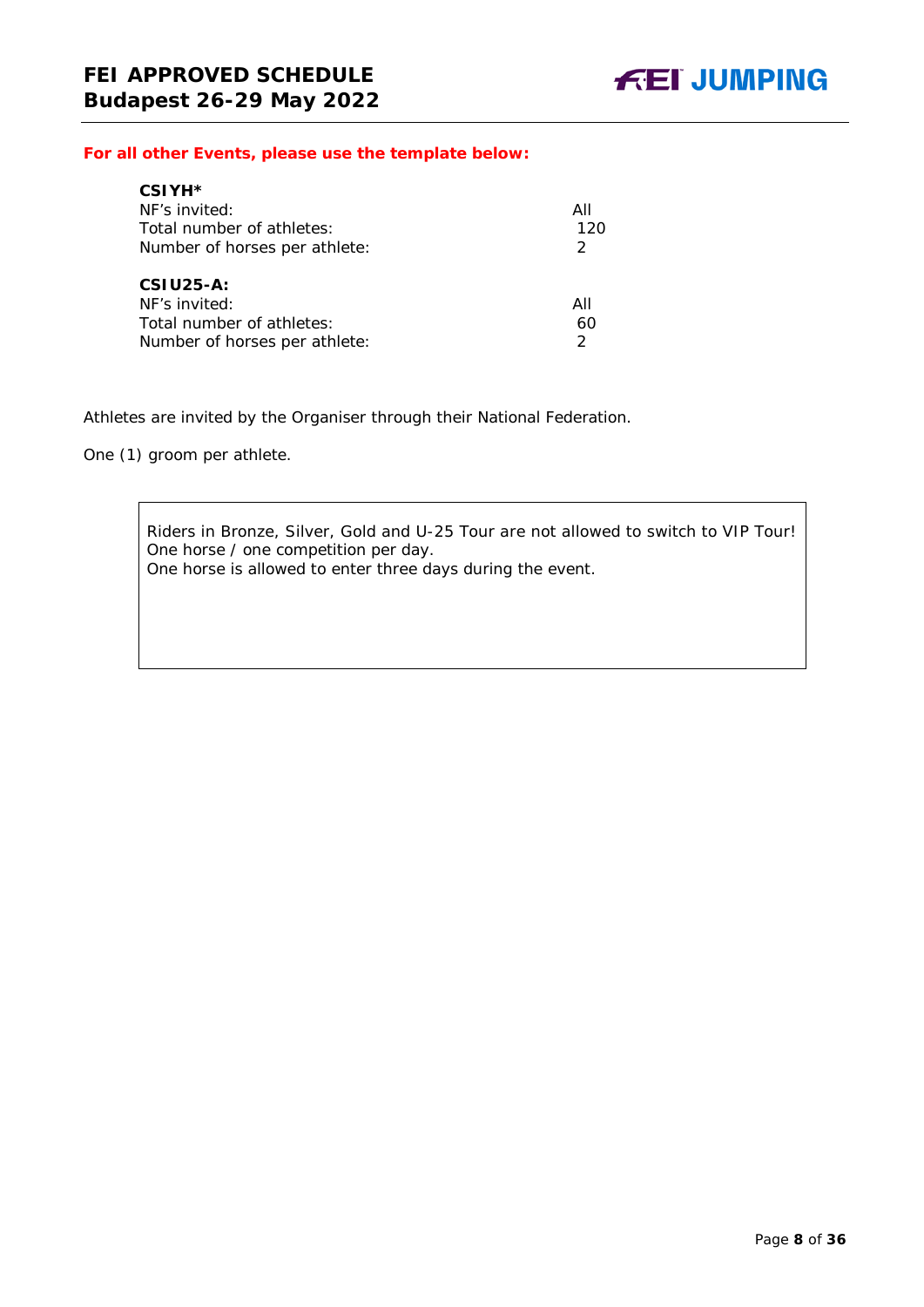# <span id="page-8-0"></span>**VII. ENTRIES**

### **IMPORTANT**

- Entries must be made by NFs through the FEI Entry System for all categories of this Event [\(https://invitation.fei.org/login\)](https://invitation.fei.org/login);
- Additional documentation can be found at: [https://inside.fei.org/fei/your-role/it-services/fei-entry-system/fei-entry-system-jumping;](https://inside.fei.org/fei/your-role/it-services/fei-entry-system/fei-entry-system-jumping)
- All Athletes and Horses participating in any International Competition must be registered with the FEI;
- Athletes and/or Horses present at the Event without having been entered through the FEI's Online Entry System will be automatically disqualified unless compelling circumstances warrant otherwise.

### <span id="page-8-1"></span>**1. ENTRY DATES AND ENTRY FEES**

Entries have to be in accordance with Art.251 of the FEI Jumping Rules, 27th edition, effective 1 January 2022

#### **Deadlines for Entries:**

Definite Entries: **05. May. 2022.**

Last date for substitutions: **25. May, 2022**

### **Entry fee per horse** *(per category):*

**VAT excluded**

| $CSI2*$  | <b>360 Euro</b> (VAT included) |
|----------|--------------------------------|
| CSIYH1*  | <b>260 Euro</b> (VAT included) |
| CSIU25-A | <b>260 Euro</b> (VAT included) |

**VAT** (in %) **: 0**

Please refer to definition of Entry fees and Compulsory fees in the Glossary of the FEI Jumping Rules 27th edition, effective 1 January 2022, that is copied in Section XIV point 10.

#### **Compulsory fees per horse:**

 $FADAMP$  Fee:  $IID$  and  $IID$  and  $IID$  and  $IID$  and  $IID$  and  $IID$  and  $IID$  and  $IID$  and  $IID$  and  $IID$  and  $IID$  and  $IID$  and  $IID$  and  $IID$  and  $IID$  and  $IID$  and  $IID$  and  $IID$  and  $IID$  and  $IID$  and  $IID$  and  $IID$  and  $IID$  and  $IID$ 

|                             | Not included in entry fee $\boxtimes$                                            |
|-----------------------------|----------------------------------------------------------------------------------|
| Lower Level Events (CIMs)   | CHF 18 per horse per event                                                       |
| Higher Level Events         | CHF 25 per horse per event                                                       |
|                             | (For definition of CIMs see Appendix E of the FEI General Regulations, all other |
| events not defined as CIMs) |                                                                                  |

- Fee for manure disposal (at OC discretion; maximum € 40 per horse per Event). 40 Euro Per horse
- Fee for health/customs-related documents for Horses, if applicable (only if requested) 20 Euro Per horse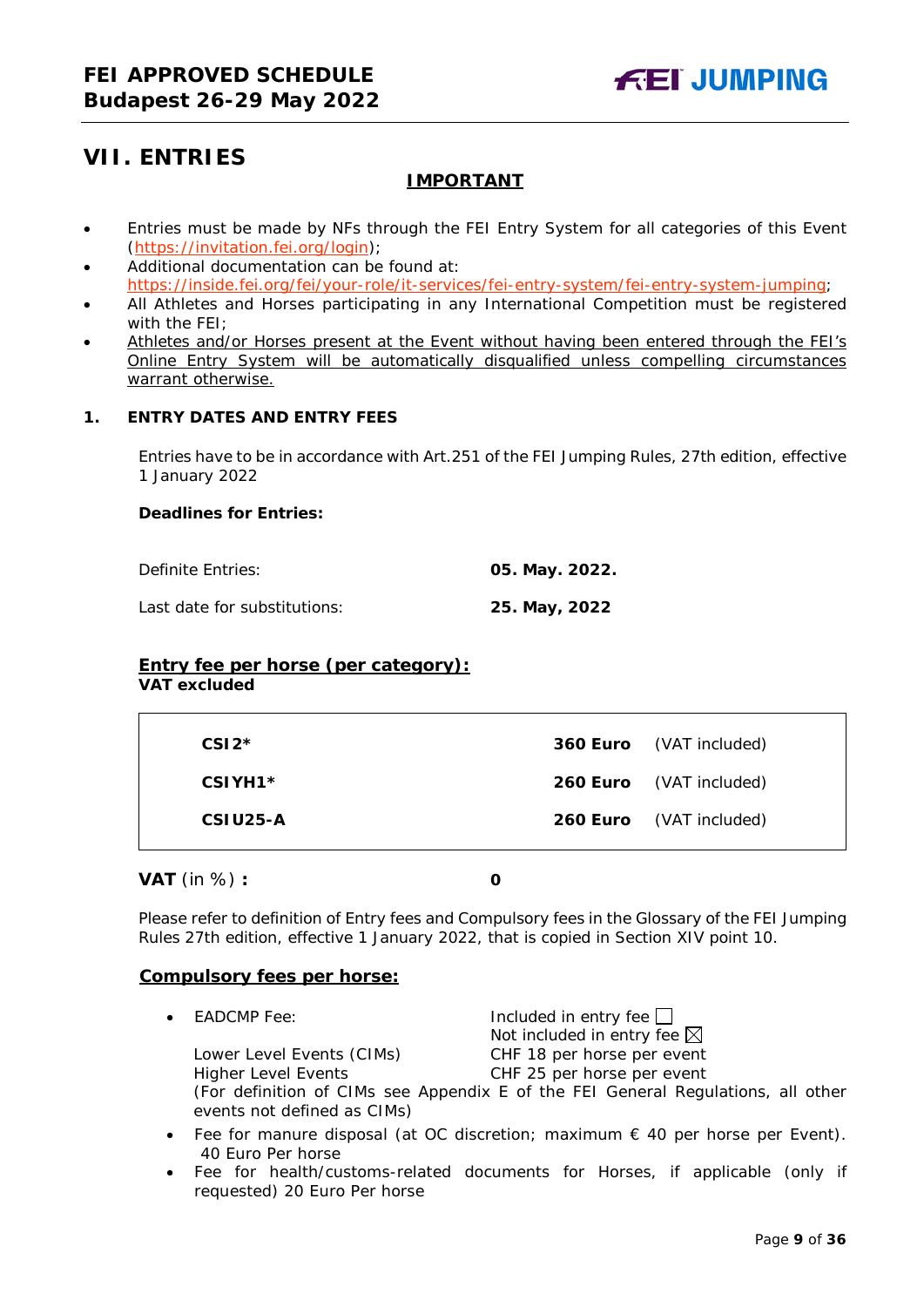

#### **All aforementioned amounts are including VAT**

| Total maximum fee per horse:<br>$60 \in +$ FADCMP fee          |                          |  |  |
|----------------------------------------------------------------|--------------------------|--|--|
| <b>Compulsory fees per athlete:</b>                            |                          |  |  |
| NF fee if applicable<br>$\bullet$                              | N/A Per athlete          |  |  |
| NF medication control programme fee if applicable<br>$\bullet$ | N/A Per athlete          |  |  |
| Fee for lorry parking if applicable<br>$\bullet$               | N/A Per lorry/caravan    |  |  |
| Fee for electric hook-up for lorry<br>$\bullet$                | 40Euro Per lorry/caravan |  |  |
| All aforementioned amounts are including VAT                   |                          |  |  |
| Total maximum fee per Athlete:<br>40 Furo                      |                          |  |  |

#### <span id="page-9-0"></span>**2. OTHER FEES**

All other fees must optional fees and be listed hereunder with the details of the amounts to be charged and approved by the FEI. Only fees approved by the FEI and listed in the approved Schedule can be charged by the OC. *Please specify if price per bale or other quantity.*

| 10 Euro                   |
|---------------------------|
| 6 Euro First Bedding Free |
| 12 Euro                   |
| tack box 100 €            |
|                           |

#### **All aforementioned amounts are including VAT**

VAT number of the organiser: 18787618-1-42

#### <span id="page-9-1"></span>**3. NO-SHOWS/LATE WITHDRAWALS**

**NB**: In the case of withdrawals after the date of definite entries or no-shows the athlete or the respective NF will be held liable to reimburse the OC for the actual financial loss incurred by the OC (please refer to Jumping Rules Art. 251.17) as a result of the late withdrawal or no-show.

#### **Amount charged: 100 Euro**

Space for organiser to provide further details if necessary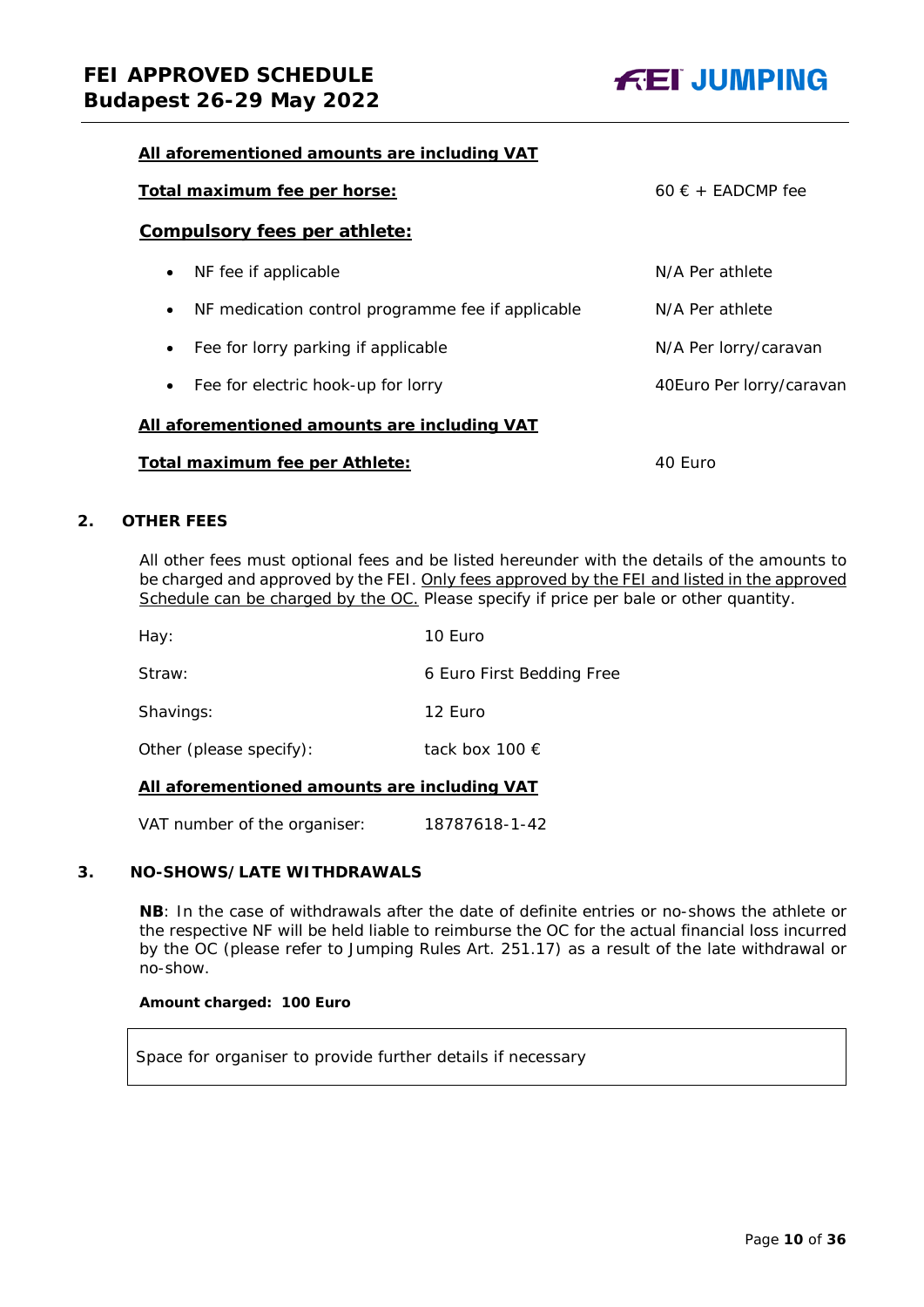# <span id="page-10-0"></span>**VIII. TIMETABLE**

#### **Competitions must not start before 08:00 and must not finish after 23:00, unless prior approval is granted by the FEI.**

#### **As per Jumping Rules Annex VI: combined competitions are not permitted.**

*The scheduling of competitions must take into account mandatory maintenance breaks as follows. In principle, there should be one maintenance break for every 40 starters; at a minimum, it is compulsory to include one maintenance break in competitions with 50-99 starters after half of the starters have competed. Competitions with 100 starters or more must have three maintenance breaks. The start list must indicate when the maintenance break will take place (e.g. after N° 25).*

| (to be provided per category/level if multiple events)            | Dav       | Date        | Time     |
|-------------------------------------------------------------------|-----------|-------------|----------|
| Opening of stables + Examination on arrival                       |           | 25.05.2022. | 8.00     |
| • Horse Inspection CSI2*, CSIYH1*, CSIU-25. All Wednesday         |           | 25.05.2022  | $16:00-$ |
| horses taking part at this Event must be present during the first |           |             | 19:00    |
| horse inspection, unless unable to do so due to "force majeure"   |           |             |          |
| • Horse Re-Inspection                                             | Thursday  | 26.05.2022  | $07:00-$ |
|                                                                   |           |             | 07:30    |
| Opening times of exercise areas                                   | Wednesday | 25.05.2022  | $10:00-$ |
|                                                                   |           |             | 19:30    |

|           | Competitions CSI2 <sup>*</sup> : | Day        | Date                | Time  | Art              | Prize Money         |
|-----------|----------------------------------|------------|---------------------|-------|------------------|---------------------|
| $\bullet$ | <b>Declaration of Starters</b>   | 27.05.2021 |                     |       | 111111111        | /////////////////// |
|           | Comp. Nr.2. Silver Tour          |            | Thursday 26.05.2022 | cont. | 238.2.1          | 1000 €              |
| ٠         | Comp. Nr.4. Gold Tour            |            | Thursday 26.05.2022 | cont. | 238.2.1          | 2500 €              |
| $\bullet$ | Comp. Nr.5 VIP Tour              |            | Thursday 26.05.2022 | cont. | 238.2.1          | 500 €               |
| ٠         | Comp. Nr 6. VIP Tour             | Friday     | 27.05.2022          | 09.00 | 274.2.5          | 500 €               |
| ٠         | Comp. Nr 7. Bronze Tour          | Friday     | 27.05.2022          | cont. | 238.2.1          | 800 €               |
| ٠         | Comp. Nr 9. Silver Tour          | Friday     | 27.05.2022          | cont. | 274.1.5.31200 €  |                     |
| $\bullet$ | Comp. Nr 10. Gold Tour           | Friday     | 27.05.2022          | cont. | 238.2.1          | 3000 €              |
|           | Comp. Nr 11. Bronze Tour         | Saturday   | 28.05.2022          | 09.00 | 274.1.5.3900 €   |                     |
| $\bullet$ | Comp. Nr 12. VIP Tour            | Saturday   | 28.05.2022          | cont. | 238.2.2          | 500 €               |
|           | Comp. Nr 14. Silver Tour         | Saturday   | 28.05.2022          | cont. | 238.2.2          | 4000 €              |
| $\bullet$ | Comp. Nr 16. Bronze Tour         | Sunday     | 29.05.2022          | cont. | 238.2.1          | 1200 €              |
|           | Comp. Nr 18 Grand Prix LR class  | Sunday     | 29.05.2022          | cont. | 273.3.3.126000 € |                     |
|           |                                  |            |                     |       |                  |                     |
| $\bullet$ | <b>Total Prize Money</b>         | 42100 EUR  |                     |       |                  |                     |
|           |                                  |            |                     |       |                  |                     |

| Competitions CSIYH1*:                    | Dav       | Date       | Time  | Art.                 | Prize Money                   |
|------------------------------------------|-----------|------------|-------|----------------------|-------------------------------|
| Declaration of Starters                  |           |            |       |                      | ///////////////////////////// |
| • Comp. Nr. 1. 6-7 yrs horses            | Thursday  | 26.05.2022 | 08.00 | 238.2.1 700 €        |                               |
| Comp. Nr 13. 6-7 yrs horses              | Friday    | 28.05.2022 | cont. | 238.2.1 700 €        |                               |
| • Comp. Nr 15. Young horses Final Sunday |           | 30.05.2022 |       | 09.00 238.2.2 1100 € |                               |
|                                          |           |            |       |                      |                               |
| <b>Total Prize Money</b>                 | 2500 Euro |            |       |                      |                               |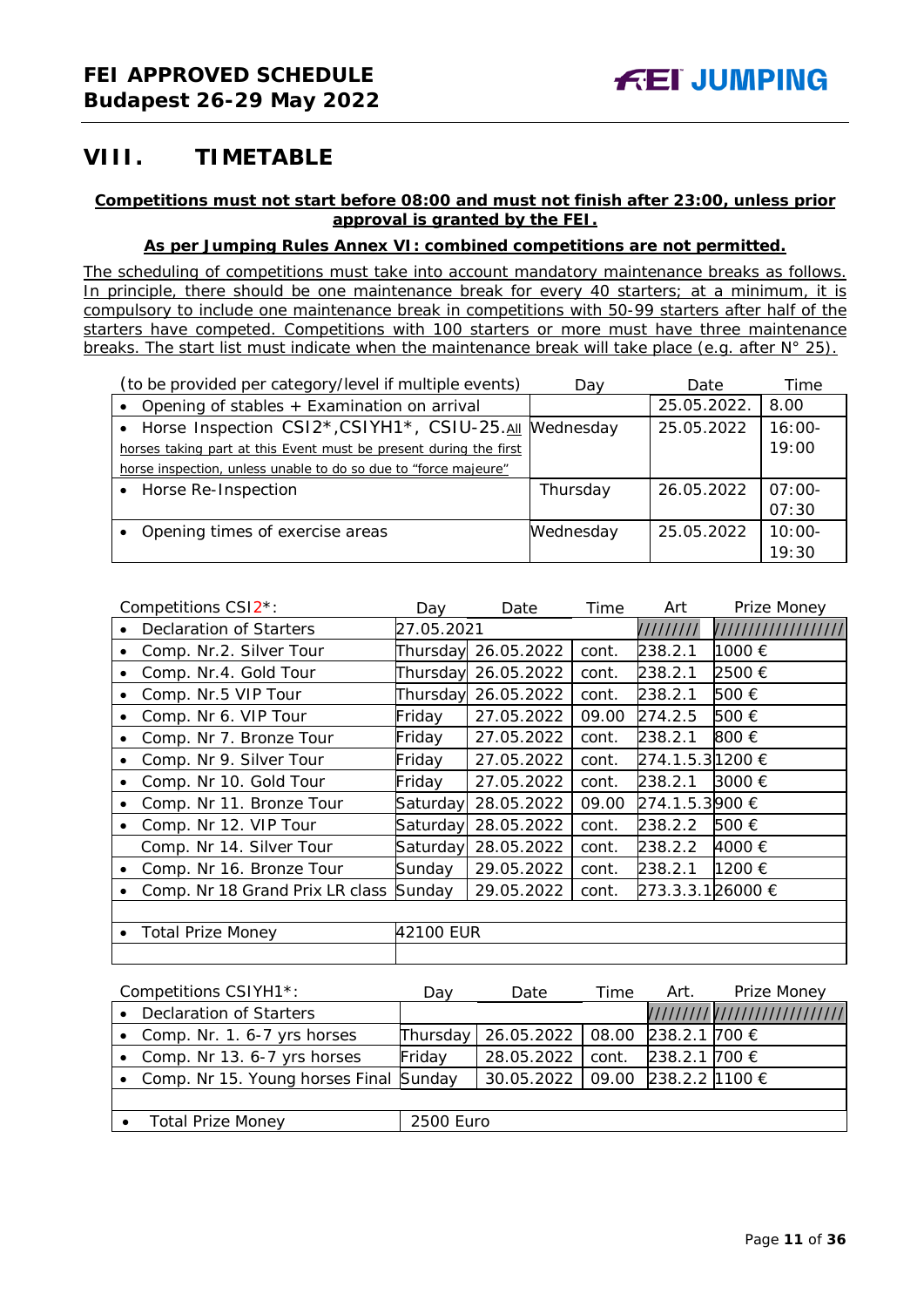|           | Competitions CSIU25:            | Dav       | Date       | Time  | Art.           | Prize Money                   |
|-----------|---------------------------------|-----------|------------|-------|----------------|-------------------------------|
|           | <b>Declaration of Starters</b>  |           |            |       |                | ///////// /////////////////// |
|           | • Comp. Nr.3 U 25 opening class | Thursday  | 26.05.2022 | cont. | 238.2.1 500 €  |                               |
|           | Comp. Nr. 8. U 25 class         | Friday    | 27.05.2022 | cont. | 274.2.5 500 €  |                               |
| $\bullet$ | Comp. Nr 17. U 25 class         | Sunday    | 29.05.2022 | cont. | 238.2.1 1000 € |                               |
|           |                                 |           |            |       |                |                               |
|           | <b>Total Prize Money</b>        | 2000 Euro |            |       |                |                               |

#### **Overall Prize Money: 46'600 EUR**

**Applicable government tax to be deducted from Prize Money (see also XIV.8): 15 %**

### **GENERAL CLASSIFICATION AT THE END OF THE COMPETITIONS:**

Leading athlete award – (Prize description and value)<br>Best foreign athlete - (Prize description and value) Best foreign athlete - (Prize description and value)<br>Best home athlete - (Prize description and value) Best home athlete – (Prize description and value)<br>
Team awards – (Prize description and value)

(Prize description and value)

**PRIZE – CLASSIFICATION:**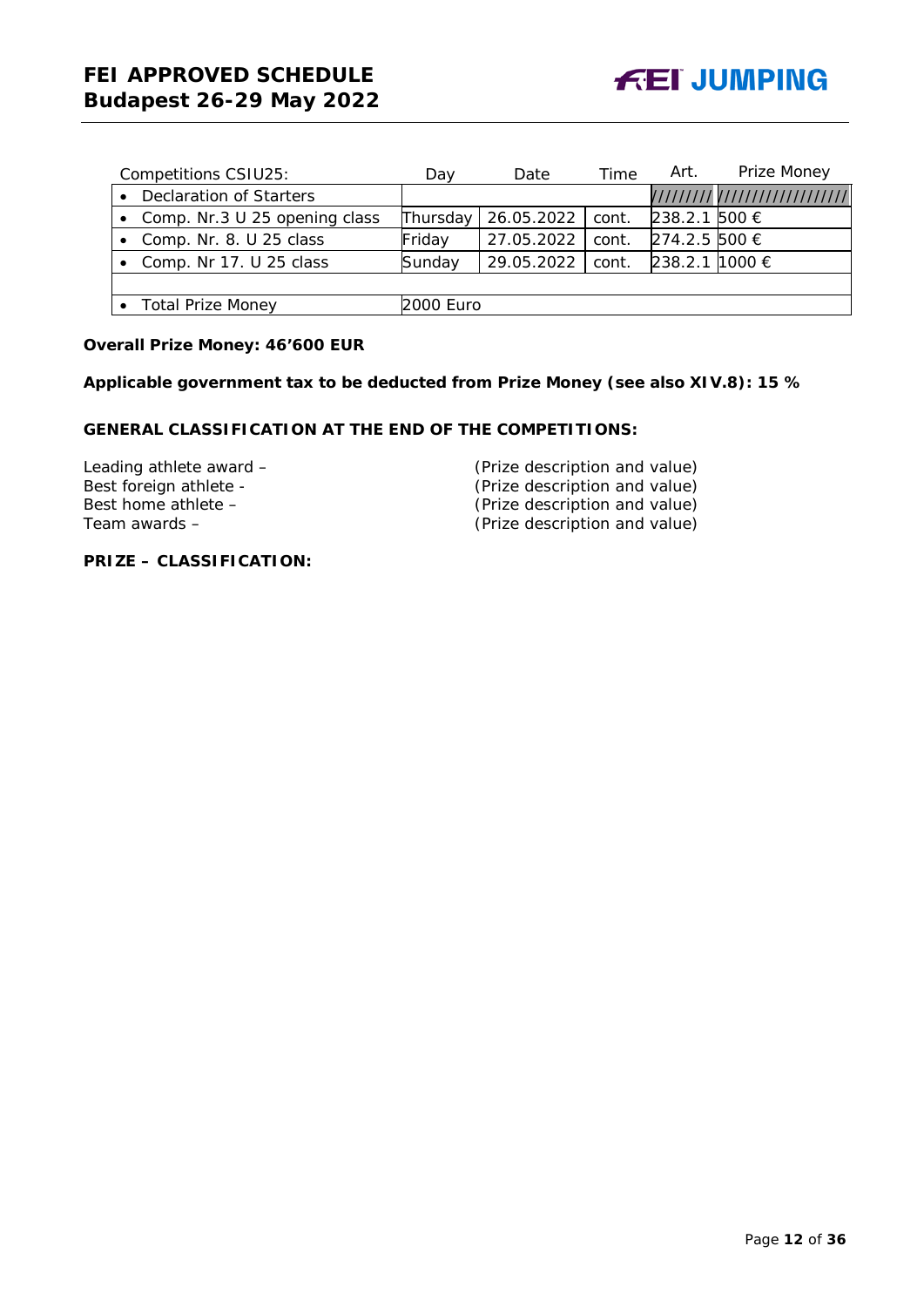# <span id="page-12-0"></span>**IX. COMPETITION DETAIL FIRST DAY : Thursday DATE: 26.05.2022**

#### **COMPETITION No:** 1 **Time:** 8.00

Type of Competition: 6-7 years horses class Acc. to Article: 238.2.1 Competition description: competition against the clock

| Jump-off (if any)            | No                                                    |
|------------------------------|-------------------------------------------------------|
| Speed/Fixed time             | $350 \text{ m/min}$                                   |
| Height of obstacles:         | 120 cm for 6yo -125 cm for 7yo                        |
| Number of horses per athlete |                                                       |
| Number of Starters:          | 100* (if more than 100 take part then please refer to |
| Section XIV point 9)         |                                                       |
| Total prize money:           | 700 €                                                 |
| Chart to be used:            | 1 $(25\% \text{ to winner})$                          |

Please specify prize money amount for each athlete placed 13<sup>th</sup> and beyond: 14  $\epsilon$ 

#### **COMPETITION No:** 2 **Time:** cont.

\* \* \* \* \* \* \* \* \* \* \*

Type of Competition: Silver Tour Acc. to Article: 238.2.1 Competition description: competition against the clock

| Jump-off (if any)            | No                                                    |
|------------------------------|-------------------------------------------------------|
| Speed/Fixed time             | $350 \text{ m/min}$                                   |
| Height of obstacles:         | 130 cm                                                |
| Number of horses per athlete | 3                                                     |
| Number of Starters:          | 100* (if more than 100 take part then please refer to |
| Section XIV point 9)         |                                                       |
| Total prize money:           | 1000 €                                                |
| Chart to be used:            | 1 $(25\% \text{ to winner})$                          |
|                              |                                                       |

Please specify prize money amount for each athlete placed 13<sup>th</sup> and beyond: 20  $\epsilon$ 

\* \* \* \* \* \* \* \* \* \* \*

#### **COMPETITION No:** 3 **Time:** cont.

Competition description: comp. against the clock

Type of Competition: U 25 class Acc. to Article: 238.2.1

Jump-off (if any) no Speed/Fixed time 350 m/min Height of obstacles: 130 cm Number of horses per athlete 2 Number of Starters: 100<sup>\*</sup> (if more than 100 take part then please refer to Section XIV point 9) Total prize money: 500 € Chart to be used: 1 (25% to winner) X

Please specify prize money amount for each athlete placed 13<sup>th</sup> and beyond: 10  $\epsilon$ 

\* \* \* \* \* \* \* \* \* \* \*

**COMPETITION No:** 4 **Time:** cont.

# **FEI JUMPING**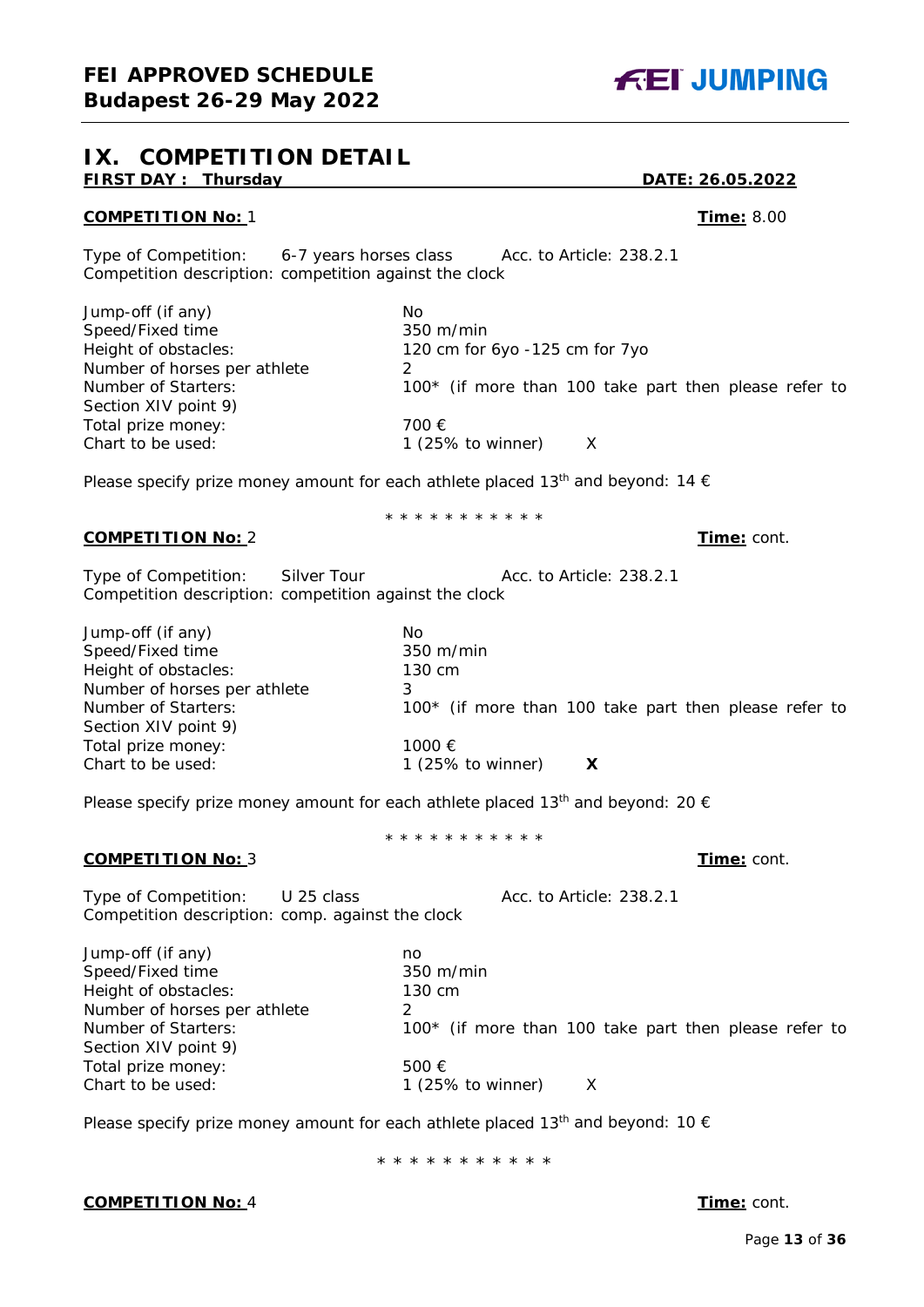Type of Competition: Gold Tour The Acc. to Article: 238.2.1 Competition description: comp. against the clock - Qualifier for the GP comp. 18

| Jump-off (if any)            | no                                                      |
|------------------------------|---------------------------------------------------------|
| Speed/Fixed time             | $350 \text{ m/min}$                                     |
| Height of obstacles:         | 140 cm                                                  |
| Number of horses per athlete |                                                         |
| Number of Starters:          | $100*$ (if more than 100 take part then please refer to |
| Section XIV point 9)         |                                                         |
| Total prize money:           | 2500 €                                                  |
| Chart to be used:            | 1 $(25\% \text{ to winner})$                            |
|                              |                                                         |

Please specify prize money amount for each athlete placed 13<sup>th</sup> and beyond: 30  $\epsilon$ 

#### **COMPETITION No:** 5 **Time:** cont.

Type of Competition: VIP Tour and Acc. to Article: 238.2.1 Competition description: comp. against the clock

| Jump-off (if any)            | no                                                      |
|------------------------------|---------------------------------------------------------|
| Speed/Fixed time             | $350 \text{ m/min}$                                     |
| Height of obstacles:         | 110 cm                                                  |
| Number of horses per athlete | 3                                                       |
| Number of Starters:          | $100*$ (if more than 100 take part then please refer to |
| Section XIV point 9)         |                                                         |
| Total prize money:           | 500 $\epsilon$                                          |
| Chart to be used:            | 1 $(25\% \text{ to winner})$                            |

Please specify prize money amount for each athlete placed 13<sup>th</sup> and beyond: 10  $\epsilon$ 

\* \* \* \* \* \* \* \* \* \* \*

#### **SECOND DAY : Friday DATE: 27.05.2022**

#### **COMPETITION No:** 6 **Time:** 9.00

Type of Competition: VIP Tour Acc. to Article: 274.2.5 Competition description: Two phases,  $1<sup>st</sup>$  not against the clock,  $2<sup>nd</sup>$  against the clock

| Jump-off (if any)            | no                                                      |
|------------------------------|---------------------------------------------------------|
| Speed/Fixed time             | $350 \; \mathrm{m/min}$                                 |
| Height of obstacles:         | 110 cm                                                  |
| Number of horses per athlete | 3                                                       |
| Number of Starters:          | $100*$ (if more than 100 take part then please refer to |
| Section XIV point 9)         |                                                         |
| Total prize money:           | 500 $\epsilon$                                          |
| Chart to be used:            | 1 $(25\% \text{ to winner})$<br>X                       |
|                              |                                                         |

Please specify prize money amount for each athlete placed 13<sup>th</sup> and beyond: 10  $\epsilon$ 

\* \* \* \* \* \* \* \* \* \* \*



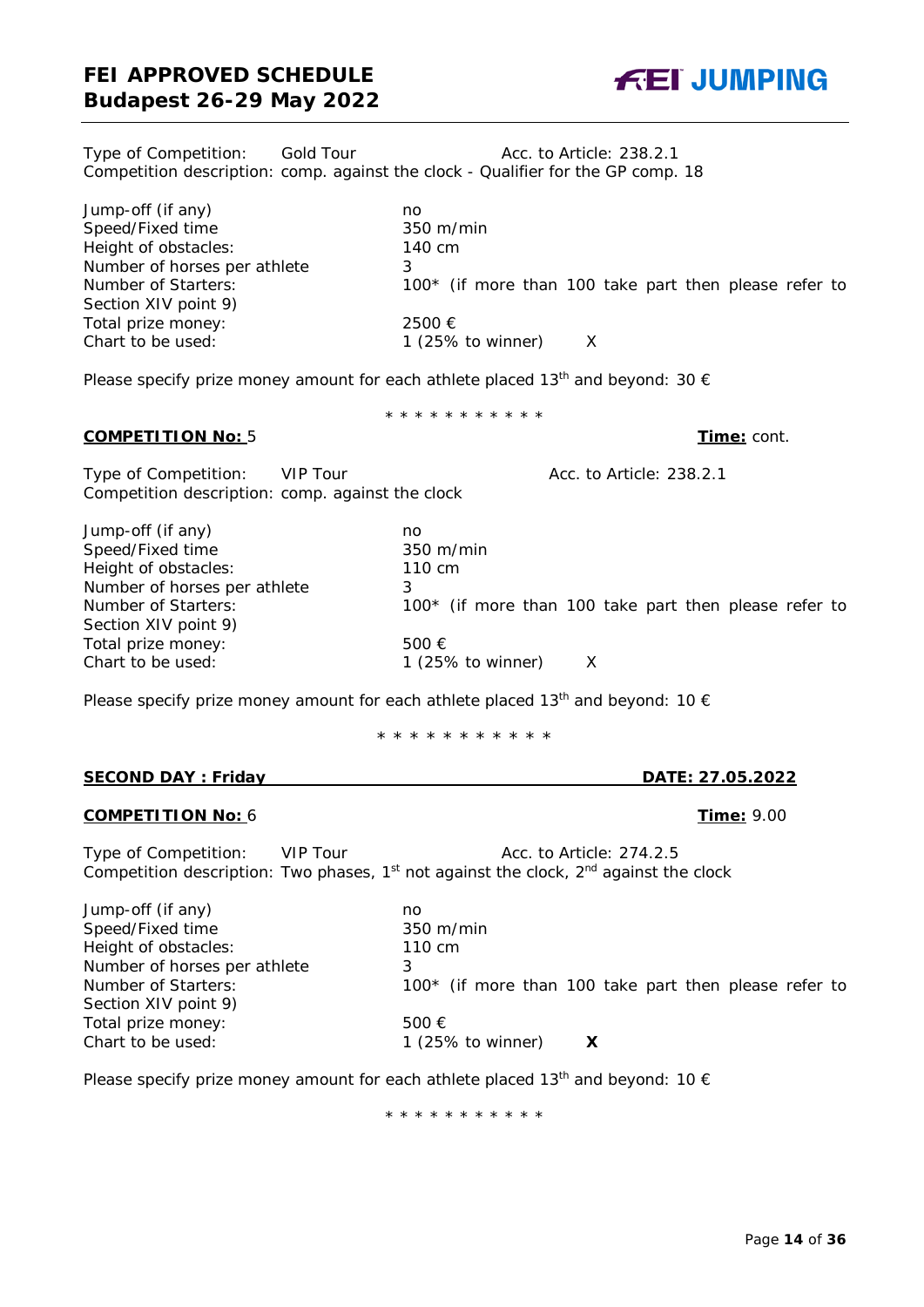#### **COMPETITION No:** 7 **Time:** cont.

Type of Competition: Bronze Tour **Acc. to Article: 238.2.1** Competition description: competition against the clock

| Jump-off (if any)            | no                                                      |
|------------------------------|---------------------------------------------------------|
| Speed/Fixed time             | $350 \text{ m/min}$                                     |
| Height of obstacles:         | 120 cm                                                  |
| Number of horses per athlete | 3                                                       |
| Number of Starters:          | $100*$ (if more than 100 take part then please refer to |
| Section XIV point 9)         |                                                         |
| Total prize money:           | 800 $\epsilon$                                          |
| Chart to be used:            | 1 $(25\% \text{ to winner})$                            |
|                              |                                                         |

\* \* \* \* \* \* \* \* \* \* \*

Please specify prize money amount for each athlete placed 13<sup>th</sup> and beyond: 15  $\epsilon$ 

**COMPETITION No:** 8 **Time:** cont.

Type of Competition: U 25 class Acc. to Article: 274.2.5 Competition description: Two phases, 1 $\mathrm{^{st}}$  not against the clock, 2 $\mathrm{^{nd}}$  against the clock.

| Jump-off (if any)            | No                                                    |
|------------------------------|-------------------------------------------------------|
| Speed/Fixed time             | $350 \text{ m/min}$                                   |
| Height of obstacles:         | 130 cm                                                |
| Number of horses per athlete |                                                       |
| Number of Starters:          | 100* (if more than 100 take part then please refer to |
| Section XIV point 9)         |                                                       |
| Total prize money:           | 500 $\epsilon$                                        |
| Chart to be used:            | 1 (25% to winner) $\bm{X}$                            |

Please specify prize money amount for each athlete placed 13<sup>th</sup> and beyond: 10  $\epsilon$ 

\* \* \* \* \* \* \* \* \* \* \*

#### **COMPETITION No:** 9 **Time:** cont.

Type of Competition: Silver Tour Acc. to Article: 274.1.5.3 Competition description: Two phases, both against the clock.

| Jump-off (if any)            | No                                                      |
|------------------------------|---------------------------------------------------------|
| Speed/Fixed time             | $350 \text{ m/min}$                                     |
| Height of obstacles:         | 130 cm                                                  |
| Number of horses per athlete | 3                                                       |
| Number of Starters:          | $100*$ (if more than 100 take part then please refer to |
| Section XIV point 9)         |                                                         |
| Total prize money:           | 1200 €                                                  |
| Chart to be used:            | 1 (25% to winner) $\bm{X}$                              |

Please specify prize money amount for each athlete placed 13<sup>th</sup> and beyond: 20  $\epsilon$ 

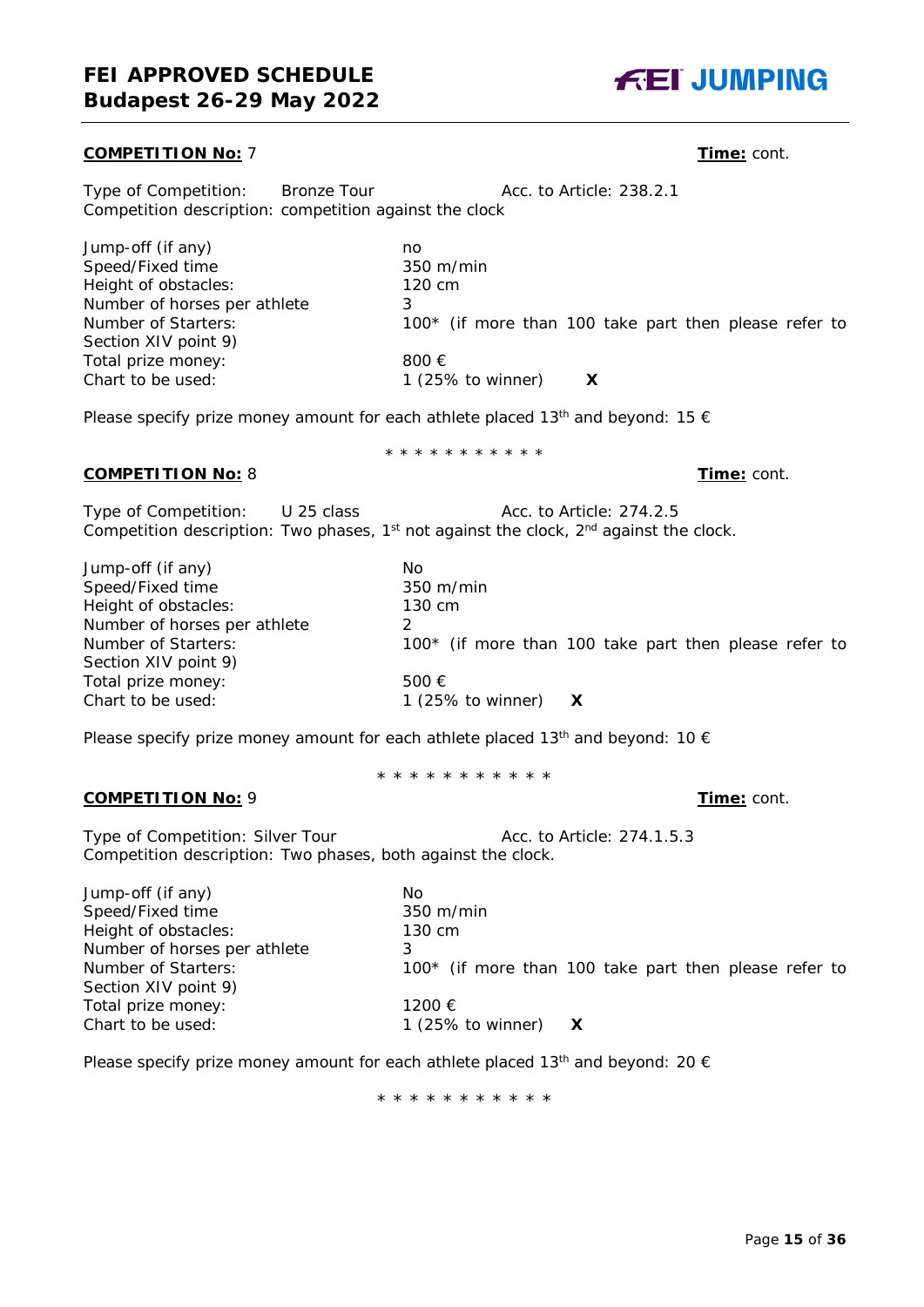#### **COMPETITION No:** 10 **Time:** cont.

Type of Competition: Gold Tour **Acc. to Article: 238.2.1** Competition description: Comp. against the clock- Qualifier for the GP, comp 18.

Jump-off (if any) No<br>Speed/Fixed time 350 m/min Speed/Fixed time 350 m/r<br>
Height of obstacles: 140 cm Height of obstacles: Number of horses per athlete 3<br>Number of Starters: 1  $100*$  (if more than 100 take part then please refer to Section XIV point 9) Total prize money: 3000 € Chart to be used: 1 (25% to winner) X

Please specify prize money amount for each athlete placed 13<sup>th</sup> and beyond: 50  $\epsilon$ 

\* \* \* \* \* \* \* \* \* \* \*

#### **THIRD DAY : Saturday DATE: 28.05.2022**

#### **COMPETITION No:** 11. **Time:** 9.00

Type of Competition: Bronze Tour Acc. to Article: 274.1.5.3 Competition description: Two phases, both against the clock

Jump-off (if any) no Speed/Fixed time 350 m/min Height of obstacles: 120 cm Number of horses per athlete 3 Number of Starters: 100<sup>\*</sup> (if more than 100 take part then please refer to Section XIV point 9) Total prize money: 900  $\in$  Chart to be used: 1 (259) 1 (25% to winner)  $\bm{X}$ 

Please specify prize money amount for each athlete placed 13<sup>th</sup> and beyond: 15  $\epsilon$ 

\* \* \* \* \* \* \* \* \* \* \*

#### **COMPETITION No:** 12 **Time:** cont.

Type of Competition: VIP Tour Acc. to Article: 238.2.2 Competition description: competition with jump off

Jump-off (if any) one Speed/Fixed time 350 m/min Height of obstacles: 115 cm Number of horses per athlete 3 Number of Starters: 100<sup>\*</sup> (if more than 100 take part then please refer to Section XIV point 9) Total prize money: 500 € Chart to be used: 1 (25% to winner) **X**

Please specify prize money amount for each athlete placed 13<sup>th</sup> and beyond: 10  $\epsilon$ 

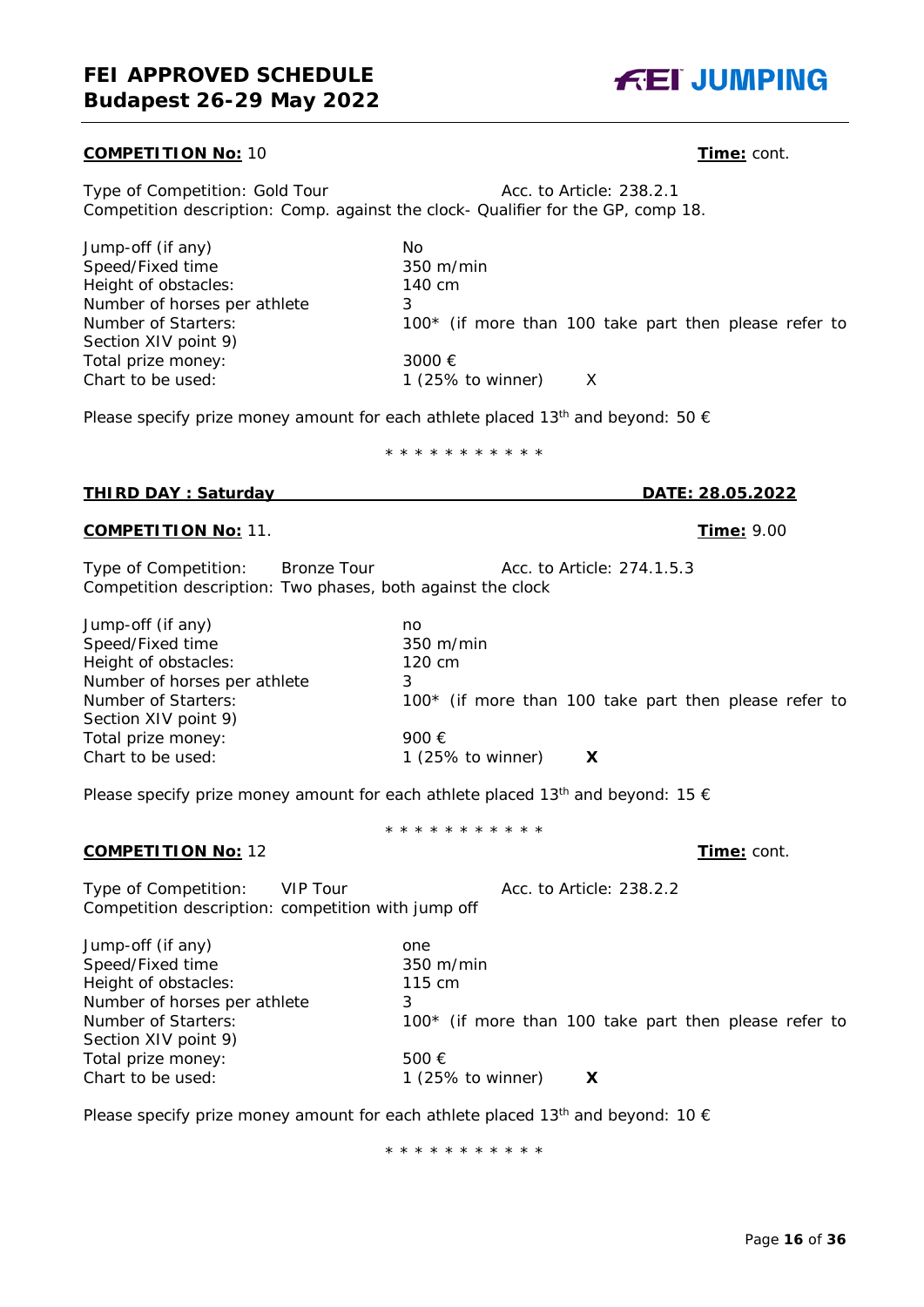#### **COMPETITION No:** 13 **Time:** cont.

Type of Competition: 6-7 years, young horses class Acc. to Article: 238.2.1 Competition description: against the clock

| Jump-off (if any)            | No                                                      |
|------------------------------|---------------------------------------------------------|
| Speed/Fixed time             | $350 \text{ m/min}$                                     |
| Height of obstacles:         | 125 cm for 6yo -130 cm for 7yo                          |
| Number of horses per athlete |                                                         |
| Number of Starters:          | $100*$ (if more than 100 take part then please refer to |
| Section XIV point 9)         |                                                         |
| Total prize money:           | 700                                                     |
| Chart to be used:            | 1 (25% to winner) $\boldsymbol{X}$                      |
|                              |                                                         |

Please specify prize money amount for each athlete placed 13<sup>th</sup> and beyond: 15  $\epsilon$ 

\* \* \* \* \* \* \* \* \* \* \*

#### **COMPETITION No:** 14 **Time:** cont.

Type of Competition: Silver Tour Acc. to Article: 238.2.2 Competition description: Comp. with jump off

Jump-off (if any) one Speed/Fixed time 350 m/min Height of obstacles: 135 cm Number of horses per athlete 3<br>Number of Starters: 1 Section XIV point 9) Total prize money: 4000 € Chart to be used: 1 (25% to winner) X

 $100*$  (if more than 100 take part then please refer to

Please specify prize money amount for each athlete placed 13<sup>th</sup> and beyond: 60  $\epsilon$ 

\* \* \* \* \* \* \* \* \* \* \*

#### **Fourth DAY: Sunday DATE : 29.05.2022**

#### **COMPETITION No:** 15 **Time:** 09.00

Type of Competition: 6-7 years, young horses class Acc. to Article: 238.2.2 Competition description: Comp. with jump off

Jump-off (if any) one Speed/Fixed time 350 m/min Number of horses per athlete 2 Section XIV point 9) Total prize money: 1100 € Chart to be used: 1 (25% to winner) X

Height of obstacles: 125 cm for 6yo -130 cm for 7yo Number of Starters: 100<sup>\*</sup> (if more than 100 take part then please refer to

Please specify prize money amount for each athlete placed 13<sup>th</sup> and beyond: 20  $\epsilon$ 

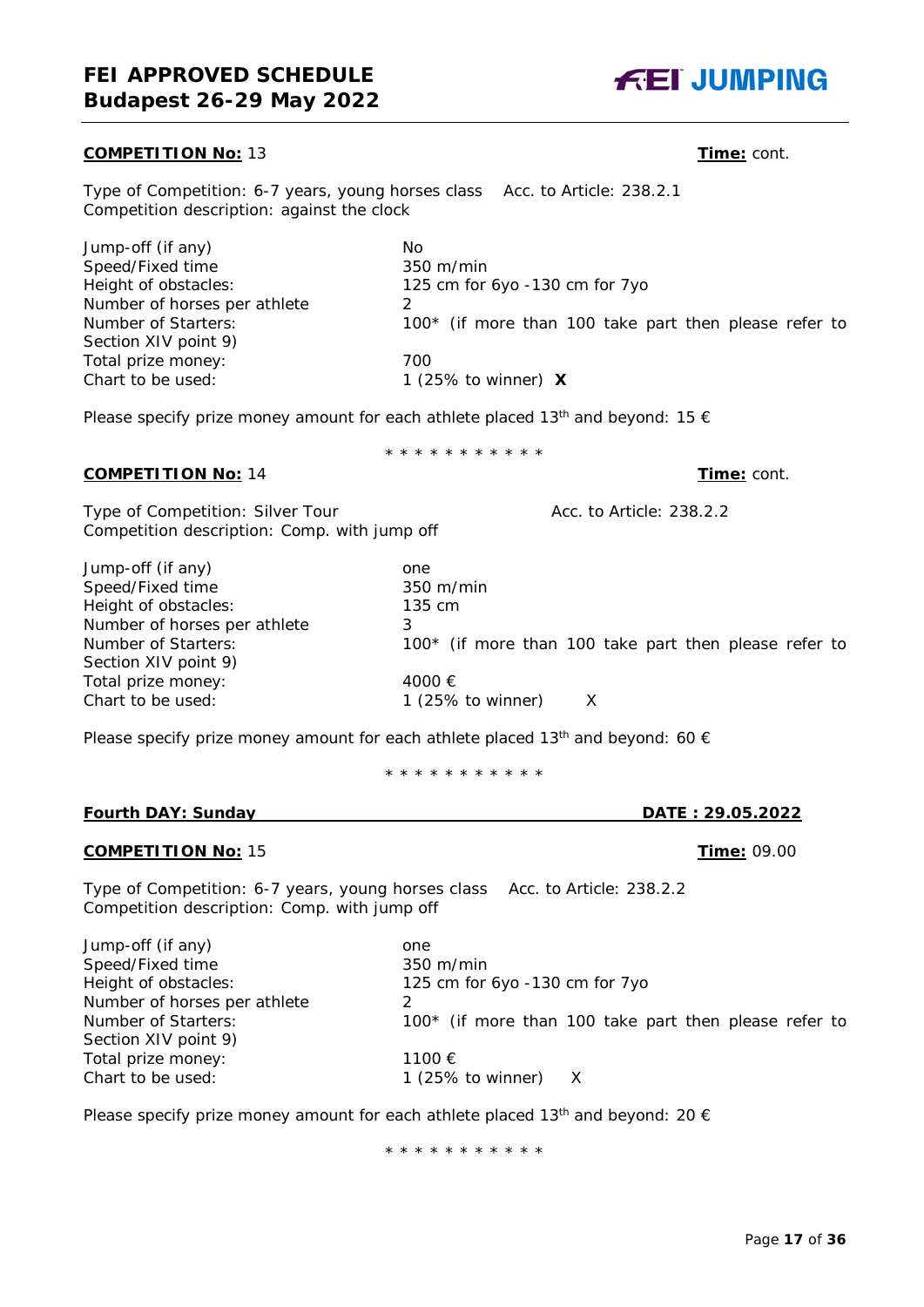#### **COMPETITION No:** 16 **Time:** cont.

Type of Competition: Bronze Tour Acc. to Article: 238.2.1 Competition description: Comp. against the clock

| Jump-off (if any)            | No                                                    |
|------------------------------|-------------------------------------------------------|
| Speed/Fixed time             | $350 \; \mathrm{m/min}$                               |
| Height of obstacles:         | $125 \text{ cm}$                                      |
| Number of horses per athlete |                                                       |
| Number of Starters:          | 100* (if more than 100 take part then please refer to |
| Section XIV point 9)         |                                                       |
| Total prize money:           | 1200 €                                                |
| Chart to be used:            | 1 (25% to winner) $X$                                 |
|                              |                                                       |

\* \* \* \* \* \* \* \* \* \* \*

Please specify prize money amount for each athlete placed 13<sup>th</sup> and beyond: 20  $\epsilon$ 

# **COMPETITION No:** 17 **Time:** cont.

Type of Competition: U 25 class Acc. to Article: 238.2.1 Competition description: Comp. against the clock

| Jump-off (if any)            | no                           |   |
|------------------------------|------------------------------|---|
| Speed/Fixed time             | $350 \text{ m/min}$          |   |
| Height of obstacles:         | 135 cm                       |   |
| Number of horses per athlete |                              |   |
| Number of Starters:          | 60                           |   |
| Total prize money:           | 1000 €                       |   |
| Chart to be used:            | 1 $(25\% \text{ to winner})$ | X |
|                              |                              |   |

Please specify prize money amount for each athlete placed 13<sup>th</sup> and beyond: 20  $\epsilon$ 

\* \* \* \* \* \* \* \* \* \* \*

#### **COMPETITION No:** 18 **Time:** cont.

Type of Competition: "grof Széchenyi Memorial" Grand Prix LR – Group D

Acc. to Article: 273.2.2.2 (i), 273.3.3.1, 273.4.3 25% return for the second round, based on their Penalties and time in the first round

Competition description: Comp. with two rounds, against the clock.

| Jump-off (if any)            | No                  |  |
|------------------------------|---------------------|--|
| Speed/Fixed time             | $375 \text{ m/min}$ |  |
| Height of obstacles:         | 145 cm              |  |
| Number of horses per athlete |                     |  |
| Number of Starters:          | 50                  |  |
| Total prize money:           | 26 000 €            |  |
| Chart to be used:            | 1 (25% to winner)   |  |
|                              |                     |  |

Please specify prize money amount for each athlete placed 13<sup>th</sup> and beyond: 150  $\epsilon$ 

The riders are qualified as follows

- Pre-qualified riders
- Best 30 ranked riders from the class Nr. 4 and
- The rest of the starters are qualified from the class Nr. 10. until the total number of 50 will be

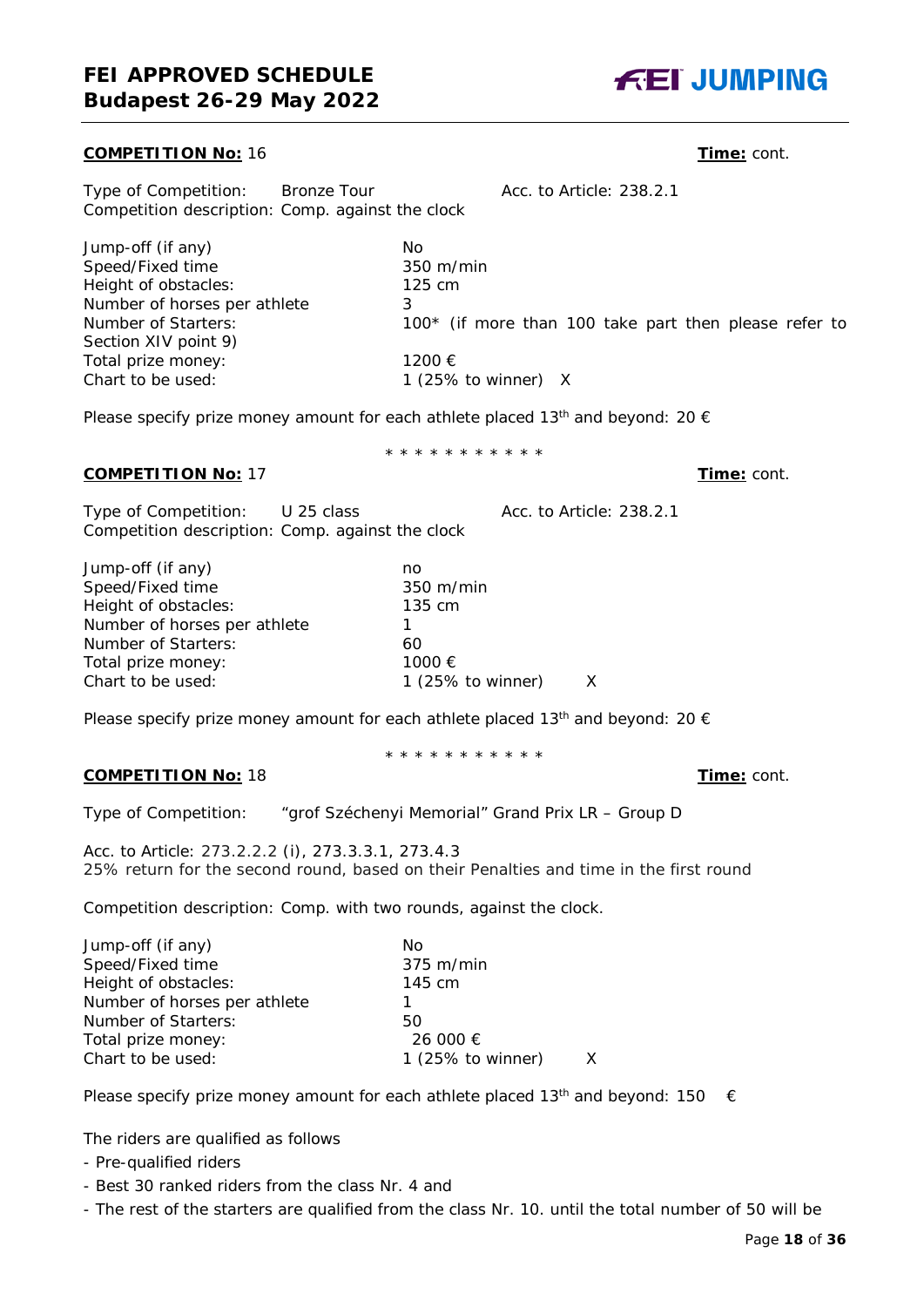

filled up.

Article 261

The following Athletes are automatically qualified for the Grand Prix at CSI Events, if present:

- 4.2.1. The winner of that Event's Grand Prix the previous year for CSI3\*/CSI4\*/CSI5\* only;
- 4.2.2. The current National Jumping Champion (Athlete/Horse combinations) of the host country;
- 4.2.3. The individual Jumping medal winners of the last Olympic and Pan-American Games, the last World and Continental Championships and the winner of the last FEI World Cup™ Jumping Final.

All athletes qualified for the Grand Prix, including those automatically qualified must complete, with their Grand Prix horse, the initial round of at least one FEI competition among those listed in JRs Art. 261.4.4 prior to the Grand Prix.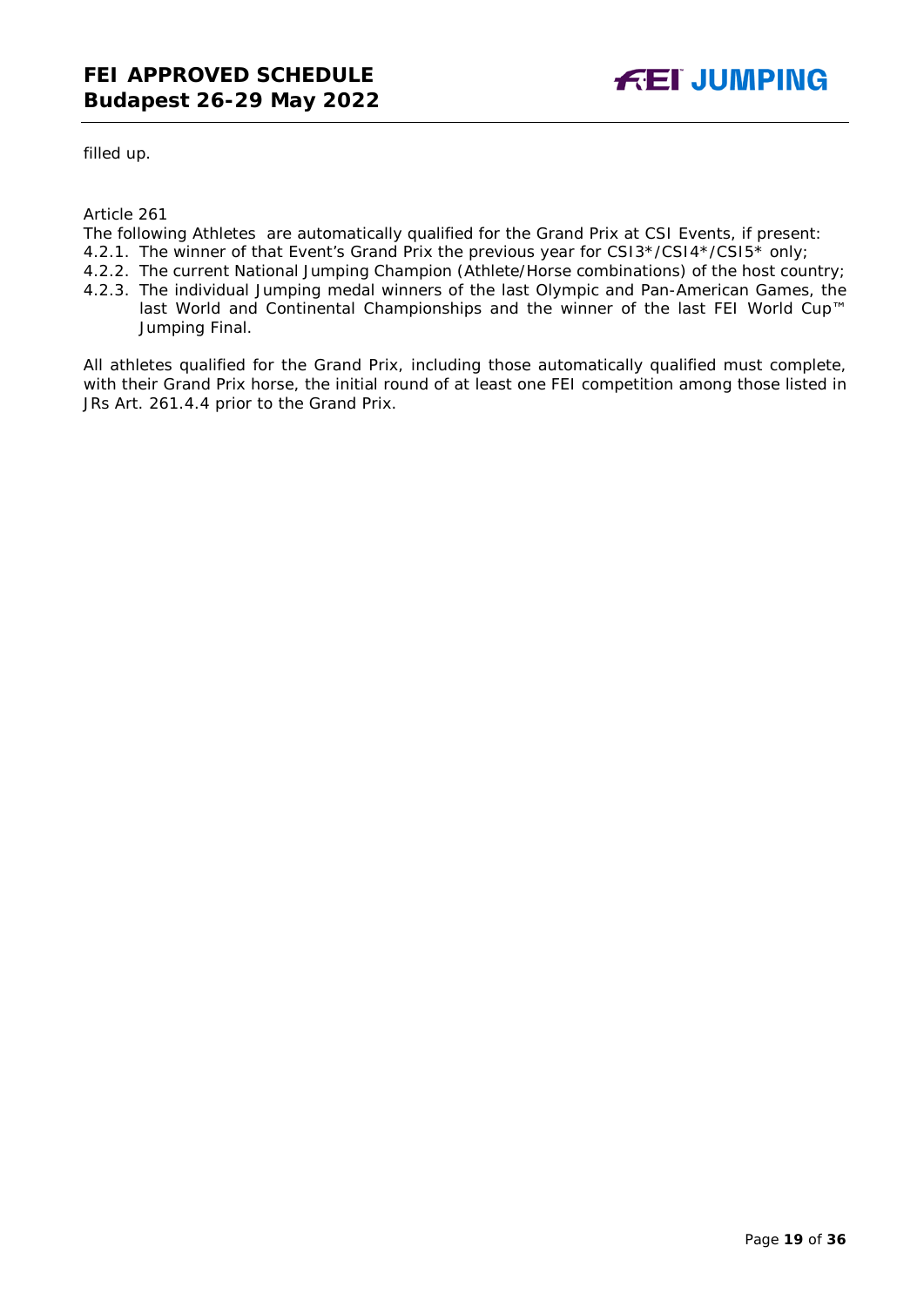# <span id="page-19-0"></span>**X. FACILITIES OFFERED**

#### <span id="page-19-1"></span>**1. ATHLETES**

#### **Accommodation**

Hotel: Hotel Hungária City Center Address: 1074 Budapest, Rákóczi út 90 Telephone: http://www.danubiushotels.com/our-hotels-budapest/hotel-hungaria-citycenter

Hotel: IntercityHotel Budapest https://www.intercityhotel.com/en/hotels/all-hotels/hungary/budapest/intercityhotelbudapest

Address: Telephone: At the expense of: The Organiser  $\Box$  or Athletes  $\boxtimes$ Accommodated (bed and breakfast) from to

#### **Meals**

| At the expense of: The Organiser $\Box$ |     | or Athletes $\boxtimes$ |  |
|-----------------------------------------|-----|-------------------------|--|
| Meals provided from                     | TO. |                         |  |

Space for organiser to include details if necessary

#### <span id="page-19-2"></span>**2. GROOMS**

#### **Accommodation.**

| Requests for accommodation must be sent with entries.           |    |
|-----------------------------------------------------------------|----|
| At the expense of: The Organiser $\Box$ or Athletes $\boxtimes$ |    |
| Accommodated (bed and breakfast) from                           | to |

#### **Meals.**

| At the expense of: The Organiser $\Box$ or Athletes $\Box$ |     |  |
|------------------------------------------------------------|-----|--|
| Meals provided from                                        | TO. |  |

Space for organiser to include details if necessary

**NB**: If applicable, Organiser must provide proper sanitary conditions. The showering facilities should be sufficient for both male and female grooms with hot and cold water. Shower facilities as well as restrooms should at all times be in a state of cleanliness.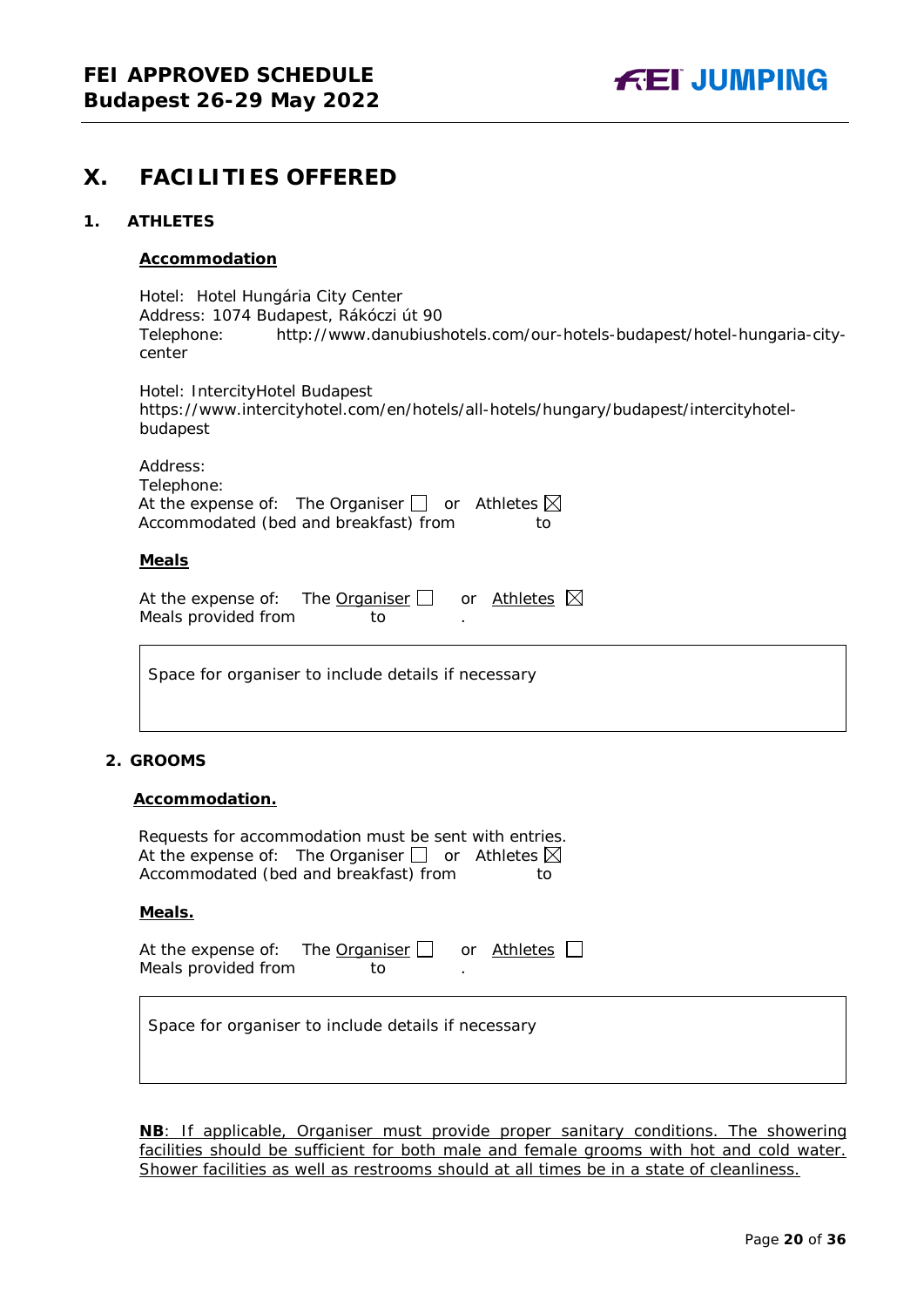# <span id="page-20-0"></span>**XI. LOGISTICAL/ADMINISTRATIVE/TECHNICAL INFORMATION**

#### <span id="page-20-1"></span>**1. DRAW**

List of Draws, time, date and location: For the GP on the 28<sup>th</sup> of May 30 min. after the last competiton, in the show office

#### <span id="page-20-2"></span>**2. COMPETITION ARENA(S)**

| Dimensions:      | 75 x 80 m    |
|------------------|--------------|
| Type of Footing: | fiber / sand |

#### <span id="page-20-3"></span>**3. PRACTICE ARENA(S)**

| Dimensions:      | 50 x 70     |
|------------------|-------------|
| Type of Footing: | fiber /sand |

Riders must have the possibility to exercise their horses in an exercise area under a Steward's supervision at least 30 minutes per day outside of the competition warm-up period. Details of opening times of exercise areas must be included in the timetable.

#### <span id="page-20-4"></span>**4. STABLES**

Size of boxes 3 m x 3 m (at least 3m x 3m) **An adequate number of stables must be at least 4m x 3m to accommodate the larger Horses.**

Space for organiser to include details if necessary

#### <span id="page-20-5"></span>**5. SAFETY CUPS**

Name of Manufacturer: Beck und Heun

#### <span id="page-20-6"></span>**6. TIMING DEVICE**

Name of Manufacturer: Tag Heuer Model: CP545 FEI Report number: 22010028A

#### <span id="page-20-7"></span>**7. SCORING/TIMING PROVIDER**

Will you use a FEI Certified Service Provider to manage the scoring and timing at your Event?

*(The list of certified Service Providers is available here:* [https://inside.fei.org/fei/your](https://inside.fei.org/fei/your-role/it-services/it-providers/list)[role/it-services/it-providers/list](https://inside.fei.org/fei/your-role/it-services/it-providers/list)*)*

No  $\boxtimes$ Name of the company: Riderline Company Contact person at Event<br>Name: FEI ID number: 10089482

Andrea Fabiancsics Nagy Contact email: *nagy.andrea@csiobudapest.hu*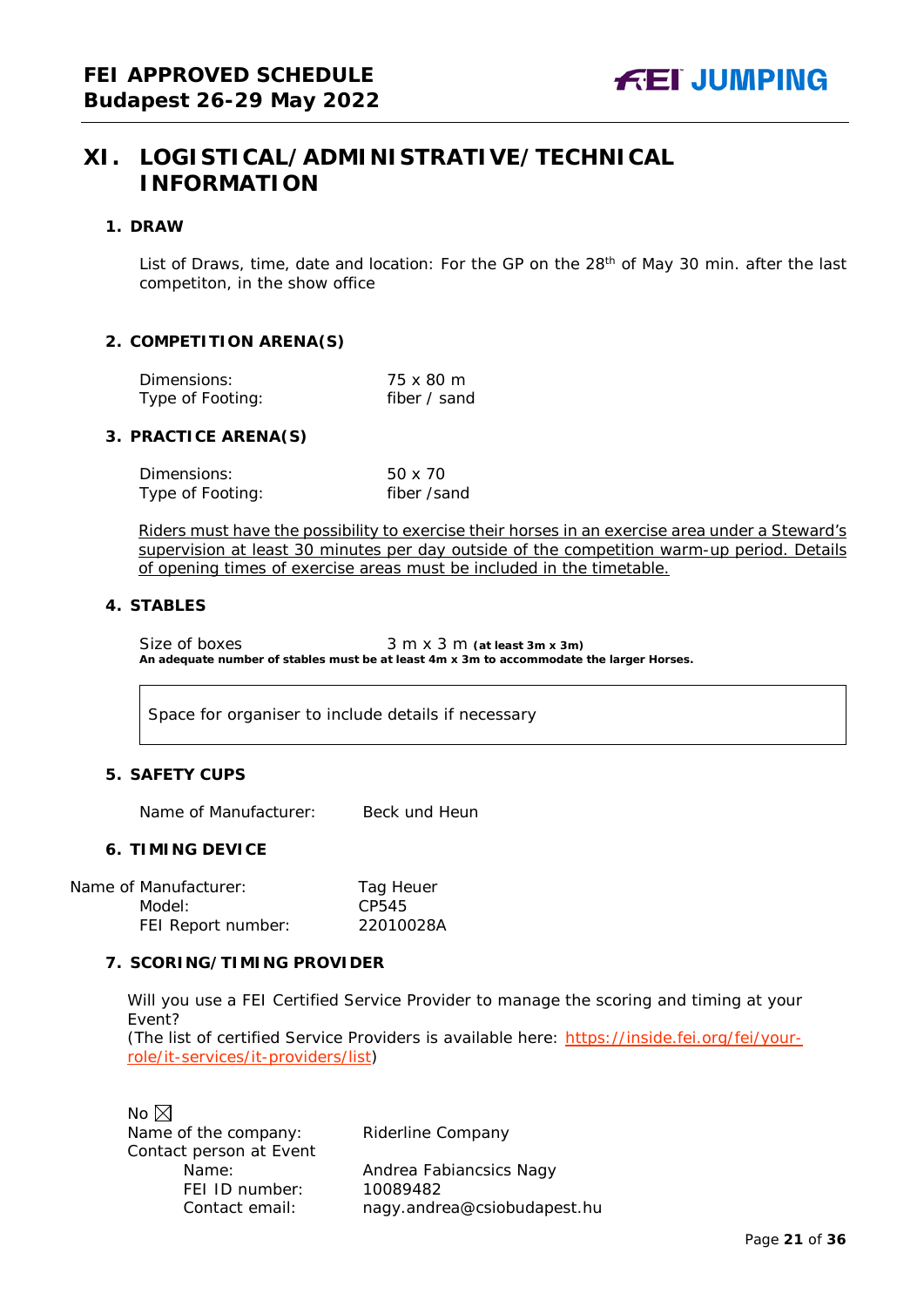#### *Please fill in Annex XV – FEI Entry System for the Timing Provider*

The FEI may require to be provided with real time results data feed of your Events according to FEI requirements; in this case you and your provider will be informed accordingly.

#### <span id="page-21-0"></span>**8. OTHER TECHNOLOGY/SERVICE PROVIDER(S)**

Will you use other technology/service provider(s) at your event?

No  $\boxtimes$ 

#### <span id="page-21-1"></span>**9. PRIZE GIVING CEREMONY**

The owner of the winning horse/pony must be invited to the prize giving ceremony for the Grand Prix, if present at the event.

The number of athletes required to present themselves for the prize-giving ceremony of each competition is 8.

All Prize Giving Ceremonies must strictly follow the **Covid-19 guidelines for Prize giving protocols and media activities.**

#### <span id="page-21-2"></span>**10.ADVERTISING ON ATHLETES AND HORSES**

At CSI events, and all competitions except for the Nations Cup, athletes are authorised to carry the logo of their personal sponsor in accordance with the articles 256.3 and 257.3 of the FEI Jumping Rules.

The Chief Steward will check that the advertising on athletes and horses complies with these Articles.

#### <span id="page-21-3"></span>**11.TICKETING**

Are you selling tickets for spectators to attend your event: Yes  $\Box$  No  $\boxtimes$ Name of your ticketing provider: Web address to buy ticket:

#### <span id="page-21-4"></span>**12.BETTING**

Betting will be authorised by the Organiser: Yes  $\Box$  No  $\boxtimes$ 

#### <span id="page-21-5"></span>**13.TRANSPORT REIMBURSMENT HORSES / PONIES**

Transport expenses to be paid by: The **Organiser**  $\Box$  at per km. The Athlete  $\boxtimes$ 

#### <span id="page-21-6"></span>**14.WELCOME**

The time and date of arrival of athletes, horses and their means of transport must be given to the Organiser in order to facilitate their arrival.

#### <span id="page-21-7"></span>**15.LOCAL TRANSPORTATION - ARRANGEMENTS FROM HOTEL TO SHOWGROUNDS** Walking distance  $\boxtimes$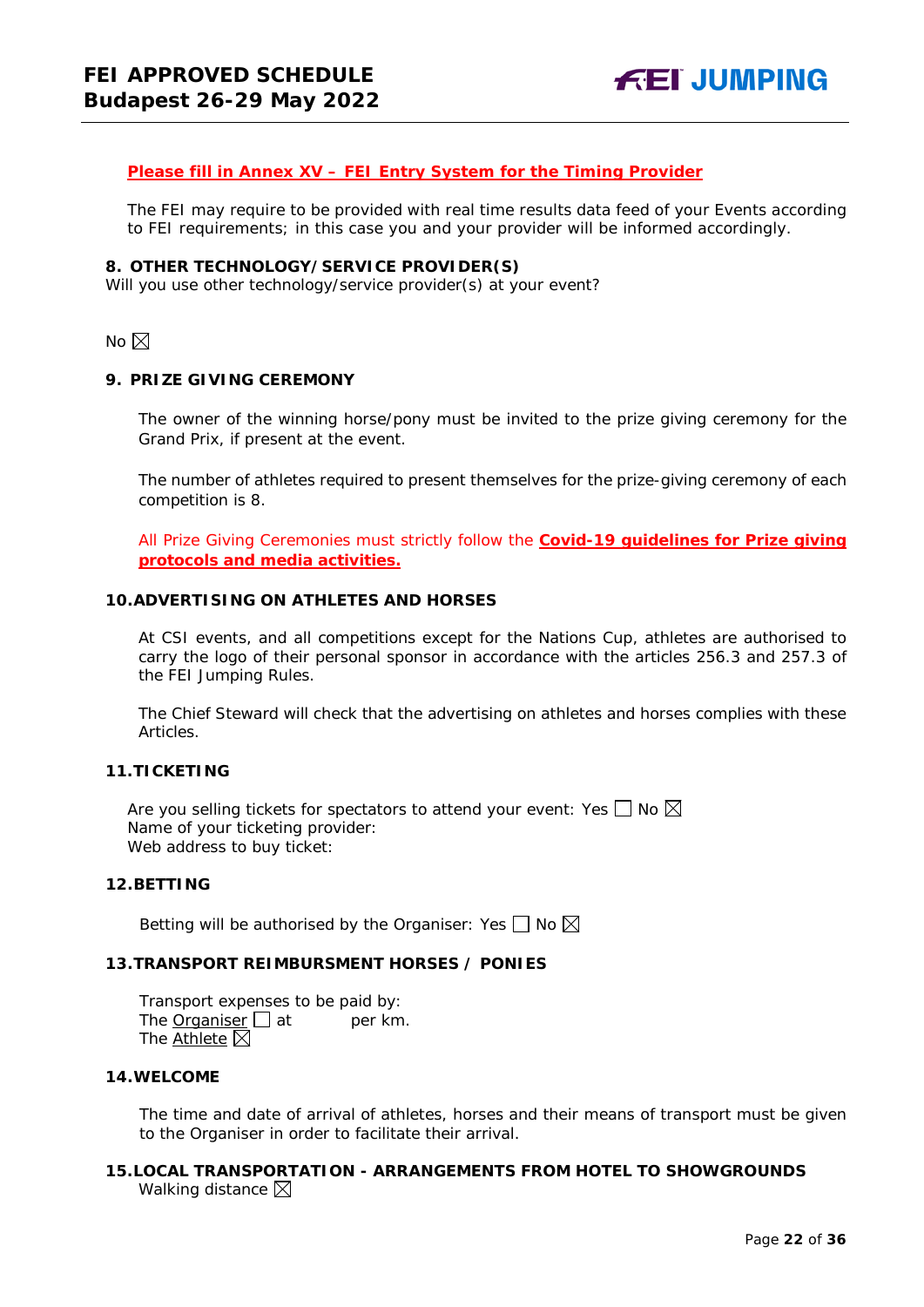

Organiser Shuttle Service Public Transport  $\Box$  to be paid by the Organiser  $\Box$  / the Athlete  $\Box$ If paid by Athlete approximate cost per round trip: Other:

#### <span id="page-22-0"></span>**16.ENTRY RIGHT TO SHOWGROUNDS/ACCREDITED PERSONS**

Entry right to the stable area according to FEI Veterinary Regulations Articles 1008-1009.

NUMBER OF ACCREDITED PERSONS:

Athlete: 1 Partner: 1<br>Groom: 1 Groom: 1 Horse Owner: 2 two (2) accreditations per horse acc. to FEI-Passport

#### <span id="page-22-1"></span>**17.SUSTAINABILITY**

Please consider the environment when organising an FEI Event. Please find useful information on FEI Sustainability here: [http://inside.fei.org/fei/your](http://inside.fei.org/fei/your-role/organisers/handbook)[role/organisers/handbook](http://inside.fei.org/fei/your-role/organisers/handbook)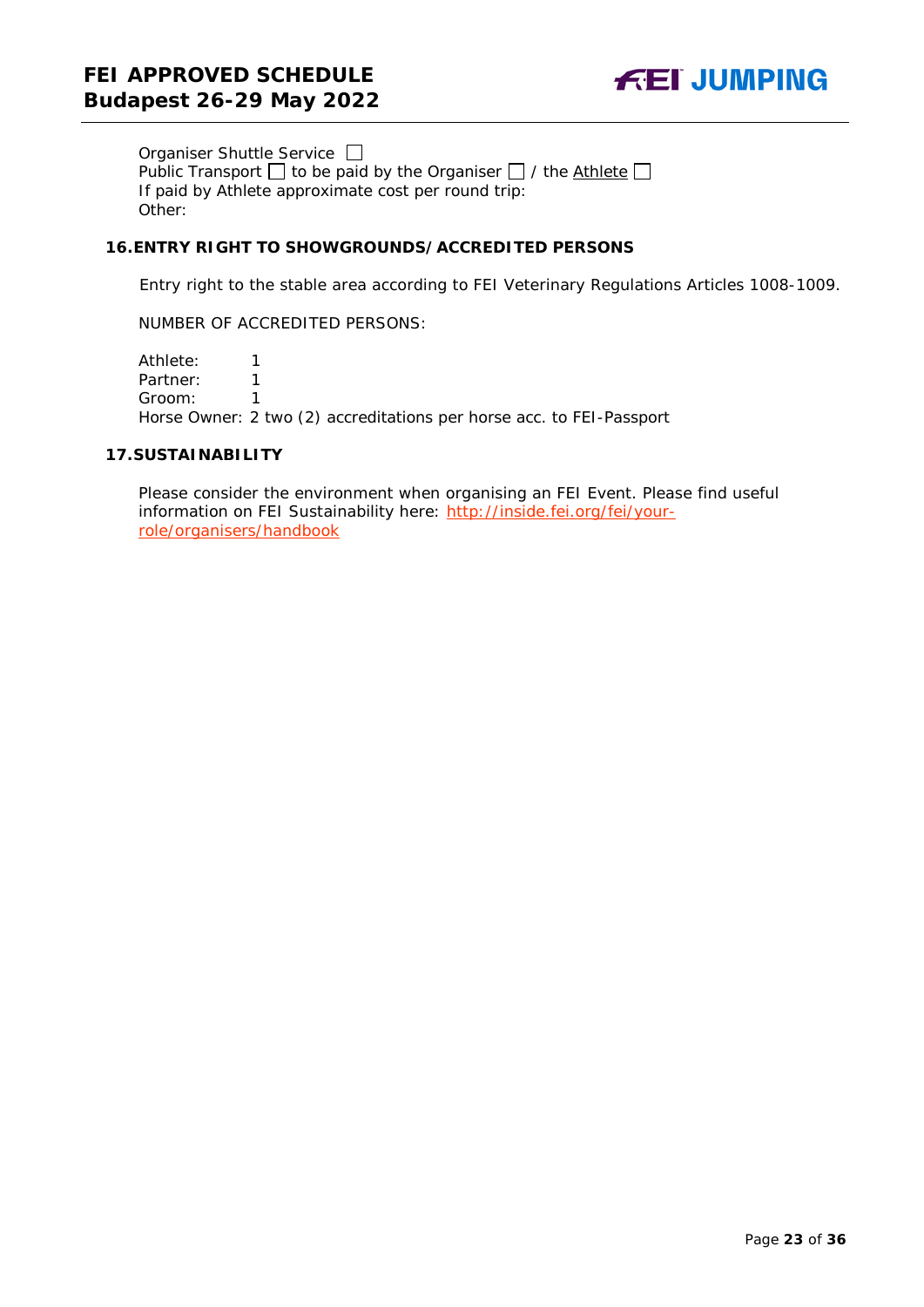# <span id="page-23-0"></span>**XII. VETERINARY MATTERS**

### <span id="page-23-1"></span>**1. CUSTOMS FORMALITIES**

Contact details for Customs Formalities:

| Name:          | Baksa Vámiroda               |
|----------------|------------------------------|
| Address:       | 1107 Budapest, Száva utca 9. |
| Telephone:     | +36 30649 4456               |
| Fax:           |                              |
| Email:         | baksayam@baksayam.hu         |
| Opening hours: | $08.00 - 16.00$              |

Space for organiser to include details if necessary

#### <span id="page-23-2"></span>**2. HEALTH REQUIREMENTS**

#### **GENERAL**

In accordance with the FEI Code of Conduct for the Welfare of the Horse it is imperative that all Horses at FEI Events are physically fit and free from infectious disease before being allowed to compete.

### **ENTRY OF HORSES**

Required health tests and vaccinations: Quarantine period: Specimen Import Licence applied:

For questions or problems, please contact your Government Veterinary Services.

Negativ Coggins Test within one year is compulsory!!!

### <span id="page-23-3"></span>**3. NATIONAL REQUIREMENTS**

If applicable please provide: Negativ Coggins Test within one year is compulsory!!!

Negativ Coggins Test within one year is compulsory!

#### <span id="page-23-4"></span>**4. PONIES**

FEI Veterinary Regulations, Chapter IX and Annex IX: For all Pony Events, Ponies must be available for Pony Measurement if requested by the FEI.

### <span id="page-23-5"></span>**5. INJURY SURVEILLANCE**

FEI Veterinary Regulations, Chapter VIII: Horses participating in FEI Events are subject to injury surveillance protocols; and in the event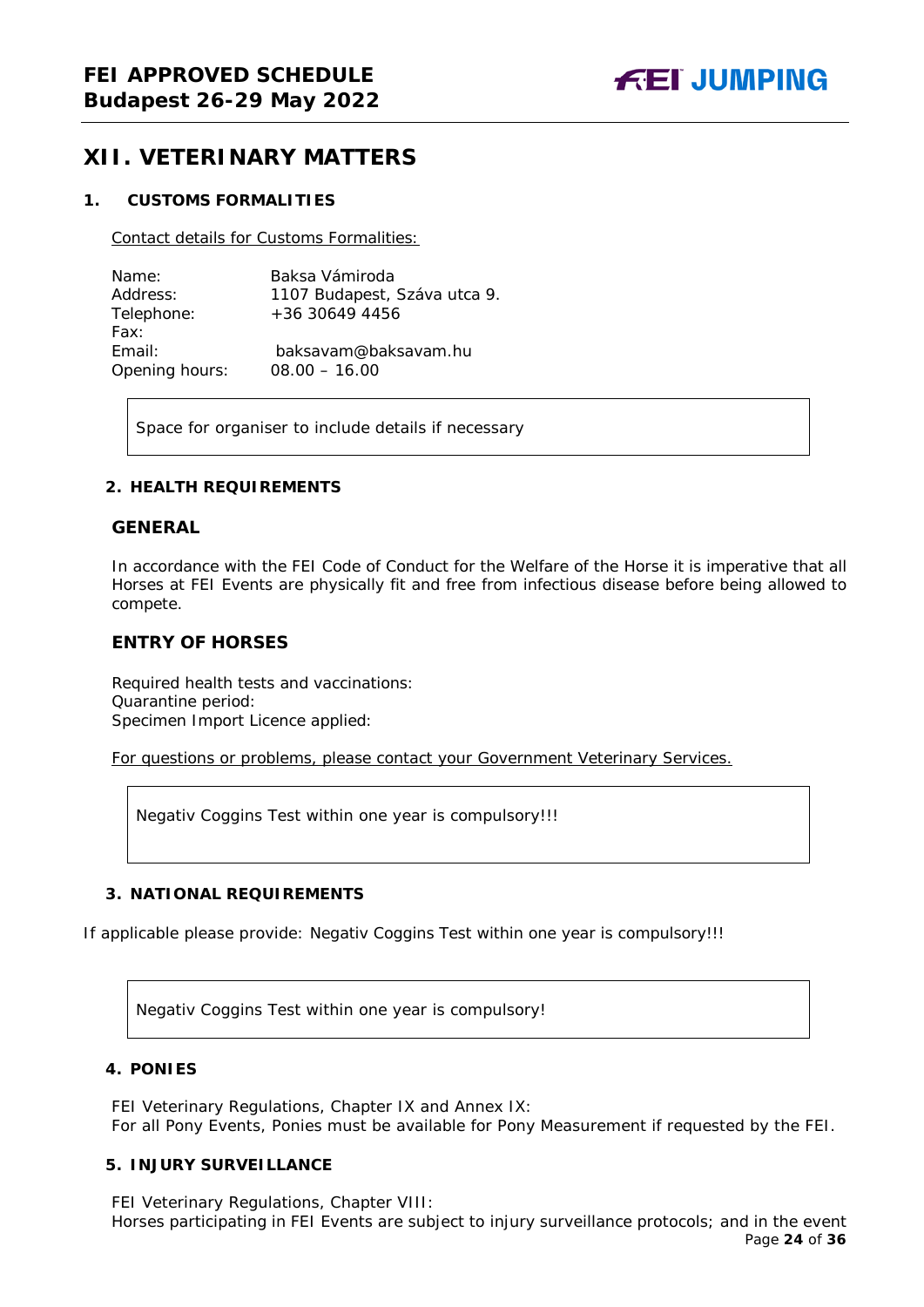<span id="page-24-0"></span>of fatality, a post mortem examination. **6. TRANSPORT OF HORSES**

Horses must be fit to travel and be transported in suitable vehicles for the transport of horses. Any government requirements for disease testing and control must be requested well in advance, to ensure that the horse is in compliance by the time of arrival at the border of the country where the Event is taking place. Athletes, or their representatives, have the responsibility to comply with national legislation in both their country of origin and the host nation of the Event. Where necessary athletes must contact local government authorities or veterinary advisors for information regarding animal health requirements and transport legislation. Within the European Union (EU), this includes EU Council Regulation (EC) No 1/2005 concerning the protection of animals during transport within the Member States of the EU.

#### <span id="page-24-1"></span>**7. VENUE ARRIVAL INFORMATION & FITNESS TO COMPETE**

#### **7.1. PASSPORTS. FEI General Regulations, Art. 137**

#### **For all issues relating to FEI Horse Passports/FEI Recognition Cards please contact your National Federation.**

All Horses competing at FEI Events must be registered with the FEI.

FEI Passports or FEI Recognition Cards (for those Horses with a national passport approved by the FEI) are compulsory for FEI Events.

NB: Horses entered in CIMs and in CSIP in their country of residence are not required to have an FEI Passport or FEI Recognition Card but must be properly registered with the FEI and identifiable (FEI General Regulations, Art. 137.2).

Athletes who do not present a Horse's Passport and/or Recognition Card, or one that is not correctly validated or fail to meet other passport requirements will be **subject to Sanctions in accordance with Annex VI of the FEI Veterinary Regulations** and may not be allowed to compete.

**NB** for Horses permanently resident in a Member State of the European Union: all Horses must have a national EU passport in compliance with EU Regulations to which a FEI Recognition card is applied. The exception to this being Horses in possession of an FEI passport which has been continually revalidated without interruption.

#### **7.2. VACCINATIONS - EQUINE INFLUENZA. FEI Veterinary Regulations, Art. 1003**

Horses competing at FEI Events must comply with the requirements for Equine Influenza vaccination in accordance with the Veterinary Regulations and as summarised below.

| <b>VACCINATION</b>    | <b>PROTOCOL</b>                                                                   | <b>ELIGIBILITY TO ENTER</b><br><b>VENUE</b>                                                                                                                              |
|-----------------------|-----------------------------------------------------------------------------------|--------------------------------------------------------------------------------------------------------------------------------------------------------------------------|
| <b>Primary Course</b> | 1 <sup>st</sup> Vaccination: day 0<br>2 <sup>nd</sup> Vaccination: day 21-92      | May compete 7 days after the<br>2 <sup>nd</sup> Vaccination                                                                                                              |
| <b>First Booster</b>  | Within 7 months of the 2 <sup>nd</sup><br>vaccination of the<br>Primary<br>Course | May compete for 6 months $+21$<br>days after the 2 <sup>nd</sup> vaccination of<br>the Primary Course<br>Must not compete in the 7 days<br>after receiving a vaccination |
| <b>Boosters</b>       | MINIMUM: within one year of<br>previous booster vaccination                       | been<br>Must<br>have<br>vaccinated<br>months $+21$<br>within<br>6<br>days                                                                                                |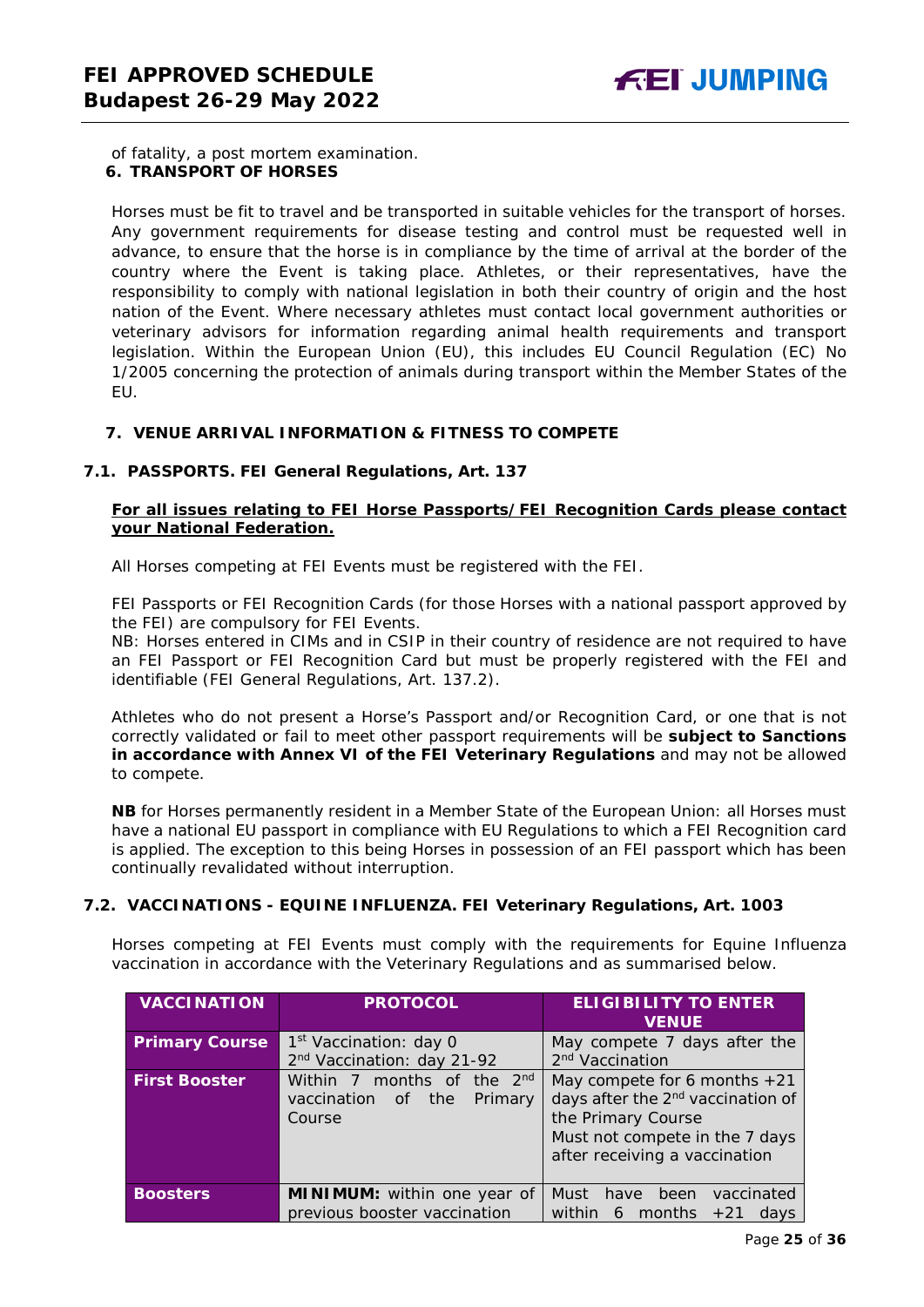| <b>IF COMPETING:</b> must be in before arriving at the Event    |                               |
|-----------------------------------------------------------------|-------------------------------|
| the 6 months $+21$ days of the   Must not compete in the 7 days |                               |
| booster previous vaccination                                    | after receiving a vaccination |

All FEI registered Horses intending to compete at FEI Events (including CIMs) must be vaccinated against Equine Influenza in accordance with these VRs. The exception being if the applicable domestic legislation prevents the use of Equine Influenza vaccines within the relevant territory

#### **7.3. EXAMINATION ON ARRIVAL. FEI Veterinary Regulations, Art. 1031**

On arrival at an Event venue, all Horses must undergo an examination by a veterinarian to confirm their identification from their passport and micro-chip ID (where present), their vaccination status and general health. To protect all horses attending events, any Horse with a questionable health status concerning vaccination, disease or other concerns, must be stabled within the isolation facilities provided by the Organising Committee pending a decision on entering the venue. PRs must fulfil the Horse Health Requirements via the FEI HorseApp in advance of the event which will be checked at the Examination on Arrival.

#### **7.4. HORSE INSPECTIONS. FEI Veterinary Regulations, Art. 1034-1042**

All Horses will be assessed for their fitness to compete during the Horse Inspection. Any Horse demonstrating questionable fitness may be referred to the Holding Box for further veterinary examination. Horses not deemed fit to compete by the Inspection Panel will not be permitted to compete.

#### **7.5. LIMB SENSITIVITY EXAMINATION. FEI Veterinary Regulations, Art. 1048-1053 and Annex VIII**

All Horses are subject to examination under the protocol for abnormal limb sensitivity throughout the period of an Event. For Jumping that includes, but is not limited to, between rounds and before the Jump Off. Horses may be examined once or on multiple occasions during the Period of an Event.

Horses may be selected for examination under the protocol randomly or they may be targeted. All Horses selected to be tested must submit promptly to the examination or are subject to immediate disqualification. There is no obligation to examine any specific number of Horses at an Event.

#### <span id="page-25-0"></span>**8. EQUINE ANTI-DOPING AND CONTROLLED MEDICATION PROGRAMME (EADCMP). FEI VETERINARY REGULATIONS, CHAPTER VII**

#### **8.1. SAMPLING. FEI Veterinary Regulations, Chapter VII**

All horses competing at FEI Events may be subject to sampling for the presence of Prohibited Substances in accordance with the Anti-Doping and Controlled Medication Regulations (EADCMRs). Horses may be selected for sampling in accordance with obligatory testing, targeted or random sampling procedures. Refer to FEI Financial Charges for details of fees relating to Equine and Human Anti-Doping program (EADCMP), which OCs/NFs have the right to charge to the athlete (applicable for all FEI events worldwide).

#### **8.2. ELECTIVE TESTING. FEI VETERINARY REGULATIONS ARTICLES 1058**

Elective Testing may be carried out prior to an Event to check for the presence of Prohibited Substances. Please refer to <https://inside.fei.org/fei/cleansport/horses> for information and details.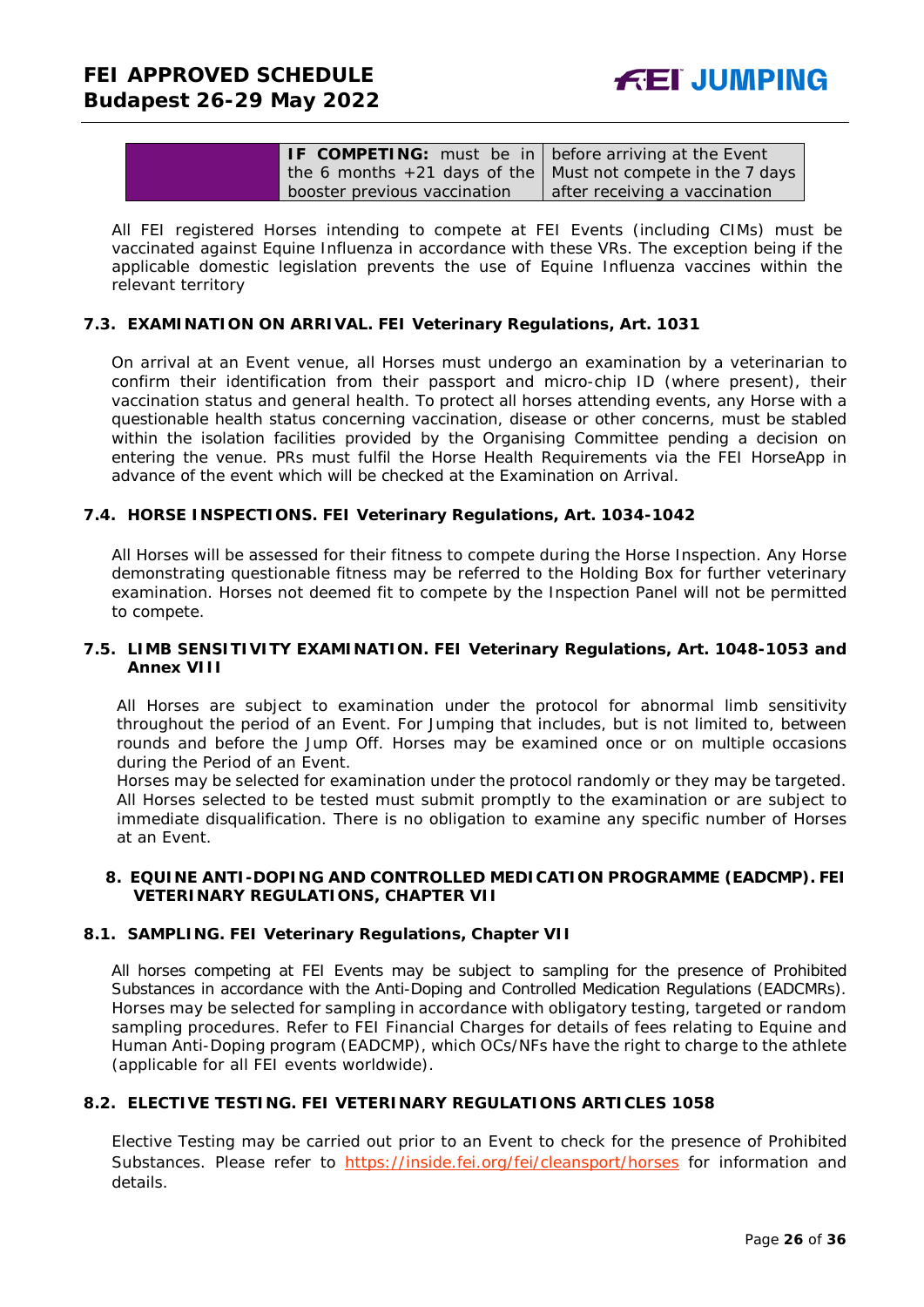# <span id="page-26-0"></span>**XIII. HUMAN ANTI-DOPING**

Athletes can be tested at any FEI Event, by the FEI or by other Anti-Doping Organisations with Testing jurisdiction. Organisers will have the responsibility to provide facilities and staff/volunteers to facilitate such Testing if requested by the FEI as outlined in article 22.3 of the FEI's Anti-doping Rules for Human Athletes (ADRHA).

The ADRHA rules are published on the FEI website at [http://inside.fei.org/content/anti-doping](http://inside.fei.org/content/anti-doping-rules)[rules.](http://inside.fei.org/content/anti-doping-rules)

# <span id="page-26-1"></span>**XIV. ADDITIONAL INFORMATION**

#### <span id="page-26-2"></span>**1. THE FEI POLICY FOR ENHANCED COMPETITION SAFETY DURING THE COVID-19 PANDEMIC**

The FEI Policy for Enhanced Competition Safety during the Covid-19 Pandemic ("Policy") (https://inside.fei.org/system/files/FEI%20Policy%20for%20Enhanced%20Competition%2 0Safety%20during%20the%20Covid-19%20Pandemic%20-

%20Effective%201%20July%202020%20-%20Updated%2012%20October%202020.pdf) is mandatory and applies for any FEI Event taking place **as of 1 July 2020**. The Policy has been developed based on currently accepted best practices by the WHO and US Center for Disease Control (CDC) and will be continually reviewed and updated as more information becomes available. It is not intended to replace the applicable guidance and policies from domestic government and health authorities, but to supplement their recommendations with sport specific considerations.

The OC shall submit the risk assessment and mitigation plan (including name and contact details of the person in charge) to the FEI as an annex to the Event Schedule, **at the latest ten (10) working days before the event's deadline for Definite Entries**.

Events for which the FEI has not received the documented risk assessment and mitigation measures plan in accordance with article 2.1.g) of the Policy **will be removed from the FEI calendar** in accordance with Article 112.3 of the FEI General Regulations.

#### **ASSUMPTION OF RISK / WAIVER OF LIABILITY**

In consideration of being allowed to participate in the Event and related activities, all Participants (as defined in the Policy) acknowledge, appreciate, and agree that:

- 1. Participation includes possible exposure to and illness from infectious diseases including but not limited to COVID-19. While particular rules and personal discipline may reduce this risk, the risk of serious illness and death does exist; and,
- 2. The Participants knowingly and freely assume all such risks, both known and unknown, even if arising from the negligence of the OC or others, and assume full responsibility for their participation; and,
- 3. The Participants willingly agree to comply with the stated and customary terms and conditions for participation as regards protection against infectious diseases. If, however, a Participant observes any unusual or significant hazard during his/her presence or participation, the Participant will remove himself/herself from participation and bring such to the attention of the nearest official immediately; and,
- 4. The Participants, for themselves and on behalf of their heirs, assigns, personal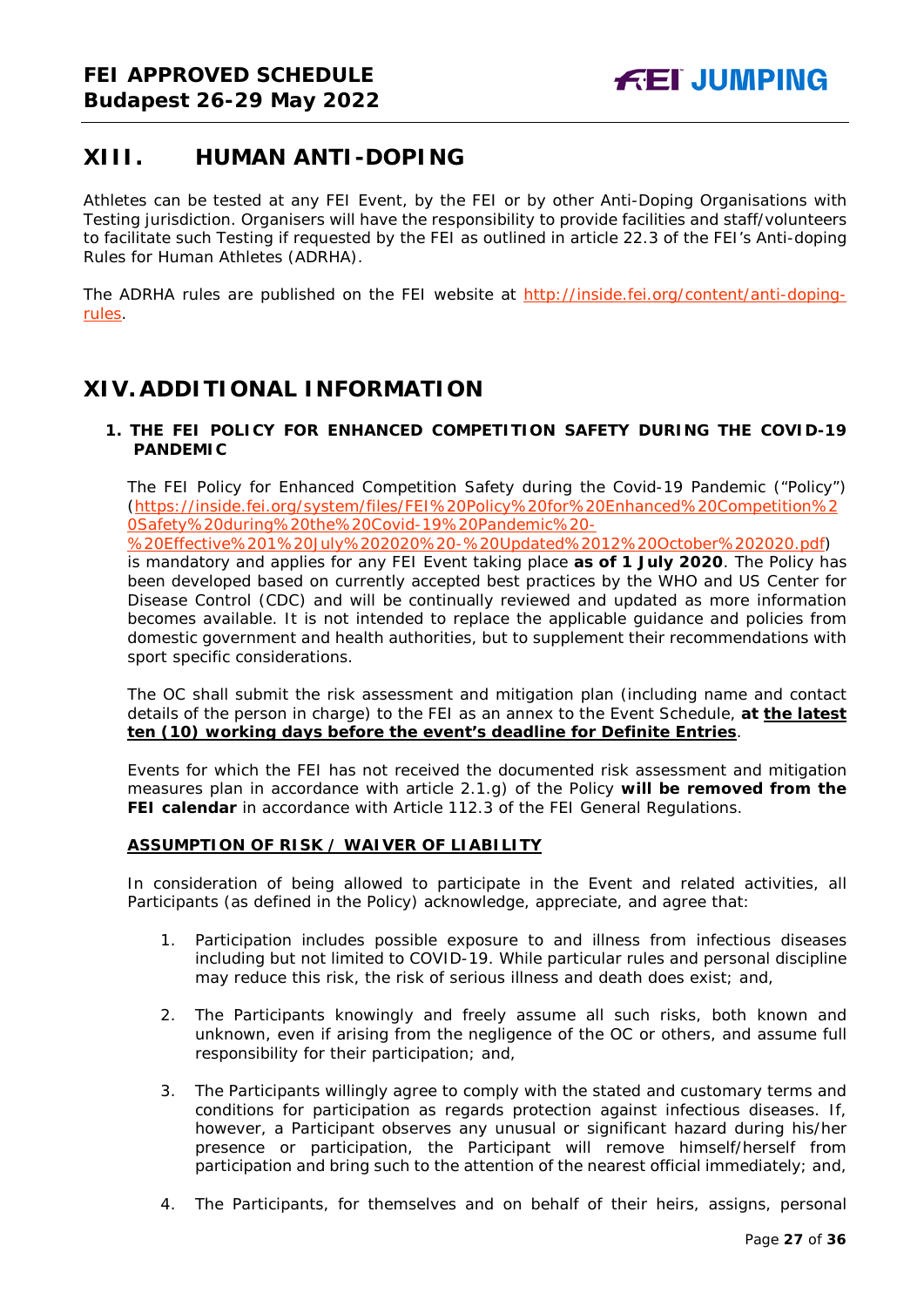representatives and next of kin, HEREBY RELEASE AND HOLD HARMLESS THE OC AND THE FEI, their officers, officials, agents, and/or employees, other participants, sponsoring agencies, sponsors, advertisers, and if applicable, owners and lessors of premises used to conduct the event ("RELEASEES"), WITH RESPECT TO ANY AND ALL ILLNESS, DISABILITY, DEATH, or loss or damage to person or property, WHETHER ARISING FROM THE NEGLIGENCE OF RELEASEES OR OTHERWISE, to the fullest extent permitted by law.

The Participants confirm to have read this release of liability and assumption of risk agreement, fully understand its terms, understand that they have given up substantial rights.

#### <span id="page-27-0"></span>**2. INSURANCES AND NATIONAL REQUIREMENTS**

Equestrian sports involve inherent dangerous risks. To the greatest extent permitted by law, the FEI and the FEI Event Organiser shall NOT be liable for any damages relating to loss of property or injury of any kind to Athletes, Owners, Support Personnel or Horses at or in connection with an FEI Event and the FEI expressly excludes all such liability.

#### **2.1. ATHLETES, OWNERS AND SUPPORT PERSONNEL**

#### **2.1.1. Personal Accident and Health Insurance**

It is your responsibility as an Athlete/Owner/ Support Personnel to ensure that you have adequate personal accident insurance in place to cover your participation at FEI Events and in particular to insure against any personal injury or medical expenses arising from an accident, injury or illness which may occur at a FEI Event.

You should check with your National Federation to confirm if your National Federation's insurance policy (if any) covers personal accidents and/or illnesses which may occur when you are attending/participating in FEI Events.

If your National Federation does not have a personal accident/health insurance policy or if the National Federation's insurance policy does not cover personal accident or health claims, then you should obtain your own personal accident and health insurance policy to cover your attendance/participation at FEI Events.

#### **2.1.2. Personal Property Insurance**

You should also ensure that you are insured against property loss, theft or damage which may occur at an FEI Event.

Again, the advice is to check with your National Federation to confirm if they have an insurance policy in place which would cover you in case of such property loss, theft or damage. If not, then you should obtain your own personal property insurance to cover such situations.

#### **2.1.3. Press Equipment**

Press equipment and other items left in the Press workroom, Press lockers, the Press Tribune or anywhere on the showgrounds are left entirely at the owner's risk. The Organising Committee does not accept any responsibility for any loss or damage to such equipment or items. Members of the Press are advised not to leave any equipment or personal items unattended.

#### **2.2. ATHLETES AND OWNERS**

#### **2.2.1. Third Party Liability Insurance**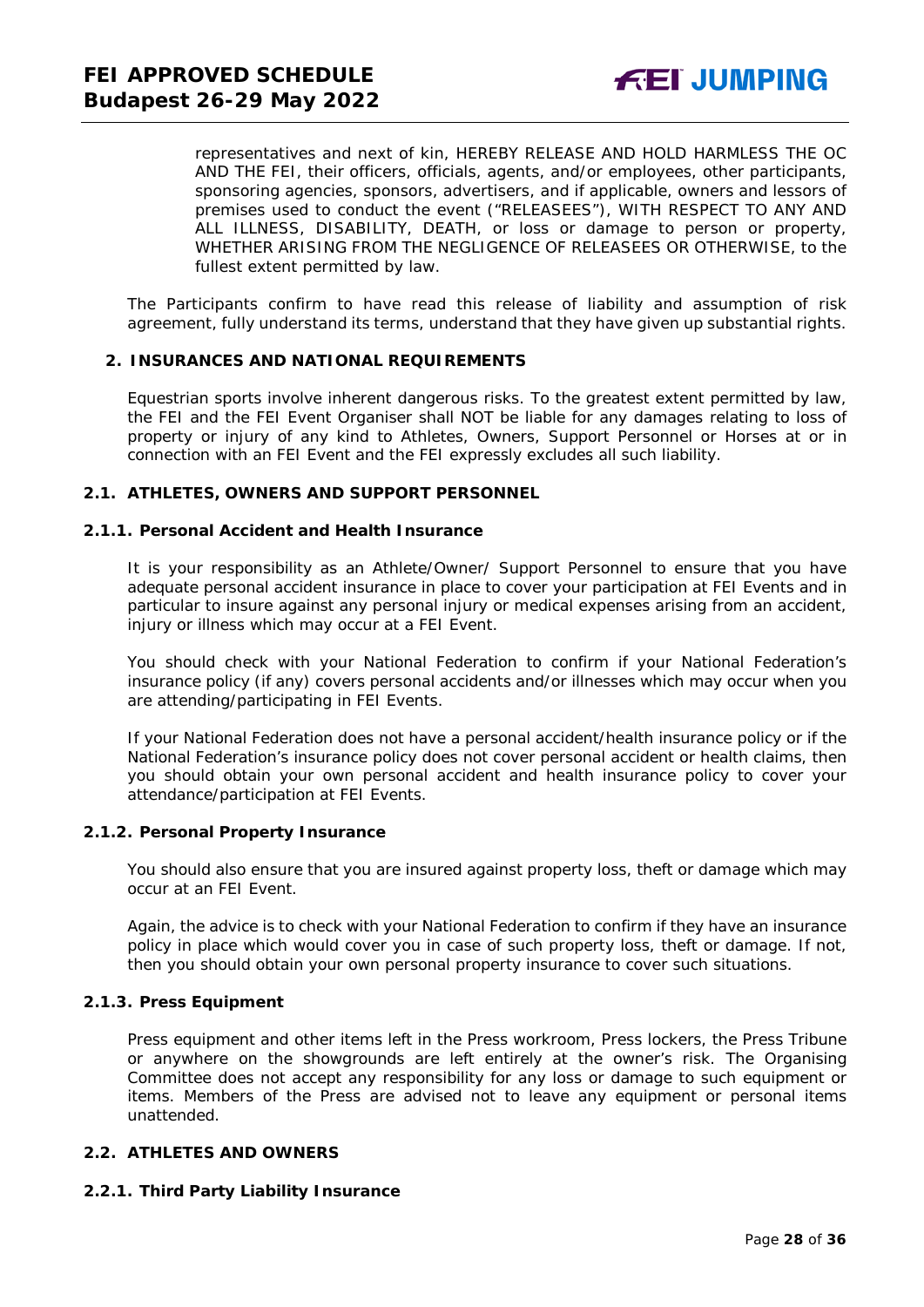As an Athlete/Owner you are personally responsible for damages to third parties caused by you, your employees, Support Personnel, your agents or your Horses. You are, therefore, strongly advised to take out third-party liability insurance providing full coverage in relation to FEI Events at home and abroad, and to keep the policy up to date.

The FEI and the Organiser will NOT be responsible for any damage caused to third parties by you, your employees, Support Personnel, your agents or your Horses.

#### **2.2.2. Additional Liability Information**

Space for organiser to include reference to National Laws when necessary

### **2.2.3. Horse Insurance**

As an Owner you should ensure that your Horses are adequately insured against any injuries or illnesses they may sustain while participating at a FEI Event.

Space for organiser to include reference to National Laws when necessary

#### <span id="page-28-0"></span>**3. PROTESTS/APPEALS**

To be valid, all Protests and Appeals must be made in writing and accompanied by a deposit of CHF 150.- or equivalent, as mentioned in the FEI General Regulations (Art. 161-162) available at the following link:

<https://inside.fei.org/content/general-regs-statutes>

#### <span id="page-28-1"></span>**4. SCHOOLING DURING COMPETITIONS**

Athletes wishing to school during speed competitions (Table A and Table C) must inform the OC before these competitions begin. These athletes will start first in these competitions.

#### <span id="page-28-2"></span>**5. STEWARDING**

- If an athlete is uncertain as to whether the boots they intends to use during an event are allowed, they or their representative should show the boots to the Chief Steward for their opinion before the boots are used in training or in competition.
- In addition, athletes are to be made aware that hind boots must be removed and placed again on the horse's legs in the presence of a Steward while in the warm-up arena prior to entering the competition arena for certain competitions. (If bandages are used in place of boots, athletes are not required to remove the bandages in the warm-up arena.) This procedure is compulsory for competitions for which boot and bandage control is mandatory, that is the Nations Cup, Grand Prix, and the competition with the highest prize money, and is at the discretion of the Chief Steward for other competitions.
- As an alternative to carrying out this procedure at the time designated by the Steward an athlete may ask their groom to take the boots to the in-gate and place them on the horse's legs in front of the Steward prior to the combination entering the arena.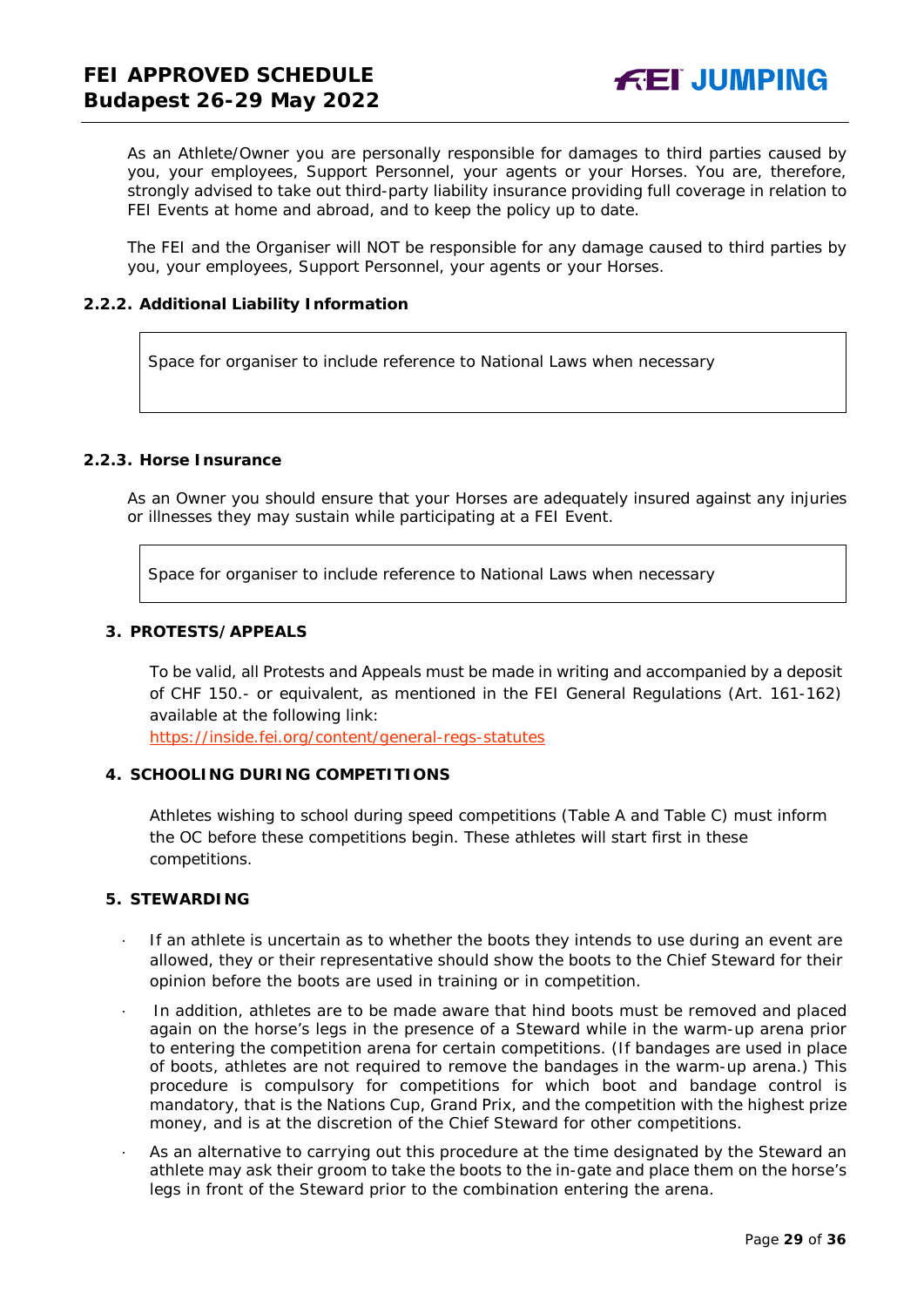- The Steward has the authority to intervene if a boot is deemed excessively tight by instructing that the boot be removed and put on again correctly. *[Stewards are to note that it is normal for a horse's gait to be somewhat affected immediately after boots have been removed and re-placed.]* If an athlete or his/her groom refuses to remove and replace the boot(s) when instructed to do so by the Steward, a Yellow Warning Card will be issued to the athlete in question.
- · If it is deemed impossible or unsafe to remove the hind boots in the warm-up arena prior to the combination entering the competition arena, due to an extremely excited or nervous horse, the boots of the horse in question are to be removed by the athlete/groom following the athlete's round upon leaving the arena and inspected by the Steward. This inspection may be carried out during the boot and bandage control if the boot and bandage control is carried out for the competition in question.
- · This procedure does not replace boot and bandage control after completion of an athlete's round for competitions for which boot and bandage control is mandatory (refer to JRs Art. 244.1).

#### <span id="page-29-0"></span>**6. DISPUTES**

In the event of any discussion concerning the interpretation of the schedule (in translated languages), the English version will be decisive.

#### <span id="page-29-1"></span>**7. MODIFICATION TO SCHEDULE**

In exceptional circumstances, together with the approval of Chefs d'Equipe, host NF delegate, if any, and the Ground Jury, the Organiser may change the schedule in order to clarify any matter arising from an omission or due to unforeseen circumstances. Any such changes must be notified to all athletes and officials as soon as possible and they must be reported to the FEI Secretary General by the Technical Delegate, the President of the Ground Jury or the Foreign Judge, as applicable.

#### <span id="page-29-2"></span>**8. ADDITIONAL INFORMATION FROM THE OC**

Space for organiser to include any additional information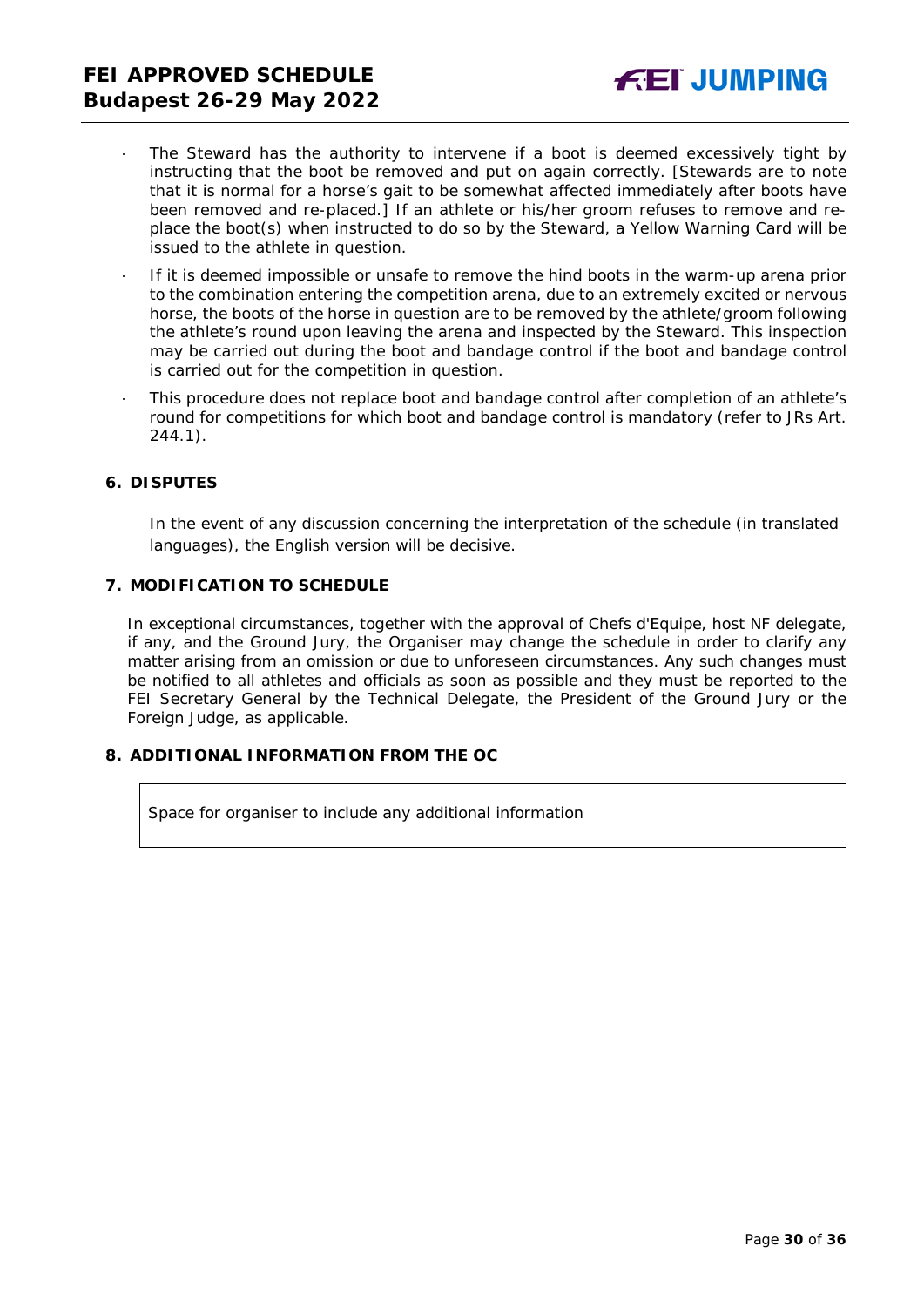#### **Age of Athletes and Horses according to the Event's Category**

| <b>Event's Category</b>                                        | Age of Athletes (Refer to JRs 255)                                                   | <b>Age of Horses</b>      |
|----------------------------------------------------------------|--------------------------------------------------------------------------------------|---------------------------|
| <b>Olympic Games/WEG</b>                                       | As of 18 <sup>th</sup> year                                                          | Min 9 y.o.                |
| <b>Continental Championships Senior</b>                        | As of 18 <sup>th</sup> year                                                          | Min 8 y.o.                |
| Regional Championships/Games                                   | As of 18 <sup>th</sup> year                                                          | Min. 8 y.o.               |
|                                                                | As of 16 <sup>th</sup> year if height of obstacles max.1.40m (JRs                    | Min. 7 y.o. if height of  |
|                                                                | Annex IX, Art. 6.1)                                                                  | obstacles max. 1.40m      |
|                                                                |                                                                                      | (JRs Art. 254.1.1)        |
| <b>World Cup Final</b>                                         | As of 18 <sup>th</sup> year                                                          | Min. 9 y.o.               |
| <b>Nations Cup Final</b>                                       | As of 18th year                                                                      | Min. 8 y.o.               |
| CSIO(-W)3*-5*/CSI-W3*-5*                                       |                                                                                      |                           |
| Grand Prix, World Cup, Nations Cup, Power and Skill, Derby or  |                                                                                      |                           |
| Competition with the highest prize money                       | As of 18 <sup>th</sup> year                                                          |                           |
| <b>Other Competitions</b>                                      | As of 16 <sup>th</sup> year                                                          | Min. 7 y.o.               |
| Other Competitions if height max. 1.40m                        | As of 14 <sup>th</sup> year                                                          |                           |
| Other Competitions if height max. 1.30m                        | As of 12 <sup>th</sup> year                                                          |                           |
| CSIO-W1*-2*                                                    |                                                                                      |                           |
| Grand Prix, World Cup, Nations Cup, Power and Skill, Derby or  |                                                                                      |                           |
| Competition with the highest prize money                       | As of 18 <sup>th</sup> year                                                          |                           |
| <b>Other Competitions</b>                                      | As of 16 <sup>th</sup> year                                                          | Min. 7 y.o.               |
| Other Competitions if height max. 1.40m                        | As of 14 <sup>th</sup> year                                                          |                           |
| Other Competitions if height max. 1.30m                        | As of 12 <sup>th</sup> year                                                          |                           |
| CSI01*-2*                                                      |                                                                                      |                           |
| Grand Prix, Nations Cup, Power and Skill, Derby or Competition |                                                                                      |                           |
| with the highest prize money                                   | As of 18 <sup>th</sup> year                                                          |                           |
| <b>Other Competitions</b>                                      | As of 16 <sup>th</sup> year                                                          | Min. 6 y.o. $*$           |
| Other Competitions if height max. 1.40m                        | As of 14 <sup>th</sup> year                                                          |                           |
| Other Competitions if height max. 1.30m                        | As of 12 <sup>th</sup> year                                                          |                           |
| CSI-W2*                                                        |                                                                                      |                           |
| World Cup, Power and Skill or Derby                            | As of 18 <sup>th</sup> year                                                          |                           |
| Grand Prix, if not the World Cup Competition and other         |                                                                                      |                           |
| Competitions                                                   | As of 16 <sup>th</sup> year                                                          |                           |
| Grand Prix, if not the World Cup Competition and other         |                                                                                      | Min. 7 y.o.               |
| Competitions if height max. 1.40m                              | As of 14 <sup>th</sup> year                                                          |                           |
| Grand Prix, if not the World Cup Competition and other         |                                                                                      |                           |
| Competitions if height max. 1.30m                              | As of 12 <sup>th</sup> year                                                          |                           |
| CSI-W1*                                                        |                                                                                      |                           |
| World Cup, Power and Skill or Derby                            | As of 18 <sup>th</sup> year                                                          |                           |
| Grand Prix, if not the World Cup Competition and other         |                                                                                      |                           |
| Competitions if height max. 1.40m                              | As of 14 <sup>th</sup> year                                                          | Min. 7 y.o.               |
| Grand Prix, if not the World Cup Competition and other         |                                                                                      |                           |
| Competitions if height max. 1.30m                              | As of 12 <sup>th</sup> year                                                          |                           |
| CSI3*-5*                                                       |                                                                                      |                           |
| Grand Prix, Power and Skill, Derby or Competition with the     |                                                                                      |                           |
| highest prize money                                            | As of 18th year                                                                      |                           |
| <b>Other Competitions</b>                                      | As of 16 <sup>th</sup> year                                                          | Min. 7 y.o.               |
| Other Competitions if height max. 1.40m                        | As of 14 <sup>th</sup> year                                                          |                           |
| Other Competitions if height max. 1.30m                        | As of 12 <sup>th</sup> year                                                          |                           |
| $CSI2*$                                                        |                                                                                      |                           |
| Power and Skill or Derby                                       | As of 18 <sup>th</sup> year                                                          |                           |
| Grand Prix and other Competitions                              | As of 16 <sup>th</sup> year                                                          | Min. 6 y.o.               |
| Grand Prix and other Competitions if height max. 1.40m         | As of 14 <sup>th</sup> year                                                          |                           |
| Grand Prix and other Competitions if height max. 1.30m         | As of 12 <sup>th</sup> vear                                                          |                           |
| CSI <sub>1</sub> *                                             |                                                                                      |                           |
| Power and Skill or Derby                                       | As of 18 <sup>th</sup> year                                                          |                           |
| Grand Prix and other Competitions if height max. 1.40m         | As of 14 <sup>th</sup> year                                                          | Min. 6 y.o.               |
| Grand Prix and other Competitions if height max. 1.30m         | As of 12 <sup>th</sup> year                                                          |                           |
| $CH-Y$                                                         | As of 16 <sup>th</sup> year to end 21 <sup>st</sup> year                             | Min. 7 y.o.               |
| CSI/CSIO-Y                                                     | As of 16 <sup>th</sup> year to end 21 <sup>st</sup> year                             |                           |
|                                                                |                                                                                      | Min. 7 y.o.               |
| CH-J                                                           | As of 14 <sup>th</sup> year to end 18 <sup>th</sup> year                             | Min. 7 y.o.               |
| CSI/CSIO-J                                                     | As of 14 <sup>th</sup> year to end 18 <sup>th</sup> year                             | Min. 6 y.o.               |
| CSI/CSIO-Ch/CH-Ch                                              | As of 12 <sup>th</sup> year to end 14 <sup>th</sup> year                             | Min. 6 y.o.               |
| CSI/CSIOP/CH-P                                                 | As of 12 <sup>th</sup> year to end 16 <sup>th</sup> year                             | Min. 6 y.o.               |
|                                                                | Ponies must be registered as ponies with FEI                                         |                           |
| <b>CSIU-25</b>                                                 | As of 16 <sup>th</sup> year to end 25 <sup>th</sup> year for all CSIU-25 comp.       | Min. 7 y.o.               |
|                                                                | As of 14 <sup>th</sup> year if height max. 1.40m (to end 25 <sup>th</sup> year)      |                           |
| <b>CSIV</b>                                                    | As of 45 <sup>th</sup> year                                                          | Min. 6 y.o.               |
| CSIAm                                                          | As of 14 <sup>th</sup> year for all CSIAm comp.                                      |                           |
|                                                                | As of 12 <sup>th</sup> year until end of 13 <sup>th</sup> year if competition height | Min. 6 y.o.               |
|                                                                | is max. 1.30m                                                                        |                           |
| <b>CSIYH</b>                                                   | Per Art. 255.2                                                                       | Min. 5 y.o. - Max. 8 y.o. |
| CH-M-YH-S                                                      | As of 18th year or 16 year for athletes qualified with the                           | 5 y.o. / 6 y.o. / 7 y.o.  |
|                                                                | same horse                                                                           |                           |

\*Art. 254.1.1: Horses entered for CSIO2\* Events at which the Nations Cup is built to the dimensions set forth in JRs Art. 264.3 for 2\* Events must be at least 6 years old; Horses entered for CSIO2\* Events at which the Nations Cup is built to the dimensions set forth in JRs Art. 264.3 for 3\* Events or higher must be at least 7 years old.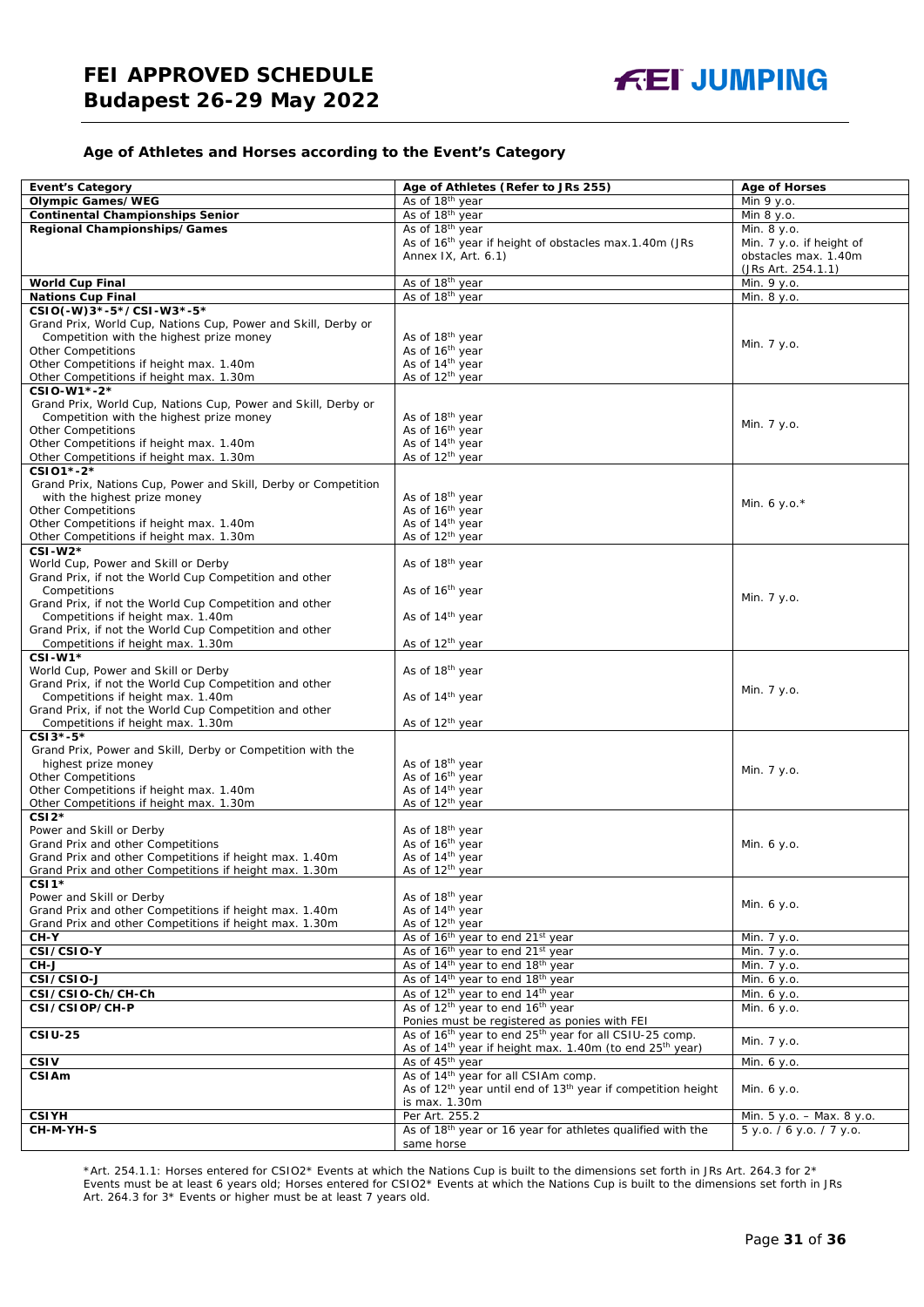#### <span id="page-31-0"></span>**9. PRIZE MONEY DISTRIBUTION**

Prize Money Distribution Chart 1: Prize money distribution with 25% of prize money for the winner updated 06.12.2021

| N° of<br>starters       | up to 11                                                                                                                                                                                                                                                                                                                                                                                                                                                                                                                                                                                                                                                                                                                                                                                                                                                                                                                                                                        | $12 - 48$ |        | 49-100         |                                   |  |                                                                               |  |
|-------------------------|---------------------------------------------------------------------------------------------------------------------------------------------------------------------------------------------------------------------------------------------------------------------------------------------------------------------------------------------------------------------------------------------------------------------------------------------------------------------------------------------------------------------------------------------------------------------------------------------------------------------------------------------------------------------------------------------------------------------------------------------------------------------------------------------------------------------------------------------------------------------------------------------------------------------------------------------------------------------------------|-----------|--------|----------------|-----------------------------------|--|-------------------------------------------------------------------------------|--|
| N° of<br>prizes         | Same as the number of starters who finish the competition                                                                                                                                                                                                                                                                                                                                                                                                                                                                                                                                                                                                                                                                                                                                                                                                                                                                                                                       |           | 12     |                |                                   |  | First 12 acc. to<br>percentages be-<br>low; extra prizes<br>for 13th to last* |  |
| Prize<br>money          | Example: Competition prize money = $40'000$ .-                                                                                                                                                                                                                                                                                                                                                                                                                                                                                                                                                                                                                                                                                                                                                                                                                                                                                                                                  |           |        |                | $100\% = 40'000$ $100\% = 40'000$ |  |                                                                               |  |
|                         |                                                                                                                                                                                                                                                                                                                                                                                                                                                                                                                                                                                                                                                                                                                                                                                                                                                                                                                                                                                 | %         |        | %              |                                   |  |                                                                               |  |
| $\mathbf{1}$            | All athletes who complete the competition receive prize money,                                                                                                                                                                                                                                                                                                                                                                                                                                                                                                                                                                                                                                                                                                                                                                                                                                                                                                                  | 25        | 10'000 | 25             | 10'000                            |  |                                                                               |  |
| $\overline{2}$          | to be distributed according to the percentages at right from the                                                                                                                                                                                                                                                                                                                                                                                                                                                                                                                                                                                                                                                                                                                                                                                                                                                                                                                | 20        | 8000   | 20             | 8000                              |  |                                                                               |  |
| $\overline{\mathbf{3}}$ | 1st placed to the last placed athlete. The remaining prizes, i.e.<br>the prizes foreseen up to 12 <sup>th</sup> place, are then distributed in                                                                                                                                                                                                                                                                                                                                                                                                                                                                                                                                                                                                                                                                                                                                                                                                                                  | 15        | 6000   | 15             | 6000                              |  |                                                                               |  |
| 4                       | descending order starting again with the 1st placed athlete until                                                                                                                                                                                                                                                                                                                                                                                                                                                                                                                                                                                                                                                                                                                                                                                                                                                                                                               | 10        | 4000   | 10             | 4000                              |  |                                                                               |  |
| 5                       | there are no more prizes to be distributed. See examples below.                                                                                                                                                                                                                                                                                                                                                                                                                                                                                                                                                                                                                                                                                                                                                                                                                                                                                                                 | 7         | 2800   | $\overline{7}$ | 2800                              |  |                                                                               |  |
| 6                       | 5 athletes: winner gets prize for 1 <sup>#</sup> (25%) and the other athletes get the                                                                                                                                                                                                                                                                                                                                                                                                                                                                                                                                                                                                                                                                                                                                                                                                                                                                                           | 5.5       | 2200   | 5.5            | 2200                              |  |                                                                               |  |
| $\overline{7}$          | relevant percentages down to the last athlete, i.e. 5 <sup>th</sup> place (7%). The prize for<br>$6th$ (5.5%) is then given to the winner, the prize for 7 <sup>th</sup> (4%) is given to the 2 <sup>nd</sup><br>placed athlete, the prize for 8th (3%) is given to the 3rd placed athlete, the prize<br>8<br>for 9 <sup>th</sup> (3%) is given to the 4 <sup>th</sup> placed athlete and the prize for 10 <sup>th</sup> (2.5%) is<br>$\mathbf{Q}$<br>given to the 5 <sup>th</sup> placed athlete. The prize for $11th$ (2.5%) is then given to the $1th$<br>place athlete and the prize for 12 <sup>th</sup> (2.5%) is given to the 2 <sup>nd</sup> placed athlete.<br>10<br>10 athletes: winner gets prize for 1st (25%) and 11th (2.5%), second placed<br>gets prize for 2 <sup>nd</sup> (20%) and 12 <sup>th</sup> (2.5%); the remaining athletes receive the<br>11<br>prize money for their placing as per the percentages from 3 <sup>rd</sup> to 10 <sup>th</sup> place. |           | 1600   | 4              | 1600                              |  |                                                                               |  |
|                         |                                                                                                                                                                                                                                                                                                                                                                                                                                                                                                                                                                                                                                                                                                                                                                                                                                                                                                                                                                                 |           | 1200   | $\overline{3}$ | 1200                              |  |                                                                               |  |
|                         |                                                                                                                                                                                                                                                                                                                                                                                                                                                                                                                                                                                                                                                                                                                                                                                                                                                                                                                                                                                 |           | 1200   | $\overline{3}$ | 1200                              |  |                                                                               |  |
|                         |                                                                                                                                                                                                                                                                                                                                                                                                                                                                                                                                                                                                                                                                                                                                                                                                                                                                                                                                                                                 |           | 1000   | 2.5            | 1000                              |  |                                                                               |  |
|                         |                                                                                                                                                                                                                                                                                                                                                                                                                                                                                                                                                                                                                                                                                                                                                                                                                                                                                                                                                                                 |           | 1000   | 2.5            | 1000                              |  |                                                                               |  |
| 12                      | n/a                                                                                                                                                                                                                                                                                                                                                                                                                                                                                                                                                                                                                                                                                                                                                                                                                                                                                                                                                                             | 2.5       | 1000   | 2.5            | 1000                              |  |                                                                               |  |
| Total                   | 40'000                                                                                                                                                                                                                                                                                                                                                                                                                                                                                                                                                                                                                                                                                                                                                                                                                                                                                                                                                                          | 100%      | 40'000 | 100%           | 40'000                            |  |                                                                               |  |
| 13                      |                                                                                                                                                                                                                                                                                                                                                                                                                                                                                                                                                                                                                                                                                                                                                                                                                                                                                                                                                                                 |           |        |                | Extra prizes for 13th             |  |                                                                               |  |
| 14                      |                                                                                                                                                                                                                                                                                                                                                                                                                                                                                                                                                                                                                                                                                                                                                                                                                                                                                                                                                                                 |           |        | to last place* |                                   |  |                                                                               |  |
| 15                      |                                                                                                                                                                                                                                                                                                                                                                                                                                                                                                                                                                                                                                                                                                                                                                                                                                                                                                                                                                                 |           |        |                |                                   |  |                                                                               |  |
| 16                      |                                                                                                                                                                                                                                                                                                                                                                                                                                                                                                                                                                                                                                                                                                                                                                                                                                                                                                                                                                                 |           |        |                |                                   |  |                                                                               |  |
| Total                   |                                                                                                                                                                                                                                                                                                                                                                                                                                                                                                                                                                                                                                                                                                                                                                                                                                                                                                                                                                                 |           |        |                |                                   |  |                                                                               |  |
|                         | * The OC must provide additional prizes for the remaining placed athletes to fulfil quota of one prize<br>per four athletes. The amount to be given to each of these athletes must be stated in the Schedule.                                                                                                                                                                                                                                                                                                                                                                                                                                                                                                                                                                                                                                                                                                                                                                   |           |        |                |                                   |  |                                                                               |  |

Prize Money Distribution Chart 2: Prize money distribution with 33% of prize money for the winner updated 06.12.2021

| N° of<br>starters | up to $11$                                                                                                                                                                                                                                                                                                                                                                     | $12 - 48$      |        | 49-100                                                                                    |                                   |  |
|-------------------|--------------------------------------------------------------------------------------------------------------------------------------------------------------------------------------------------------------------------------------------------------------------------------------------------------------------------------------------------------------------------------|----------------|--------|-------------------------------------------------------------------------------------------|-----------------------------------|--|
| N° of<br>prizes   | Same as the number of starters who finish the competition                                                                                                                                                                                                                                                                                                                      | 12             |        | First 12 acc. to<br>percentages be-<br>low; extra prizes<br>for 13 <sup>th</sup> to last* |                                   |  |
| Prize<br>money    | Example: Competition prize money = 40'000.-                                                                                                                                                                                                                                                                                                                                    |                |        |                                                                                           | $100\% = 40'000$ $100\% = 40'000$ |  |
|                   |                                                                                                                                                                                                                                                                                                                                                                                | $\frac{9}{6}$  |        | %                                                                                         |                                   |  |
| $\mathbf{1}$      | All athletes who complete the competition receive prize money,                                                                                                                                                                                                                                                                                                                 | 33             | 13'200 | 33                                                                                        | 13'200                            |  |
| $\overline{2}$    | to be distributed according to the percentages at right from the                                                                                                                                                                                                                                                                                                               | 20             | 8000   | 20                                                                                        | 8000                              |  |
| 3                 | 1st placed to the last placed athlete. The remaining prizes, i.e.<br>the prizes foreseen up to 12 <sup>th</sup> place, are then distributed in                                                                                                                                                                                                                                 | 15             | 6000   | 15                                                                                        | 6000                              |  |
| 4                 | descending order starting again with the 1st placed athlete until                                                                                                                                                                                                                                                                                                              | 10             | 4000   | 10                                                                                        | 4000                              |  |
| 5                 | there are no more prizes to be distributed. See examples below.                                                                                                                                                                                                                                                                                                                | 6              | 2400   | 6                                                                                         | 2400                              |  |
| 6                 | 5 athletes: winner gets prize for $1st$ (25%) and the other athletes get the                                                                                                                                                                                                                                                                                                   |                |        | 4.5                                                                                       | 1800                              |  |
| $\overline{7}$    | relevant percentages down to the last athlete, i.e. 5 <sup>th</sup> place (7%). The prize for<br>6 <sup>th</sup> (5.5%) is then given to the winner, the prize for 7 <sup>th</sup> (4%) is given to the 2 <sup>nd</sup>                                                                                                                                                        | 3              | 1200   | $\overline{3}$                                                                            | 1200                              |  |
| 8                 | placed athlete, the prize for 8th (3%) is given to the 3 <sup>rd</sup> placed athlete, the prize                                                                                                                                                                                                                                                                               | 2.5            | 1000   | 2.5                                                                                       | 1000                              |  |
| $\mathbf Q$       | for 9th (3%) is given to the 4th placed athlete and the prize for 10th (2.5%) is<br>given to the 5 <sup>th</sup> placed athlete. The prize for 11 <sup>th</sup> (2.5%) is then given to the 1 <sup>st</sup>                                                                                                                                                                    | $\overline{2}$ | 800    | $\overline{2}$                                                                            | 800                               |  |
| 10                | place athlete and the prize for 12 <sup>th</sup> (2.5%) is given to the 2 <sup>rd</sup> placed athlete.<br>10 athletes: winner gets prize for 1st (25%) and 11th (2.5%), second placed<br>gets prize for 2 <sup>nd</sup> (20%) and 12 <sup>th</sup> (2.5%); the remaining athletes receive the<br>prize money for their placing as per the percentages from 3rd to 10th place. |                | 800    | $\overline{2}$                                                                            | 800                               |  |
| 11                |                                                                                                                                                                                                                                                                                                                                                                                |                | 400    | $\mathbf{1}$                                                                              | 400                               |  |
| 12                | n/a                                                                                                                                                                                                                                                                                                                                                                            | 1              | 400    | 1                                                                                         | 400                               |  |
| Total             | 40'000                                                                                                                                                                                                                                                                                                                                                                         | 100%           | 40'000 | 100%                                                                                      | 40'000                            |  |
| 13                |                                                                                                                                                                                                                                                                                                                                                                                |                |        |                                                                                           | Extra prizes for 13th             |  |
| 14                |                                                                                                                                                                                                                                                                                                                                                                                |                |        | to last place*                                                                            |                                   |  |
| 15                |                                                                                                                                                                                                                                                                                                                                                                                |                |        |                                                                                           |                                   |  |
| 16                |                                                                                                                                                                                                                                                                                                                                                                                |                |        |                                                                                           |                                   |  |
| Total             |                                                                                                                                                                                                                                                                                                                                                                                |                |        |                                                                                           |                                   |  |
|                   | * The OC must provide additional prizes for the remaining placed athletes to fulfil quota of one prize<br>per four athletes. The amount to be given to each of these athletes must be stated in the Schedule.                                                                                                                                                                  |                |        |                                                                                           |                                   |  |

In case of a tie for the 12<sup>th</sup> place in a competition with 12 to 48 starters, the prize money foreseen for the 12<sup>th</sup> place will be divided equally among the athletes concerned.

#### **For Competitions run in two rounds with more than 12 starters in 2nd round:**

*OCs that indicate in the schedule that a specific number (that is more than 12) of athletes will return for the second round will be permitted to distribute the prize money for that competition among all the athletes taking part in the second round, even if the second round is followed by a jump-off in case of a tie on penalties for first place after the second round.*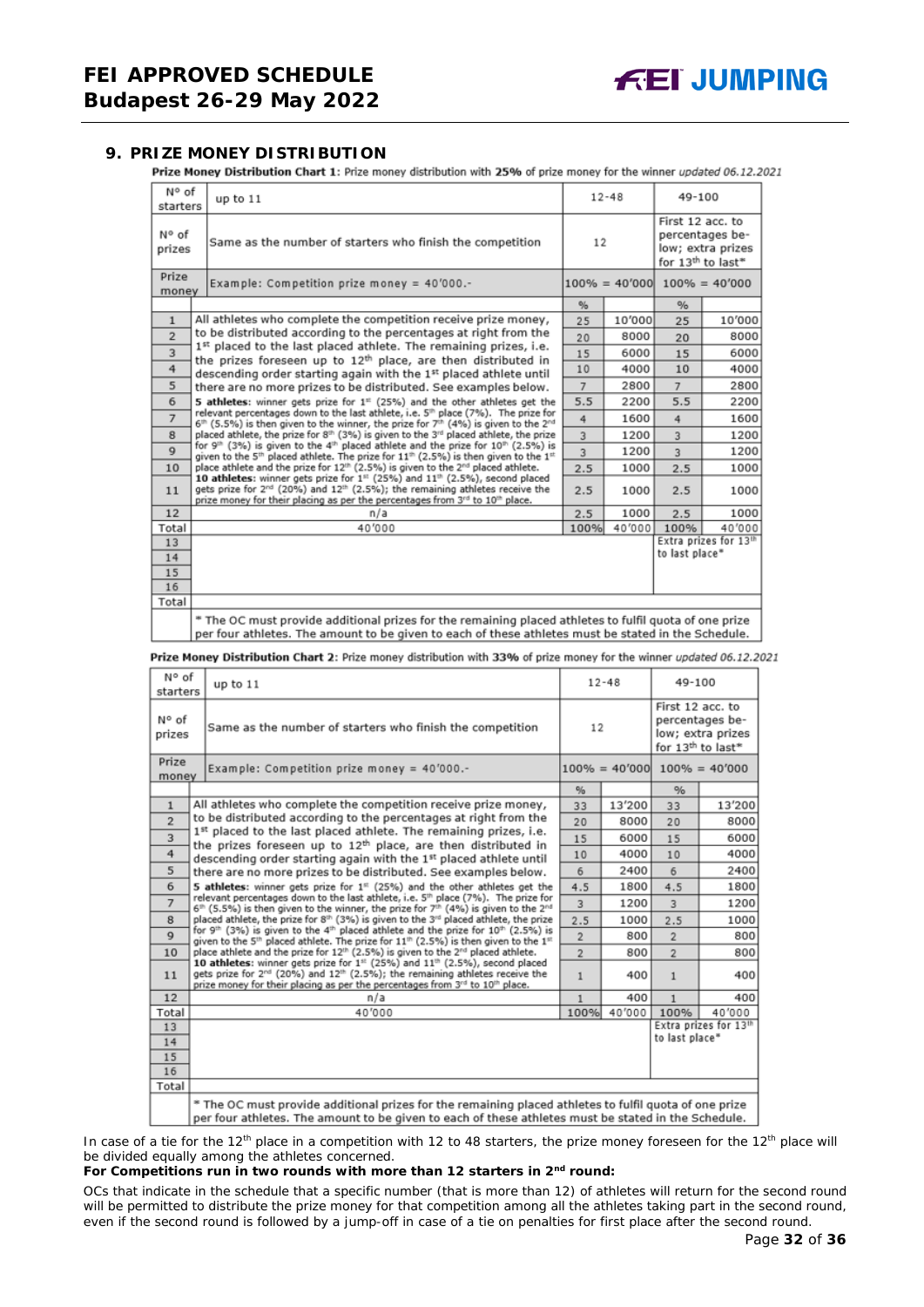#### **DEDUCTIONS FROM PRIZE MONEY AT COMPETITIONS:**

**Full details of any deductions from prize money must be outlined in the schedule. This includes government taxes. If it is necessary for Organisers to deduct such taxes, they must provide participants with an official form indicating the amount of tax deducted.** 

#### **The tax form must be provided to the athletes upon arrival and returned to the Organiser prior to departing.**

Space for organiser to include details if necessary

#### **IMPORTANT**

#### **The total amount of prize money shown for each Competition in the schedule must be distributed. (FEI General Regulations articles 127 and 128)**

For details of the prize money breakdown for each competition please refer to the tables at the end of this document; the Organiser must specify which of the two (2) tables will be used. The total prize money for the Competition must be distributed among the first twelve (12) placed athletes.

The Organiser must provide additional created prizes for athletes placed beyond twelfth (12<sup>th</sup>) place. The minimum amount for each of these additional prizes, for athletes placed from thirteenth (13<sup>th</sup>) to last place, must be clearly specified in the approved schedule and not exceed the prize money of the athlete placed twelfth  $(12<sup>th</sup>)$ 

#### <span id="page-32-0"></span>**10.MAXIMUM NUMBER OF STARTERS PER COMPETITION**

#### **\*Annex VI FEI Jumping Rules:**

Maximum 100 starters per Competition other than the GP. If more than 100 starters are declared, the OC must split the Competition into the number of groups required to ensure that there are no more than 100 starters in any group, and provide the same amount of prize money as indicated for the original Competition for each group. The additional prize money provided by the OC is not taken into consideration with regard to the overall prize money that determines the star level of the Event or the Longines Ranking point group of the Competition, if applicable.

OCs may apply either of the following methods for splitting the Competition:

The competition is split into the number of groups required before it starts. There may be athletes with multiple horses in each group but all horses of any one athlete must be in the same group. If it is not possible to have groups of equal size there may be a different number of starters in each group;

OR

The competition is run as one single competition and split afterward into the number of groups required to ensure that there are no more than 100 starters in any group, and the classification established as follows: the athlete with the best score is the winner of the first group, the athlete with the second best score is the winner of the second group and so on until prizes have been allocated to 25% of the total number of starters. *NB: In this case separate results must be sent to the FEI for each of the groups, e.g. results for Competition 1a and for Competition 1b (and for Competition 1c if the original Competition was split into three groups, etc).*

In both cases above each group must offer the same amount of prize money as indicated for the original Competition. For the avoidance of doubt, it is the number of declared starters in the Competition, not the final number of starters that determines whether the Competition must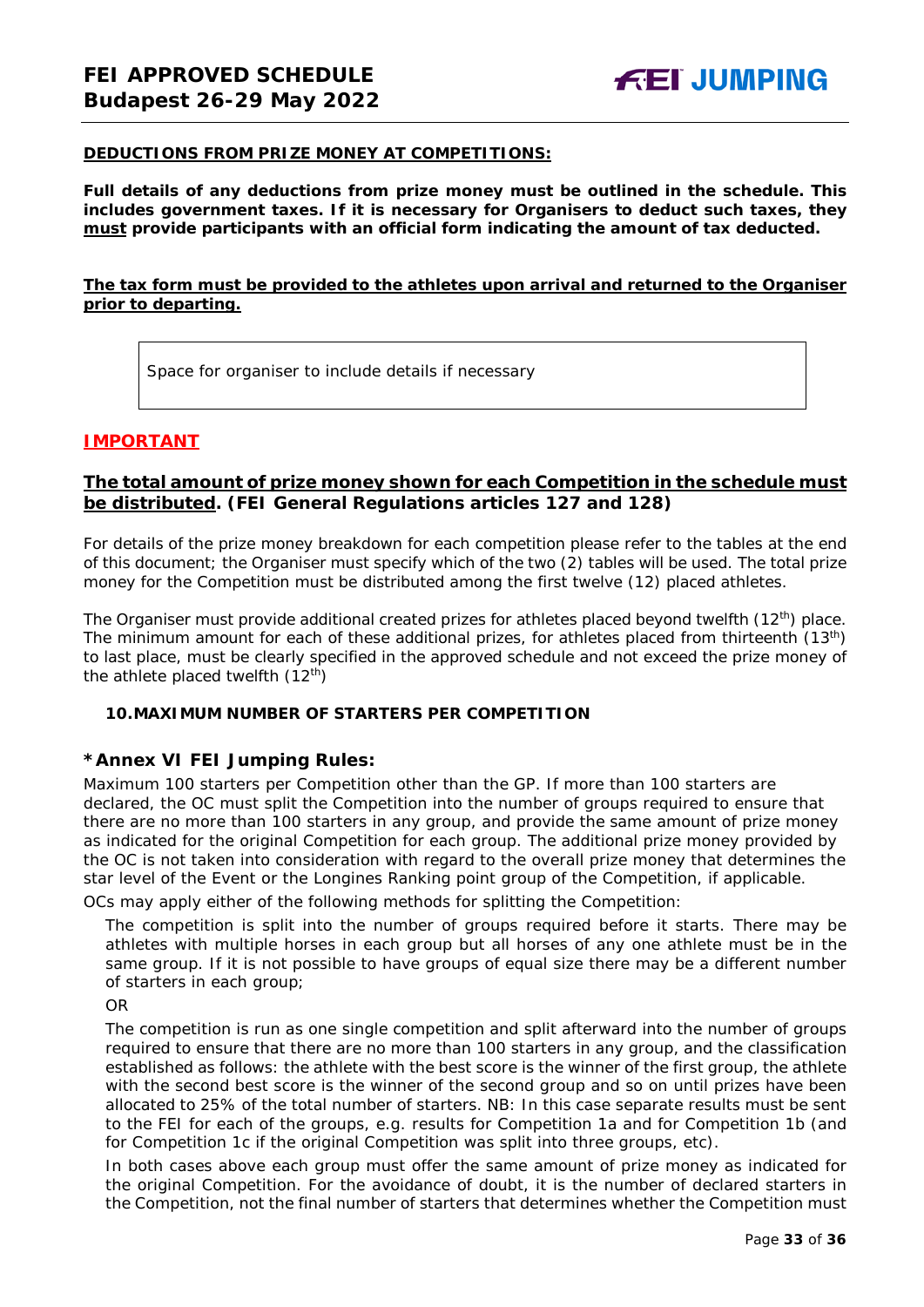#### be split.

As all FEI World Cup™ Competitions have the status of a Grand Prix, the minimum prize money requirements for the Grand Prix are applicable to the FEI World Cup™ Competition. For CSI-W Events with a Grand Prix Competition in addition to the FEI World Cup™ Competition, the minimum prize money requirements for the Grand Prix apply only to the FEI World Cup™ Competition; the Grand Prix Competition at such Events cannot offer more prize money than the prize money offered for the FEI World Cup™ Competition.

#### <span id="page-33-0"></span>**11. GLOSSARY**

#### **\*Glossary FEI Jumping Rules:**

#### **Fees:**

- Compulsory Fee: Compulsory Fees are fees that may be charged by the OC for costs/services not included in the Entry Fee. Compulsory Fees, if charged, must be paid by the Athletes concerned as outlined below. Only the following Compulsory Fees may be charged by the OC, providing full details of the amount to be charged is included in the Schedule and approved by the FEI:
	- NF fee if applicable
	- NF medication control programme fee if applicable
	- FEI EADCMR fee if applicable (OC to indicate in the Schedule if the EADCMR fee is included in the Entry Fee or not)
	- Fee for health/customs-related documents for Horses if these have been requested by the Athlete.
	- Fee for manure disposal (maximum € 40 per horse per Event)
	- Fee for lorry parking if applicable (The fee indicated in the Schedule may only be charged per lorry not per Athlete.)
	- Fee for electric hook-up for lorry (The fee indicated in the Schedule may only be charged per lorry, not per Athlete.)
- Discretionary Fee: Discretionary Fees are fees that may be charged for optional commodities/services that may be purchased by an Athlete if he so chooses and that do not affect the equity of the Athlete's right to compete at the Event or the well-being of the Horse, such as:
	- VIP or premium parking
	- VIP table
	- Extra box for tack or for non-competing Horse
	- Extra bedding and/or fodder (details to be included e.g. shavings, straw, hay)
	- Premium stabling (all stabling at the Event must meet minimum FEI requirements)
- Entry Fee: The Entry Fee is the fee charged to participate in an Event with one Horse and covers the following:
	- Stabling of one Horse for the duration of the Event (includes cleaning and disinfecting stables before the event, including between Events that are part of Tours, water and electricity in the stables, first bedding or a fixed amount of bedding depending on the type of event and 24 hour security services for the stables)
	- Use of all facilities at the Event (no infrastructure fees may be charged)
	- Right to participate in all Competitions in accordance with the conditions in the Schedule (no nomination fees or start fees may be charged)
	- Administrative/Office fees (includes all services relating to administration of the Event and running of the Competitions: data/results/timing services, bookkeeping and accreditation services)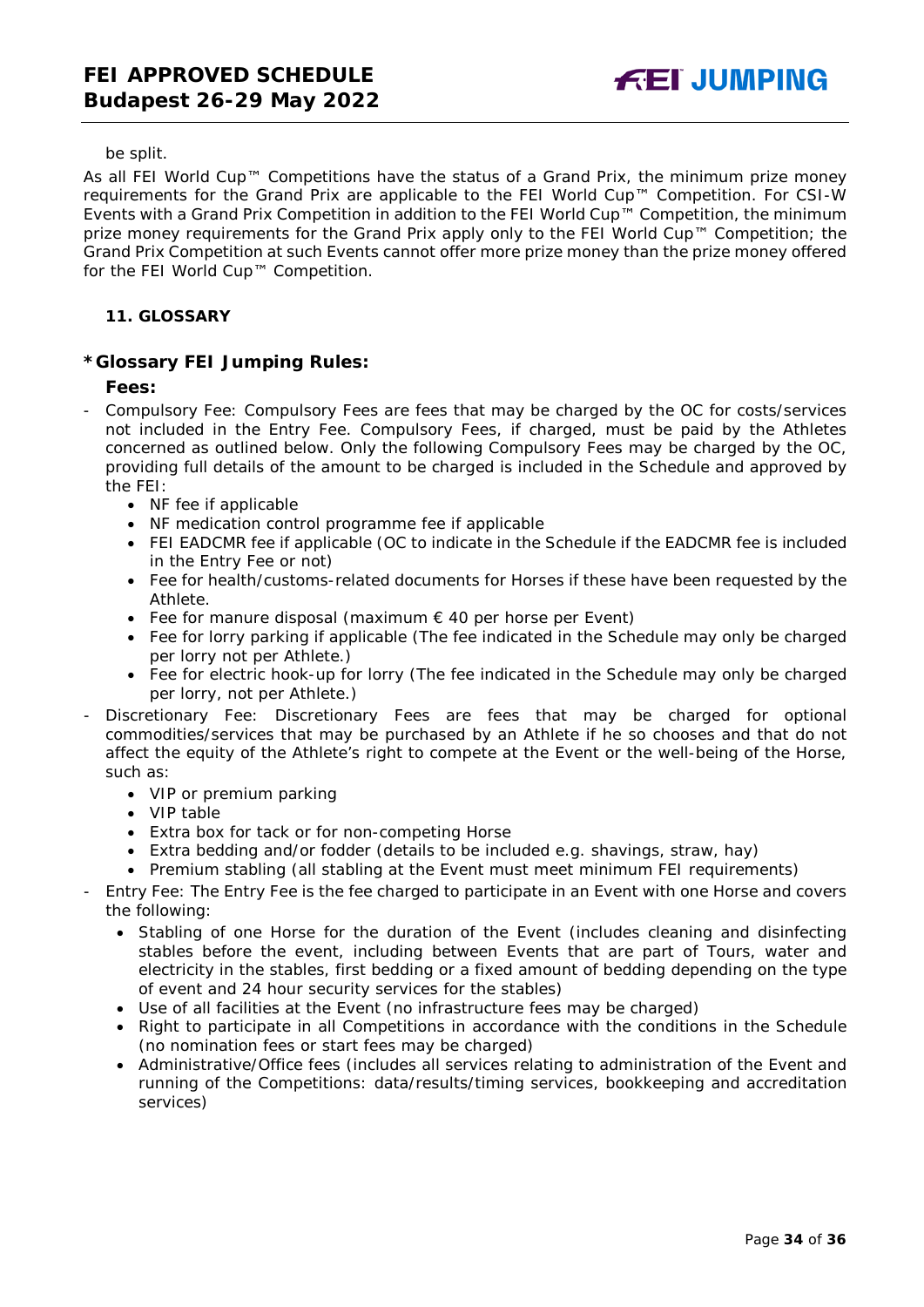# <span id="page-34-0"></span>**XV. ANNEXES**

### **1. FEI ENTRY SYSTEM**

Please fill the form below in order to provide you and the other members of your committee or your IT Providers access to the FEI Entry System.

| FEI $ID1$ :           | 10153713                                      |                      |
|-----------------------|-----------------------------------------------|----------------------|
| Name*:                | Daruka                                        |                      |
| First Name*:          | Edit                                          |                      |
| E-Mail*:              | darukaedit@gmail.com                          |                      |
| Access Rights*:       | $\boxtimes$ Admin <sup>2</sup>                | Consult $3$          |
| Events <sup>4</sup> : |                                               |                      |
| FEI $ID^1$ :          | 10001141                                      |                      |
| Name*:                | Strobl                                        |                      |
| First Name*:          | Dorottya                                      |                      |
| E-Mail*:              | strobl.dorottya@lovaszovetseg.hu              |                      |
| Access Rights*:       | $\boxtimes$ Admin <sup>2</sup>                | Consult <sup>3</sup> |
| Events <sup>4</sup> : |                                               |                      |
| FEI $ID1$ :           | 10089482                                      |                      |
| Name*:                | Fábiáncsics-Nagy                              |                      |
| First Name*:          | Andrea                                        |                      |
| E-Mail*:              | nagy.andrea@csiobudapest.hu                   |                      |
| Access Rights*:       | $\boxtimes$ Admin <sup>2</sup><br>Consult $3$ |                      |
| Events <sup>4</sup> : |                                               |                      |

**\* Mandatory Fields**

<sup>&</sup>lt;sup>1</sup> If already have an FEI user account.

<sup>&</sup>lt;sup>2</sup> Provides you the required access to manage entries and substitutions and download entries/lists.

<sup>&</sup>lt;sup>3</sup> You are just able to consult and download the entries/lists.

<sup>4</sup> Leave the field blank if the user deals with the entries of all events in the show.